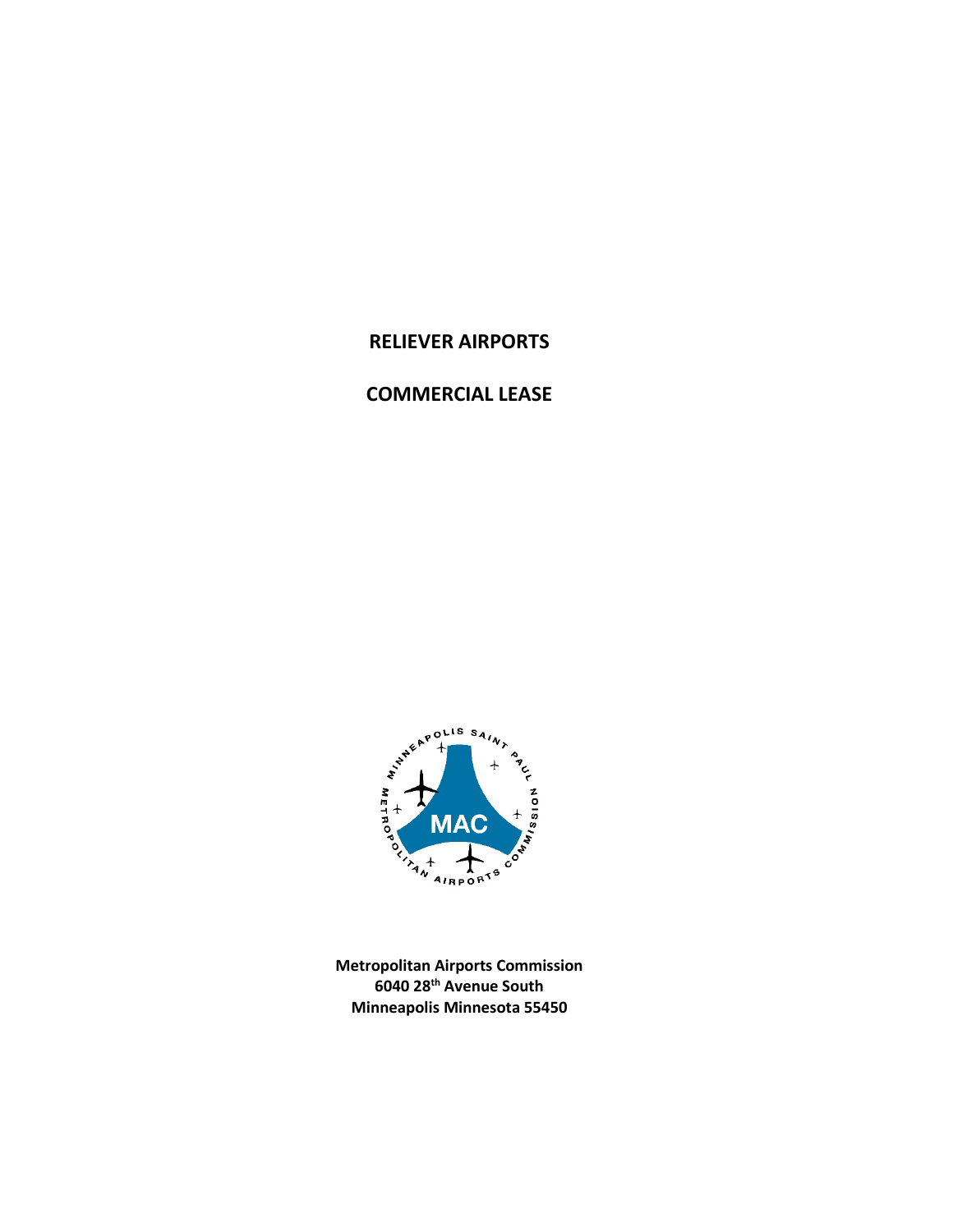METROPOLITAN AIRPORTS COMMISSION RELIEVER AIRPORTS COMMERCIAL LEASE AGREEMENT

### **TABLE OF CONTENTS**

| 1.         |       |  |  |
|------------|-------|--|--|
|            | 1.1.  |  |  |
|            | 1.2.  |  |  |
| 2.         |       |  |  |
|            | 2.1.  |  |  |
|            | 2.2.  |  |  |
|            | 2.3.  |  |  |
| З.         |       |  |  |
|            | 3.1.  |  |  |
|            | 3.2.  |  |  |
|            | 3.3.  |  |  |
| 4.         |       |  |  |
|            | 4.1.  |  |  |
|            | 4.2.  |  |  |
|            | 4.3.  |  |  |
|            | 4.4.  |  |  |
|            | 4.5.  |  |  |
|            | 4.6.  |  |  |
|            | 4.7.  |  |  |
|            | 4.8.  |  |  |
|            | 4.9.  |  |  |
|            | 4.10. |  |  |
| 5.         |       |  |  |
|            | 5.1.  |  |  |
|            | 5.2.  |  |  |
|            | 5.3.  |  |  |
|            | 5.4.  |  |  |
| 6.         |       |  |  |
| 7.         |       |  |  |
| 8.         |       |  |  |
| 9.         |       |  |  |
|            | 9.1.  |  |  |
|            | 9.2.  |  |  |
|            | 9.3.  |  |  |
|            | 9.4.  |  |  |
|            | 9.5.  |  |  |
| 10.        |       |  |  |
| 11.<br>12. |       |  |  |
|            |       |  |  |
| 13.        | 13.1. |  |  |
|            | 13.2. |  |  |
|            | 13.3. |  |  |
|            |       |  |  |
|            |       |  |  |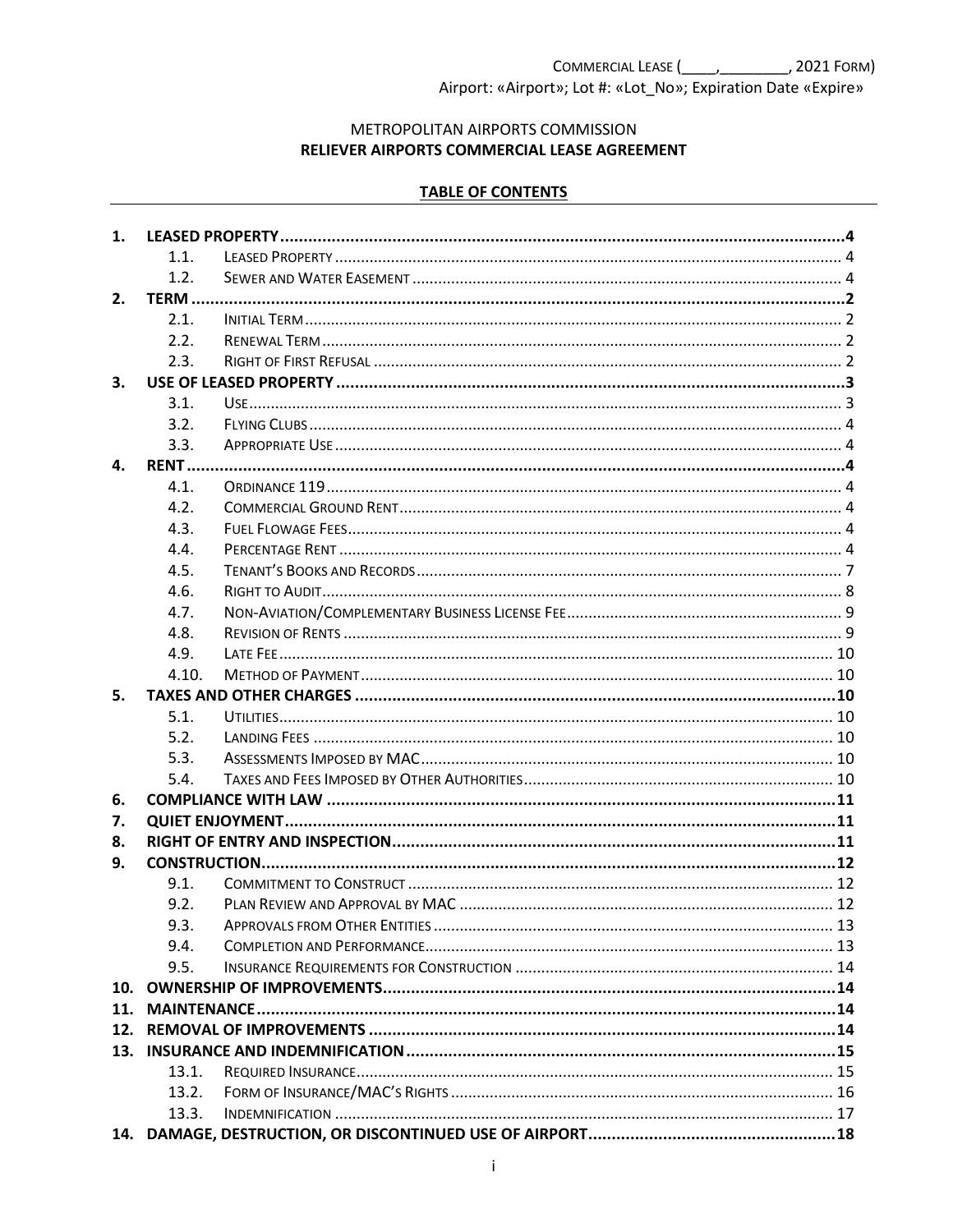|     | 14.1. |                                                                                    |  |
|-----|-------|------------------------------------------------------------------------------------|--|
|     | 14.2. |                                                                                    |  |
|     |       |                                                                                    |  |
|     | 15.1. |                                                                                    |  |
|     | 15.2. |                                                                                    |  |
|     |       |                                                                                    |  |
|     | 16.1. |                                                                                    |  |
|     | 16.2. |                                                                                    |  |
|     | 16.3. |                                                                                    |  |
|     | 16.4. |                                                                                    |  |
|     | 16.5. | TENANT'S RIGHTS AND OBLIGATIONS BETWEEN RECEIPT OF A NOTICE OF TERMINATION AND THE |  |
|     |       |                                                                                    |  |
|     | 16.6. |                                                                                    |  |
|     | 16.7. |                                                                                    |  |
|     | 16.8. |                                                                                    |  |
|     |       |                                                                                    |  |
|     | 17.1. |                                                                                    |  |
|     | 17.2. |                                                                                    |  |
|     |       |                                                                                    |  |
|     | 18.1. |                                                                                    |  |
|     | 18.2. |                                                                                    |  |
|     | 18.3. |                                                                                    |  |
|     | 18.4. |                                                                                    |  |
|     | 18.5. |                                                                                    |  |
|     |       |                                                                                    |  |
|     | 19.1. |                                                                                    |  |
|     | 19.2. |                                                                                    |  |
|     | 19.3. |                                                                                    |  |
|     | 19.4. |                                                                                    |  |
| 20. |       |                                                                                    |  |
|     | 20.1. |                                                                                    |  |
|     | 20.2. |                                                                                    |  |
|     | 20.3. |                                                                                    |  |
|     | 20.4. |                                                                                    |  |
|     | 20.5. |                                                                                    |  |
|     | 20.6. |                                                                                    |  |
|     | 20.7. |                                                                                    |  |
|     | 20.8. | ENVIRONMENTAL CLAIMS RELATING TO ENVIRONMENTALLY REGULATED SUBSTANCES 34           |  |
|     | 20.9. |                                                                                    |  |
|     |       |                                                                                    |  |
|     | 21.1. |                                                                                    |  |
|     | 21.2. |                                                                                    |  |
|     | 21.3. |                                                                                    |  |
|     | 21.4. |                                                                                    |  |
|     | 21.5. |                                                                                    |  |
|     | 21.6. |                                                                                    |  |
|     | 21.7. |                                                                                    |  |
|     | 21.8. |                                                                                    |  |
|     | 21.9. |                                                                                    |  |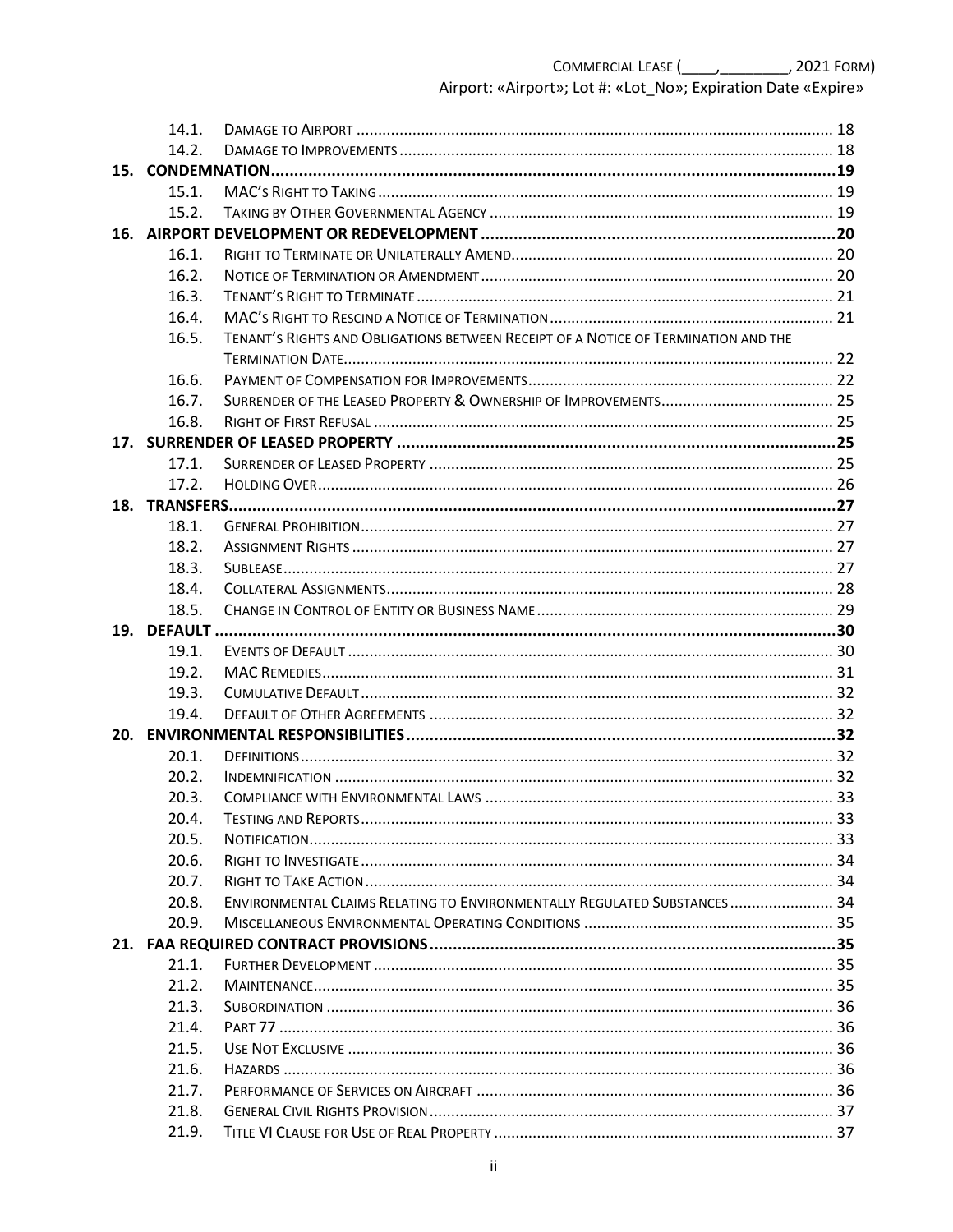|     | 21.10. |    |
|-----|--------|----|
|     | 21.11  |    |
|     |        |    |
| 22. |        |    |
| 23. |        |    |
| 24. |        |    |
|     | 74.1   |    |
|     | 24.2.  |    |
|     | 24.3.  |    |
|     | 74.4   |    |
|     | 24.5.  |    |
|     | 24.6.  |    |
|     | 24.7.  |    |
|     | 24.8.  |    |
|     | 24.9.  |    |
|     | 24.10. |    |
|     | 24.11. |    |
|     | 24.12  |    |
|     | 24.13. |    |
|     | 24 14  | 43 |
|     |        |    |

#### **EXHIBIT A DESCRIPTION OF LEASED PROPERTY**

- **EXHIBIT B** DESCRIPTION OF SEWER AND WATER EASEMENT
- EXHIBIT C SUBLEASE PROVISIONS
- **EXHIBIT D** LEASE NOTICE ADDRESS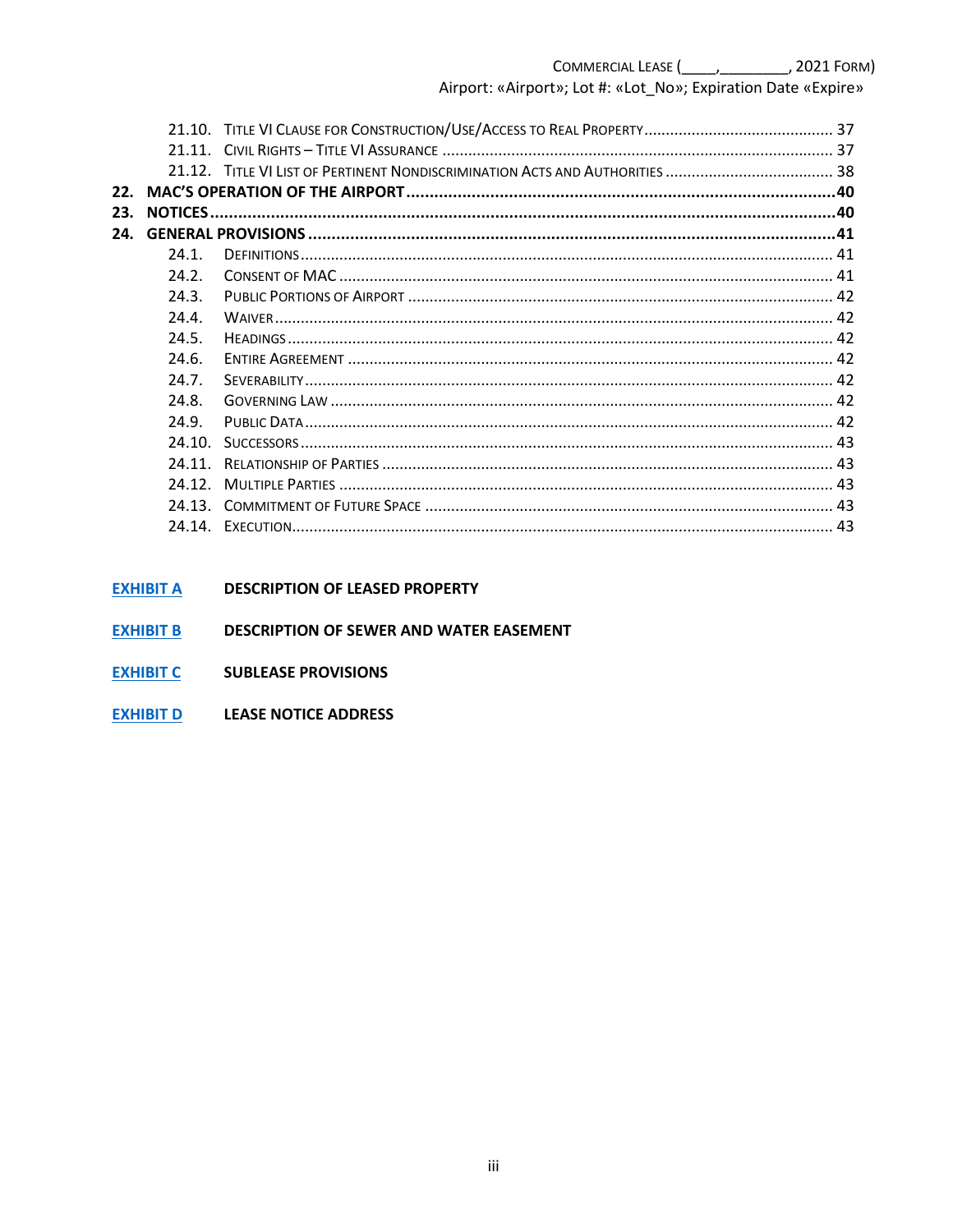# Intentionally Left Blank

### **METROPOLITAN AIRPORTS COMMISSION RELIEVER AIRPORTS COMMERCIAL LEASE AGREEMENT**

**THIS COMMERCIAL LEASE AGREEMENT** ("Lease") is made between the Metropolitan Airports Commission, a public corporation of the State of Minnesota ("MAC") and «CFName» «CLName» at «CStreet», «CCity», «CState» «CZip» ("Tenant").

WHEREAS, MAC owns and/or controls the real property at «Airport»("Airport") located in the County of «County», State of Minnesota; and

WHEREAS, Tenant desires to lease property to conduct certain commercial aeronautical activities at the Airport; and

WHEREAS, MAC is willing to lease certain property to Tenant upon the terms and conditions of this Lease., which has been approved by \_\_\_\_\_\_\_\_\_\_\_\_\_\_\_\_\_\_\_\_\_\_\_ on \_\_\_\_\_\_\_\_\_\_\_.

NOW, THEREFORE, in consideration of the promises stated in this Lease, the parties agree as follows:

#### <span id="page-4-1"></span><span id="page-4-0"></span>1. Leased Property

#### 1.1. Leased Property

MAC leases to Tenant the real property at the Airport described on the attached Exhibit A, and commonly referred to as Lot «Lot No» ("Leased Property"). Exhibit A may be updated, by mutual consent of MAC Staff and Tenant, to make corrections. If so updated, the updated Exhibit A will replace the prior Exhibit A.

<span id="page-4-2"></span>1.2. Sewer and Water Easement

MAC grants to Tenant, as an appurtenance to the leasehold estate, an easement ("Sewer and Water Easement") for the sole purpose of installation, use, repair, and maintenance of the necessary piping and equipment from the Leased Property ("Connection") to the watermain curb stop and corresponding sanitary sewer stub installed by MAC (collectively referred to as the "Curb Stop"), which Curb Stop is associated with the municipal sewer and water system located at the Airport. The location of the Sewer and Water Easement is shown on Exhibit B. The Sewer and Water Easement is coterminous with this Lease.

The Sewer and Water Easement shall not be taken into consideration in determining commercial ground rent in [Section 4.2 \[Commercial Ground Rent\]](#page-7-4).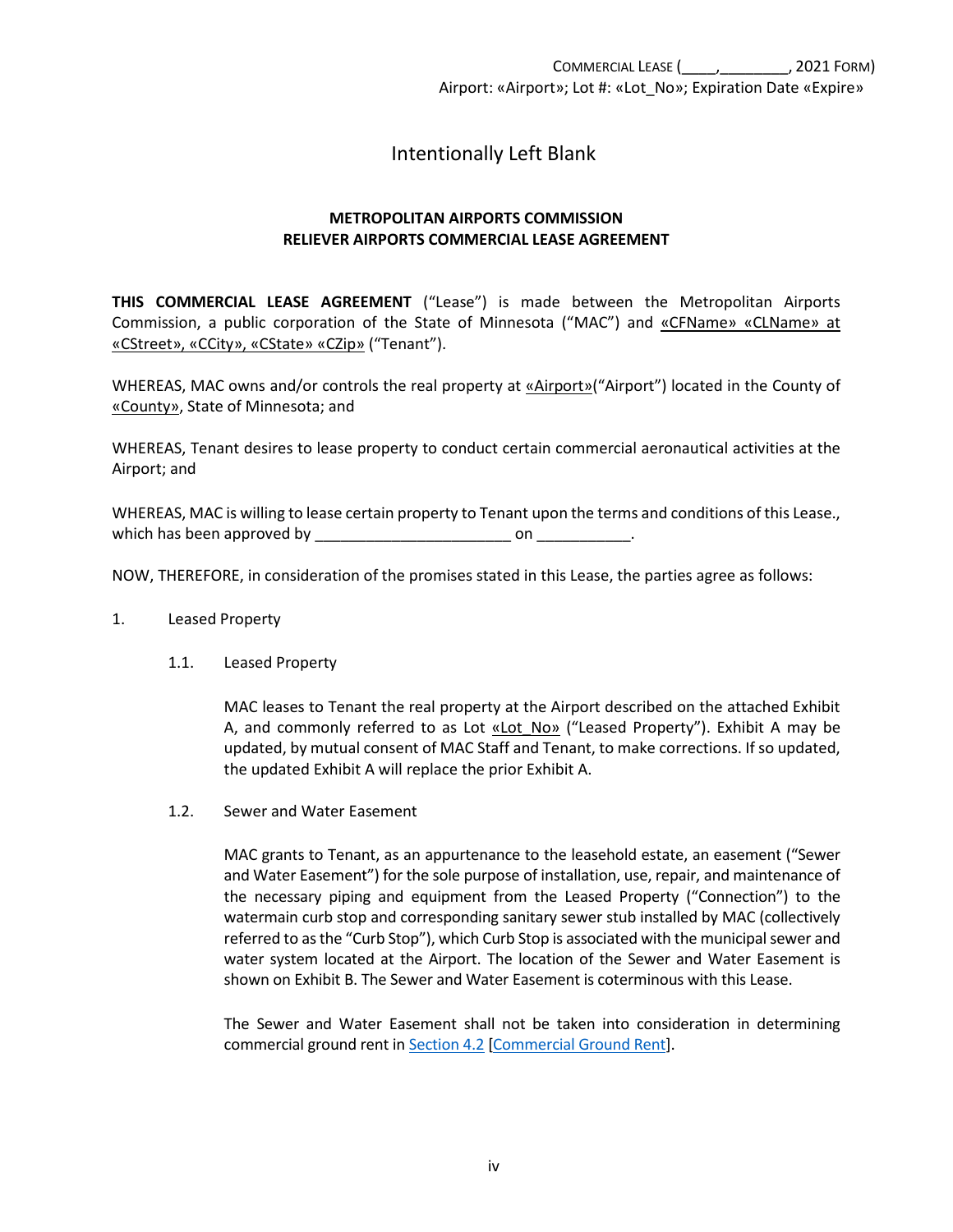#### <span id="page-5-1"></span><span id="page-5-0"></span>2. Term

### 2.1. Initial Term

<span id="page-5-4"></span>The initial term of this Lease is fifteen (15) years ("Term"), commencing on «Executed» ("Commencement Date") and expiring, unless earlier terminated, on «Expire».

<span id="page-5-2"></span>2.2. Renewal Term

Tenant will have a right to a new lease ("Renewal Lease") after the initial Term, provided the conditions listed below are met. Such Renewal Lease will have a term of ten (10) years and contain MAC's standard terms and conditions in effect at the time of its issuance. MAC may offer Tenant this Renewal Lease only if the following conditions are met at the time of expiration of the initial Term and during any time after expiration of the initial Term and before execution of the Renewal Lease:

- (i) Tenant has neither been in default in payment of rents nor in material performance of all requirements of this Lease more than two (2) times within the twenty-four (24) month period prior to MAC's offer of the Renewal Lease, nor is Tenant currently in default of the same;
- (ii) MAC has had reasonable opportunity to conduct an inspection of the Leased Property, and an environmental investigation, pursuant t[o Sections 8 \[Right of Entry](#page-14-2)  [and Inspection\]](#page-14-2) and [20.6 \[Right to Investigate\]](#page-37-0);
- (iii) Tenant is and has been in compliance with MAC's rules, regulations, ordinances, and policies; and
- (iv) MAC has not determined that it requires the Leased Property, before the end of the term of the Renewal Lease, as provided in **Section 16** [Airport Development or [Redevelopment\]](#page-23-0) of this Lease.

MAC will neither purchase the Improvements nor provide any compensation in the event a Renewal Lease is not offered pursuant to this [Section 2.2](#page-5-4) for failure to meet the conditions; except, however, if a Renewal Lease is not issued solely for failure to satisfy the condition set forth in paragraph (iv) above, then MAC will pay compensation, as provided in [Section 16.6 \[Payment of Compensation for Improvements\]](#page-25-1) of this Lease.

<span id="page-5-3"></span>2.3. Right of First Refusal

Upon expiration of the Renewal Lease, if offered, Tenant will have a right of first refusal to any lease offered for aviation uses on the Leased Property, provided all of the conditions as required by the Renewal Lease are satisfied at the expiration of the Renewal Lease and during any time after expiration of the Renewal Lease and before execution of a lease offered pursuant to this [Section 2.3.](#page-5-3) A lease offered pursuant to this [Section 2.3](#page-5-3) will contain MAC's standard terms and conditions (including term length and rental rates) in effect at the time of its issuance.

If a lease is offered pursuant to this [Section 2.3,](#page-5-3) MAC will issue the lease 180 days prior to the expiration date of the Renewal Lease. The period during which Tenant may exercise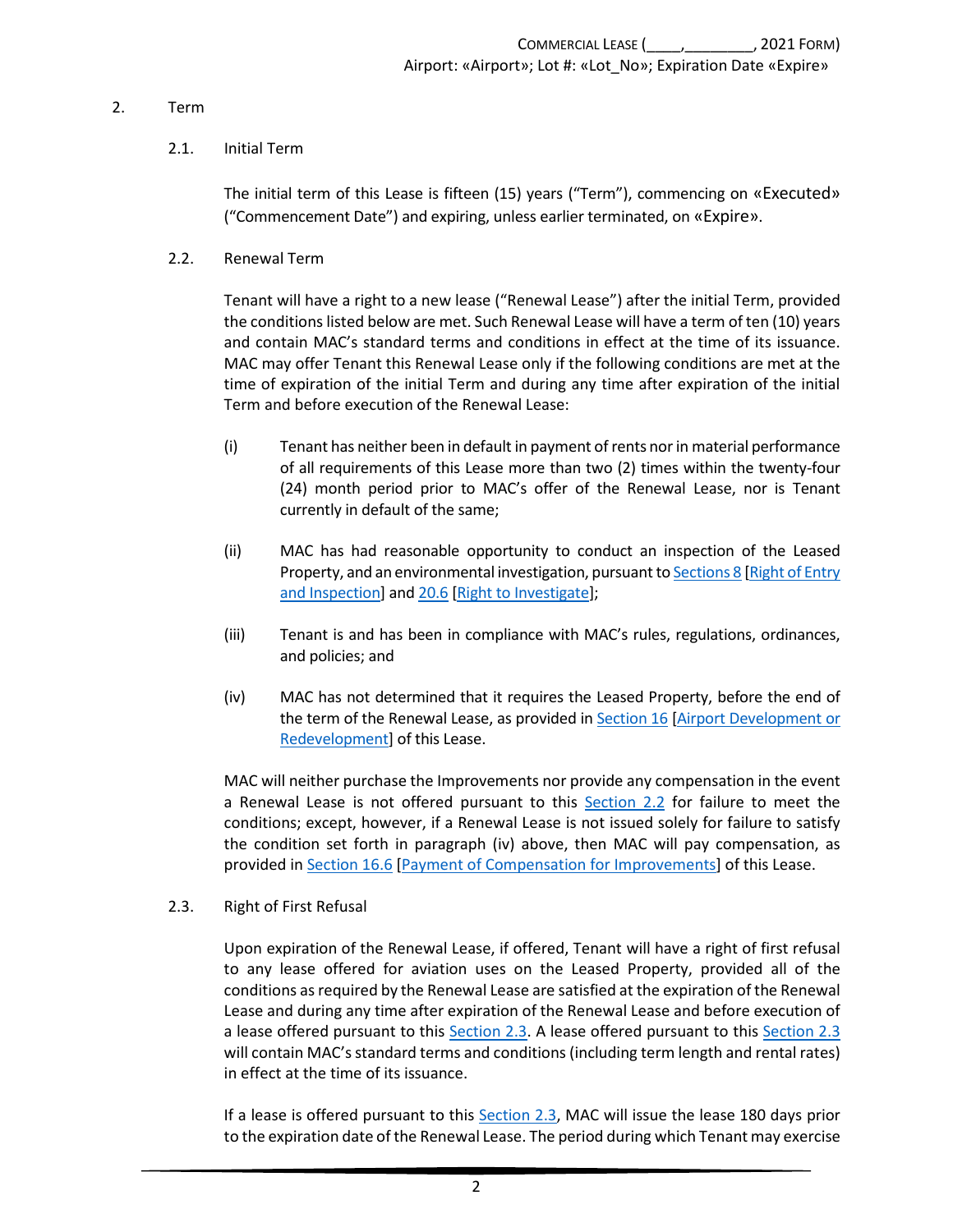the right of first refusal commences on the  $180<sup>th</sup>$  day prior to the expiration date of the Renewal Lease, and expires sixty (60) days prior to the expiration date of the Renewal Lease.

If the lease offered by MAC pursuant to this  $Section 2.3$  is not accepted by Tenant or is not executed by Tenant within the time period described in the previous sentence, then Tenant must comply with all of the terms regarding the surrender of the Leased Property as set forth in the Renewal Lease and th[e Policies,](https://metroairports.org/our-airports/airport-administration) and MAC will not pay any compensation for Improvements.

If MAC does not offer a lease for aviation uses on the Leased Property pursuant to this [Section 2.3,](#page-5-3) then MAC will pay compensation, as provided in [Section 16.6 \[Payment of](#page-25-1)  [Compensation for Improvements\]](#page-25-1) of this Lease, provided all of the conditions as required by the Renewal Lease are satisfied at the expiration of the Renewal Lease. Notwithstanding the terms of the previous paragraph, if MAC offers a lease for aviation uses on the Leased Property pursuant to thi[s Section 2.3,](#page-5-3) but such uses do not include all permitted uses allowed by the Renewal Lease, then MAC will pay compensation, as provided in [Section 16.6 \[Payment of Compensation for Improvements\]](#page-25-1) of this Lease, provided (i) all of the conditions as required by the Renewal Lease are satisfied at the expiration of the Renewal Lease, and (ii) Tenant complies with all applicable requirements of [Ordinance 118,](https://metroairports.org/sites/default/files/2021-06/Ordinance-118.pdf) and (iii) Tenant does not accept the lease because not all permitted uses allowed by the Renewal Lease are included in the offered lease. MAC will not provide any compensation for Improvements, however, in the event a lease is not offered pursuant to this [Section 2.3](#page-5-3) for failure to meet the conditions in the Renewal Lease; except, however, if a lease is not issued solely because MAC has determined that it requires the Leased Property, before the end of the term of the lease to be offered, for a use that, in MAC's judgment, is for the betterment of the Airport, the MAC airport system, or the aviation community, then MAC will pay compensation, as provided in [Section 16.6](#page-25-1) [\[Payment of Compensation for Improvements\]](#page-25-1) of this Lease. MAC becomes the owner of the Improvements (other than wells, tanks, and septic systems) for which MAC has paid Tenant compensation, as of the date MAC pays Tenant Compensation. If MAC has paid Tenant compensation pursuant to this paragraph, Tenant must comply with all of the terms regarding the surrender of the Leased Property as set forth in the Renewal Lease and th[e Policies,](https://metroairports.org/our-airports/airport-administration) except that Tenant will not be required to remove the Improvements. If MAC is not required to pay Tenant compensation pursuant to this paragraph, Tenant must comply with all the terms regarding the surrender of the Leased Property as set forth in the Renewal Lease and th[e Policies.](https://metroairports.org/our-airports/airport-administration)

#### <span id="page-6-1"></span><span id="page-6-0"></span>3. Use of Leased Property

3.1. Use

The Leased Property must be used by Tenant solely for the following purposes, and for no other purpose without the prior written consent of MAC Staff

### *[List specific allowed purposes; see "List of Potential Uses of Leased Property for Commercial Leases" document]*

(i)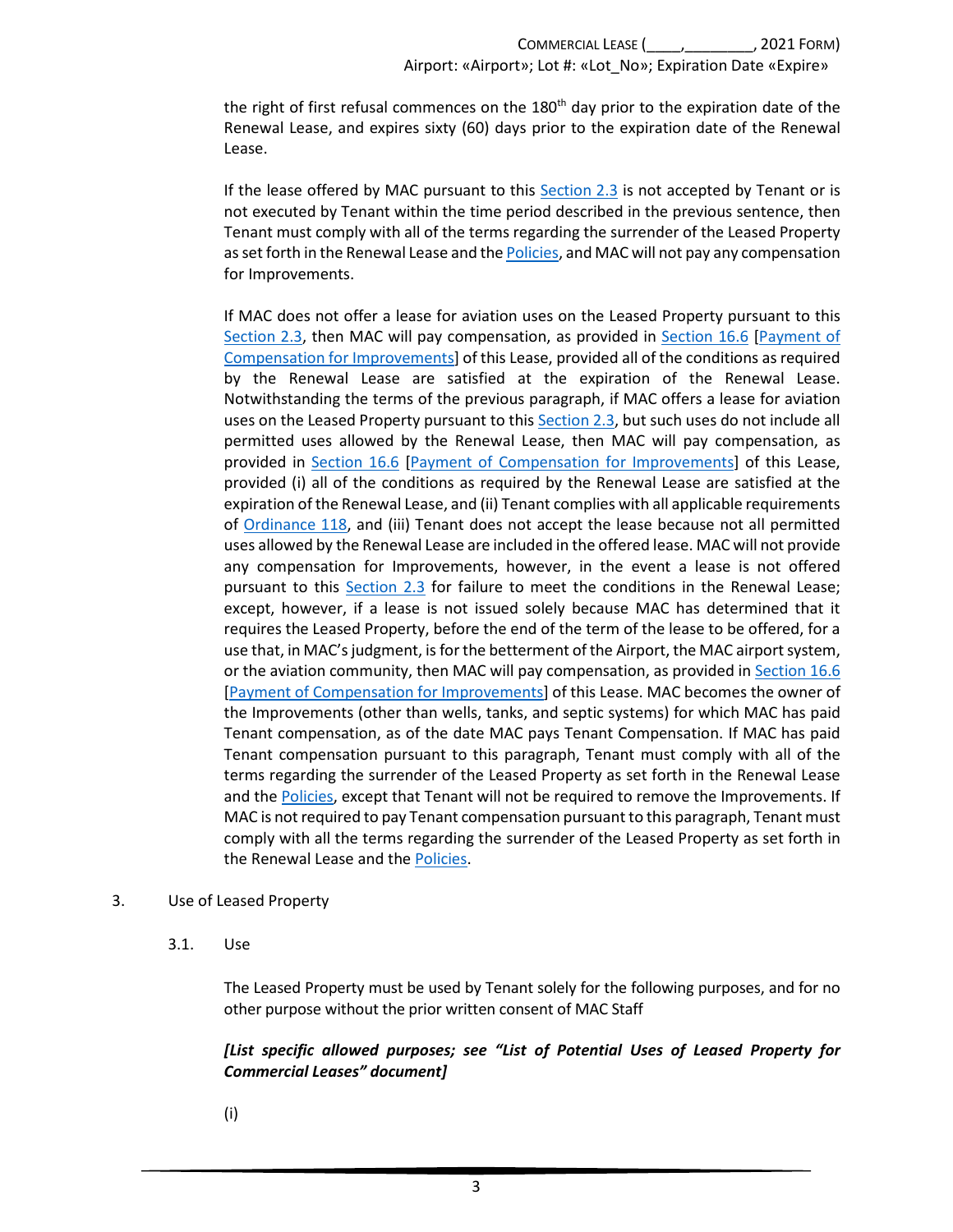- (ii)
- (iii)
- <span id="page-7-0"></span>3.2. Flying Clubs

Tenant may only operate a flying club on the Leased Property with the prior written consent of MAC Staff, which consent may be granted subject to conditions. Such consent will be contingent upon Tenant's provision to MAC of all appropriate license(s) necessary to operate a flying club issued by all applicable governing authorities.

<span id="page-7-1"></span>3.3. Appropriate Use

Tenant will not use or permit the Leased Property to be used in any manner that would void Tenant's or MAC's insurance or that was not disclosed to Tenant's insurer. Tenant will at all times comply with all legal requirements imposed by the insurers for MAC and Tenant; provided, however, that any such requirements imposed by MAC's insurer must (i) be consistent with the terms of this Lease, and not prohibit or materially and adversely affect Tenant's uses of the Leased Property as authorized by this [Section 3 \[Use of Leased](#page-6-0)  [Property\]](#page-6-0).

#### <span id="page-7-2"></span>4. Rent

### 4.1. [Ordinance 119](https://metroairports.org/documents/ordinances/ordinance-119)

<span id="page-7-3"></span>Tenant must pay all rent for the Leased Property, according to the terms set forth in [Ordinance 119 \(Ordinance 119](https://metroairports.org/documents/ordinances/ordinance-119) is defined in [Section 24.1.8](#page-44-3) of this Lease). If required by [Ordinance 119,](https://metroairports.org/documents/ordinances/ordinance-119) Tenant must accompany rent payments with reports and documentation in the form requested by MAC, certified as correct by Tenant or an authorized representative of Tenant. All reports should be delivered to MAC electronically at [MAC-AR@MSPMAC.ORG.](mailto:MAC-AR@MSPMAC.ORG)

<span id="page-7-4"></span>4.2. Commercial Ground Rent

<span id="page-7-7"></span>Tenant will pay MAC ground rent for the Leased Property ("Rent"). Tenant will pay Rent to MAC at the address specified by MAC, monthly in advance by the last day of the calendar month for the upcoming calendar month unless Tenant is notified in writing by MAC of different payment dates. Tenant will pay Rent that is due for the first month of the Term of this Lease upon execution of this Lease.

<span id="page-7-5"></span>4.3. Fuel Flowage Fees

If Tenant is authorized to dispense fuel from the Leased Property, Tenant must pay MAC fuel flowage fees.

- <span id="page-7-6"></span>4.4. Percentage Rent
	- 4.4.1 Percentage Rent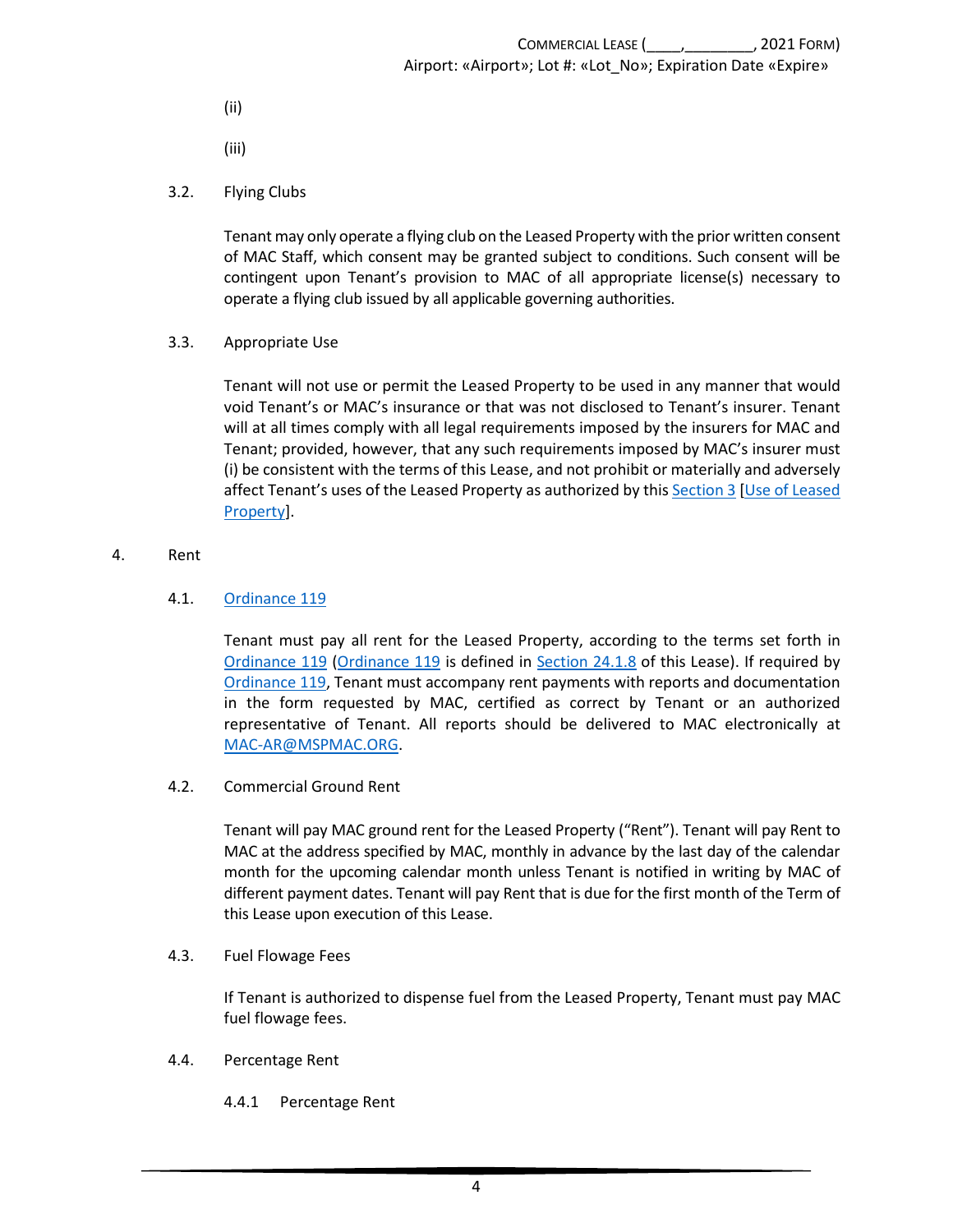Tenant will pay to MAC the percentage of all Gross Sales (as defined below), ("Percentage Rent"). Tenant must accompany payment of Percentage Rent with a report in a form reasonably acceptable to MAC Staff and certified as correct by Tenant or an authorized representative of Tenant. Tenant must include in this report information detailing the amount of Gross Sales and all deductions and exclusions therefrom for the preceding calendar month. MAC reserves the right to prescribe and revise the format of this report at any time. If Tenant has other leases with MAC subject to [Ordinance 119,](https://metroairports.org/documents/ordinances/ordinance-119) Tenant must calculate and pay fees due under those other leases separate from this Lease.

Within thirty (30) days of a written request from MAC, Tenant must submit an extract of its detailed general ledger transactions relating to Gross Sales listing each entry on the general ledger accounting system. Transaction listings should be specific to operations at the Airport and include all general ledger accounts and all available data fields in each transaction for the preceding calendar month in a format acceptable to MAC.

Also upon request from MAC, Tenant must provide MAC with a complete and current detailed chart of accounts for all general ledger accounts relating to Gross Sales.

4.4.2 Gross Sales

"Gross Sales" means the gross dollar total of the entire amount of:

(a) the price charged for all sales, services, orders, deliveries and credits of every kind and nature made, performed, dispatched, or taken by or from Tenant, any contractor, licensee, concessionaire, or Subtenant, or any other person or entity as a result of business conducted in, at, upon, from, or arising out of the Leased Property, whether wholesale or retail, whether made for cash, by check, on credit, exchange, charge accounts, mobile device application, or otherwise, without reserve or deduction for inability or failure to collect the same and without regard to where payment is made or received.

Each charge or sale upon installment or credit shall be treated as a sale for the full price in the month during which such charge or sale is made, whether Tenant or Tenant's Subtenants receive full or partial payment; and

(b) all rents, fees, charges, and other amounts, due or paid to Tenant by any Subtenants, licensees, concessionaires or other persons or entities, whether cash or credit, and whether collected or uncollected;

(c) less the exclusions in (i) through (xi) below, if applicable.

Upon the request of MAC, Tenant must provide satisfactory documentation of transactions to justify any of the following exclusions from Gross Sales.

(i) The amount of any proceeds received from the sale of aircraft. However, brokerage fees and commissions earned on sales of aircraft do constitute Gross Sales.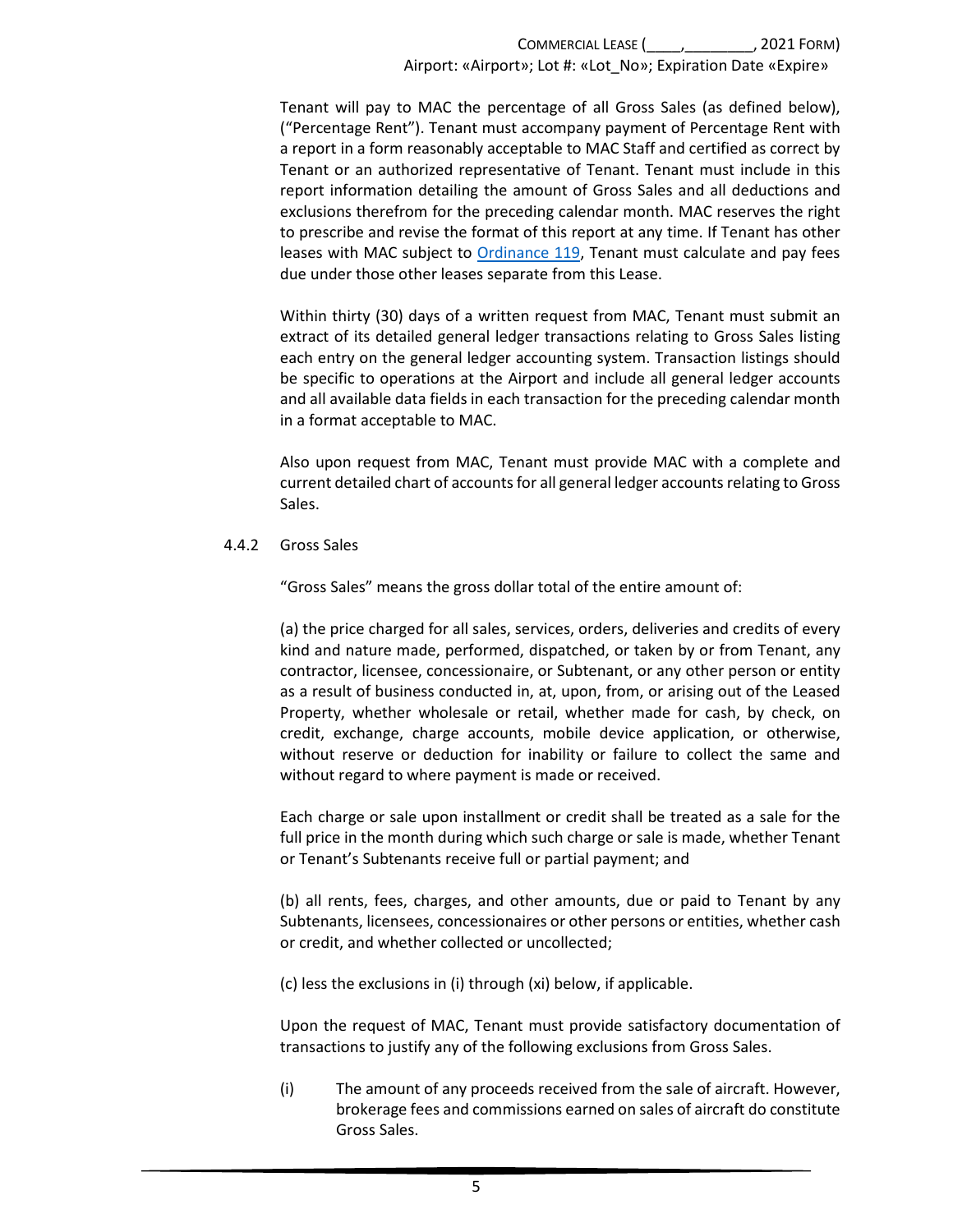- (ii) The amount of any proceeds received from the sale of aircraft fuel. However, (1) in-to-plane fees earned on fuel sales do constitute Gross Sales, and (2) Tenant must pay flowage fees to MAC as specified in [Section 4.3 \[Fuel Flowage Fees\]](#page-7-7).
- (iii) The amount of any fee charged to a customer for fuel used in aircraft rental, charter, or instruction to the extent that such service was based on the actual cost of this fuel. This exclusion only applies if: (1) this fuel is subject to MAC's fuel flowage fees, and (2) Tenant is authorized by MAC to sell fuel.
- (iv) The amount of any proceeds received by Tenant in transactions with another tenant or tenants of MAC where such other tenant or tenants are responsible for the payment of Percentage Rent and such other tenant or tenants pays Percentage Rent to MAC as a result of such transaction.
- (v) The amount of any discounts or price reductions specifically set forth on individual sales agreements and credited to the customer, no portion of which is reimbursed to Tenant in any way.
- (vi) The amount of any returned sales or trade-ins by customers.
- (vii) Uncollected accounts receivable to the extent such accounts are written off as bad debts.
- (viii) The amount of any federal, state, or municipal sales or similar taxes levied on transactions and collected from customers and remitted directly to the taxing authority.
- (ix) The amount charged to customers for any landing fees or similar charges paid by Tenant to other airports, to the extent that the amount charged to customers is the amount paid by Tenant and so long as Tenant accounts for such fees separate from other revenues received from Tenant's customers.
- (x) The amount charged to customers for custom charges, duties, and similar fees paid by Tenant to governmental authorities other than MAC, to the extent that the amount charged to customers is the amount paid by Tenant and so long as Tenant accounts for such fees separate from other revenues received from Tenant's customers.
- (xi) Any amount billed for flights ordered, dispatched, or planned from the Leased Property, but which do not otherwise utilize an airport owned or operated by MAC. This exclusion may be applied to amounts billed for legs of a flight that do not utilize an airport owned or operated by MAC even if one or more of the other legs of the flight utilize an airport owned or operated by MAC, so long as these legs are itemized separately when billed and so long as the portion of the amount itemized to the legs that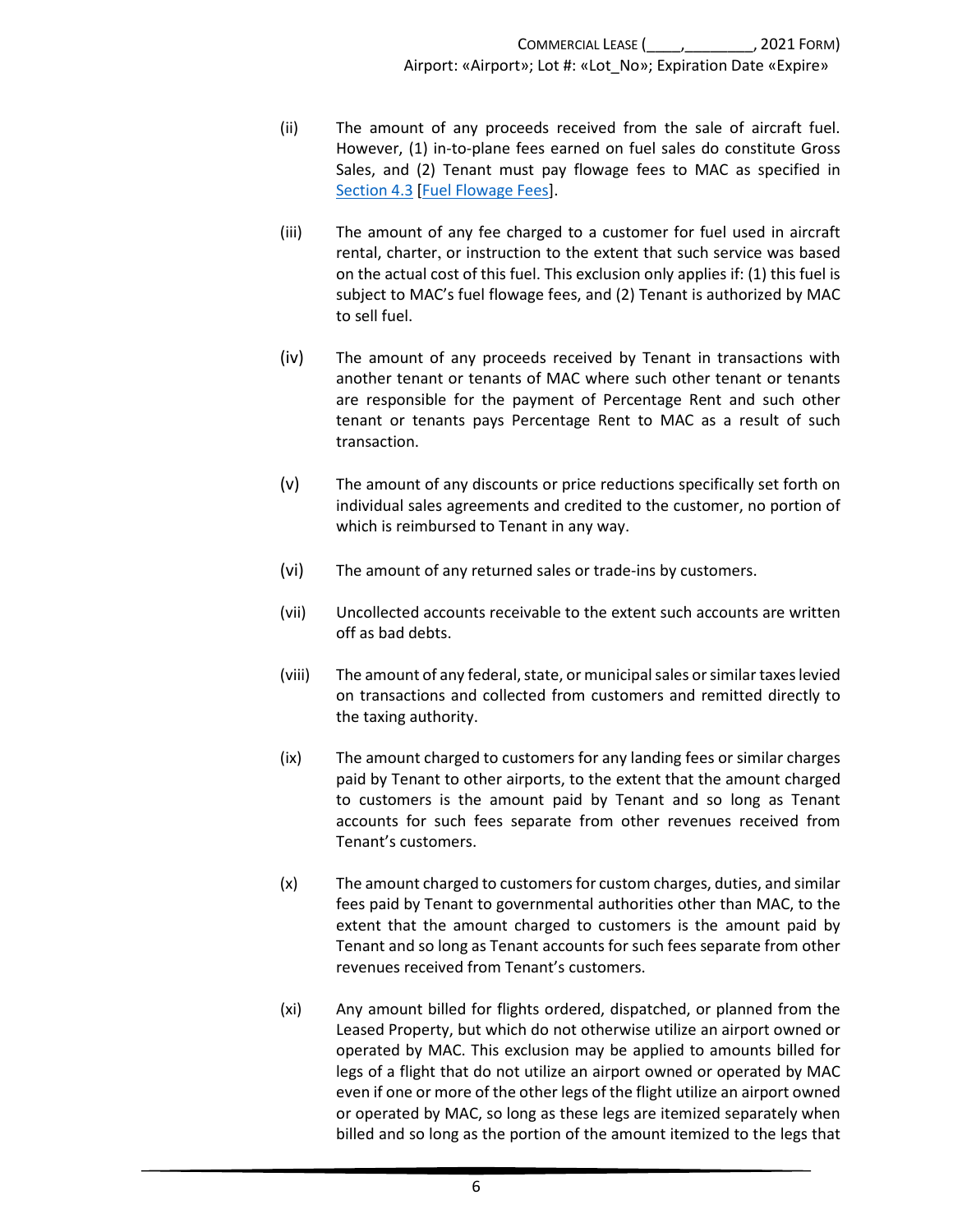utilize an airport owned or operated by MAC is commercially reasonable, meaning that—when compared to other legs of the flight—the amount billed for these legs is proportionate to the commercial activity generated thereby.

- (xii) Any amount exceeding \$7,130.00 billed for flights the conducting of which require an air ambulance service license issued by the Emergency Medical Services Regulatory Board. The amount listed in this exclusion will increase or decrease on an annual basis upon the anniversary of the Commencement Date of this Lease by the percentage difference between the latest published price listed in the medical care services index group of the U.S. Bureau of Labor Statistics Consumer Price Index — All Urban Consumers, Midwest Region, and the price listed one year prior.
- <span id="page-10-0"></span>4.5. Tenant's Books and Records
	- 4.5.1 Definitions
		- (i) Books and Records. Accounting records, in accordance with Generally Accepted Accounting Principles, relevant to all commercial operations on, or associated with the use of, the Leased Property conducted by the Tenant or a Commercial Subtenant. In maintaining Books and Records, Tenant and each Commercial Subtenant shall use point of sale systems, invoicing machines, sales slips, and other accounting equipment at the Leased Property as are reasonably necessary to properly and completely record and report all Gross Sales and fueling activity.
		- (ii) Generally Accepted Accounting Principles. Generally accepted accounting principles set forth in the opinions and pronouncements of an authoritative body designated by the American Institute of Certified Public Accountants (AICPA) Council (for example, the Financial Accounting Standards Board Statements, AICPA Accounting Principles Board Opinions, and AICPA Accounting Research Bulletins) or in such other statements by such other entity or entities as may be approved by a significant segment of the accounting profession, which are applicable to the circumstances as of the date of determination.
	- 4.5.2 Maintenance of Books and Records

Tenant must maintain adequate Books and Records for its operations and must cause each Commercial Subtenant to maintain Books and Records for the Commercial Subtenant's operations that include a detailed analysis listing all operations at the Leased Property in the form of printed, written, or electronic media. Books and Records also include all original accounting source documents detailing transactions relevant to this Lease, including, without limitation, (a) original rental/sales contracts, (b) operating/financial statements, (c) a complete (cumulative) general ledger, (d) a chart of accounts; (e) monthly sales journals detailing each transaction for the month, (f) reconciliation between the financial records and any reports submitted to MAC, (g) bank statements applicable to the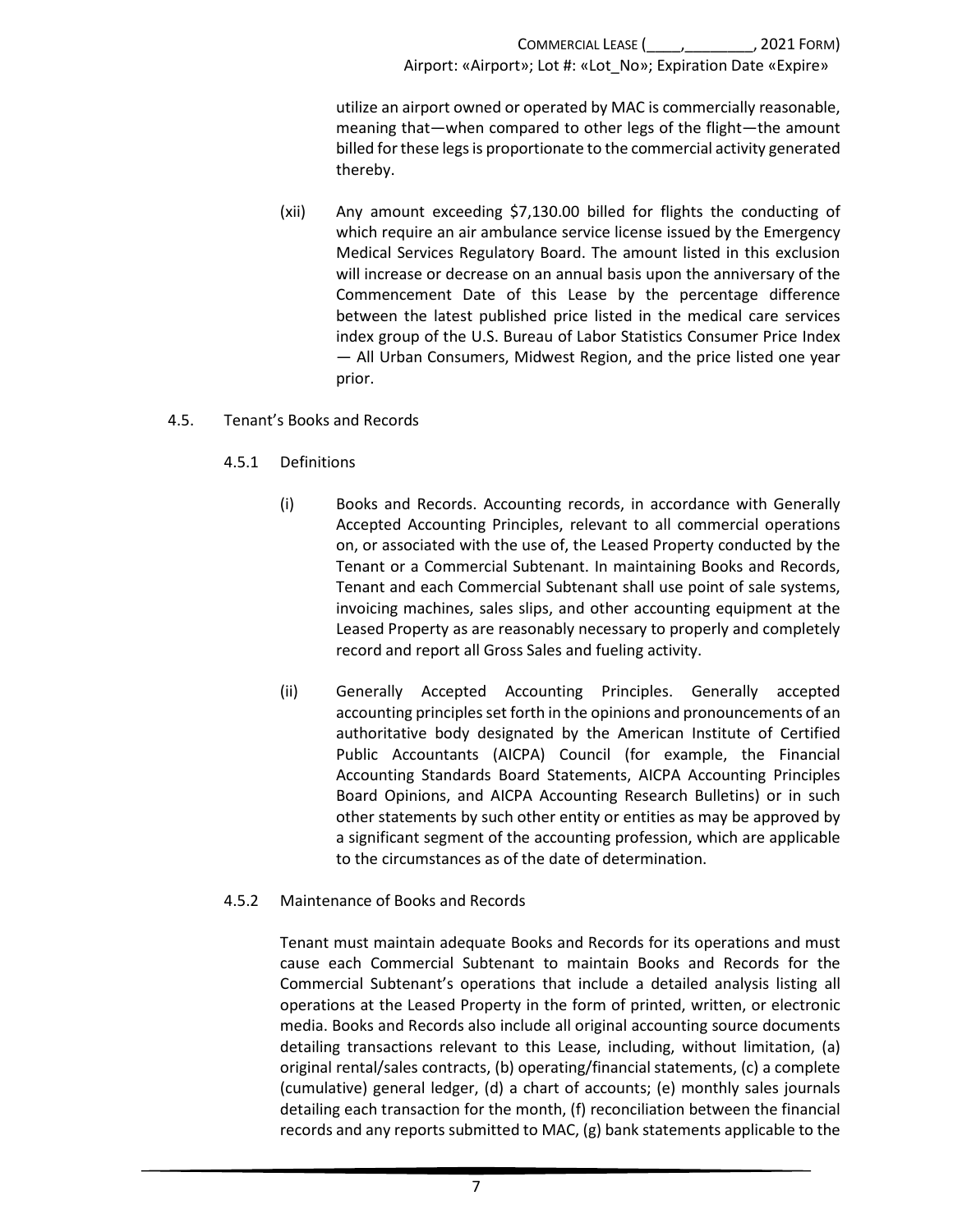operations on the Leased Property, (h) corporate trial balances, (i) federal and state tax returns, (j) confirmation of fuel deliveries by suppliers, (k) corporate contracts with corporate customers, (l) annual financial statements and related reports on internal controls (including management representation letters), (m) electronic media documenting accounting records, (n) other documents related to sales and fueling activity, and (o) any documentation or records supporting claimed exclusions from Gross Sales and fuel flowage fees.

#### 4.5.3 Computer Records

In those situations where the Books and Records have been generated from computerized data (whether mainframe, minicomputer or PC-based computer systems), Tenant agrees to provide MAC Staff with extracts of data files in a computer readable format on data disks, by email with attached files, or using alternative computer data exchange formats, reasonably satisfactory to MAC Staff.

### 4.5.4 Cooperation by Tenant

Upon request, Tenant must provide to MAC the name and telephone number of Tenant's accounting manager, or equivalent person, who has a thorough knowledge of the accounting system as it pertains to commercial operations under this Lease and who will assist MAC with any audit conducted by MAC. Tenant will also allow interviews of past and present accounting managers or equivalent persons and employees who are or were involved in the financial and operational activities of Tenant.

### 4.5.5 Length of Books and Records Retention

Tenant must keep all Books and Records required by this Lease for at least six (6) years after the end of the applicable year, or in the event of a claim by MAC under this Lease, until such later time as such claim of MAC has been fully ascertained, fixed, and paid.

### 4.5.6 Obligations Applicable to Subtenants

Tenant's obligations with respect to Books and Records extend to Tenant's subsidiaries, partners, joint ventures, Subtenants and the like. Tenant must incorporate the foregoing obligations into any Commercial Sublease. MAC is a third-party beneficiary of such obligations. Tenant is responsible for informing such parties of these obligations and assuring performance of these obligations by such parties.

#### <span id="page-11-0"></span>4.6. Right to Audit

4.6.1 Audit Findings

MAC has the right at all reasonable times during the Term of this Lease to inspect the Books and Records for a period of at least six (6) years prior to the end of the current year and continuing through to the completion of the audit ("Audit"). In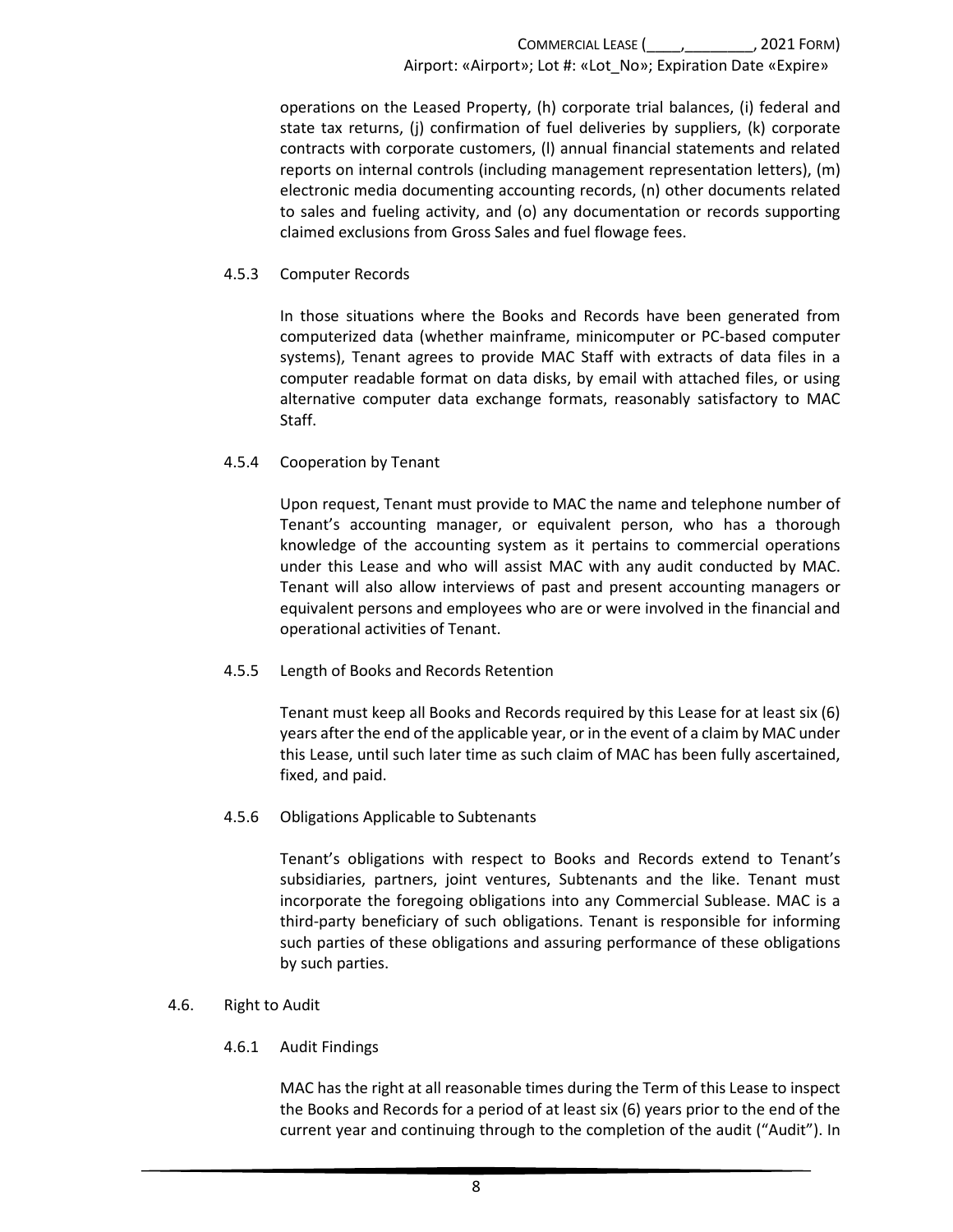the event that an Audit discloses that Tenant has under-reported Gross Sales or fuel flowage fees, Tenant must pay to MAC any amounts due as a result of underreported Gross Sales or fuel flowage fees, together with Late Fees (as defined in [Section 4.9\)](#page-13-0). In addition, if an Audit reveals that Tenant has under-reported or under-paid Gross Sales and/or fuel flowage fees by five percent (5%) or more for any twelve (12) month period, then in addition to any of MAC's other rights and remedies under this Lease, Tenant will reimburse MAC for the costs and expenses incurred in such Audit, along with MAC's attorney's fees and costs. If Tenant has overpaid rent, MAC will credit the amount of the overpayment against future rent payments (or refund the amount if applicable to the last year of the Term).

Provision of Audit Workspace

Tenant agrees to provide reasonable workspace to allow the conduct of any Audit and free access to and use of copiers, fax machines, and other reasonable office equipment. Tenant will make the requested Books and Records available to MAC within thirty (30) days from the date of request by MAC and will lend its own assistance in conducting the Audit at no cost to MAC. Tenant must provide the Books and Records to MAC in the Minneapolis-St. Paul metropolitan area for inspection during business hours. In the event that the requested documentation is not provided within thirty (30) days from the date of request by MAC, Tenant must reimburse MAC for the cost of travelling to and from the location where the Books and Records are maintained to conduct the Audit. Such expenses will include transportation, lodging, food, and other out-of-pocket expenses for the full duration of the time needed to complete the Audit.

Survival of Tenant's Duties and MAC's Rights

Tenant's duty to maintain Books and Records and MAC's rights under this Lease to conduct any Audit(s) survive the expiration or early termination of this Lease.

4.6.2 Obligations Applicable to Subtenants

Tenant must incorporate the foregoing obligations into any Commercial Sublease so that MAC will have the same audit rights with respect to each Commercial Subtenant.

### <span id="page-12-0"></span>4.7. Non-Aviation/Complementary Business License Fee

In the event Tenant enters into an agreement with MAC to conduct a nonaviation/complementary business operated by Tenant or a Subtenant of Tenant, Tenant must pay a non-aviation/complementary business license fee, as set forth in [Ordinance](https://metroairports.org/documents/ordinances/ordinance-119)  [119.](https://metroairports.org/documents/ordinances/ordinance-119)

### <span id="page-12-1"></span>4.8. Revision of Rents

Under [Minnesota Statutes, section](https://www.revisor.mn.gov/statutes/cite/473.651) 473.651, MAC has the authority to determine the charges for the use of property under its management and control, and accordingly, MAC reserves the right, from time to time, to amend the rents, charges, fees, and assessments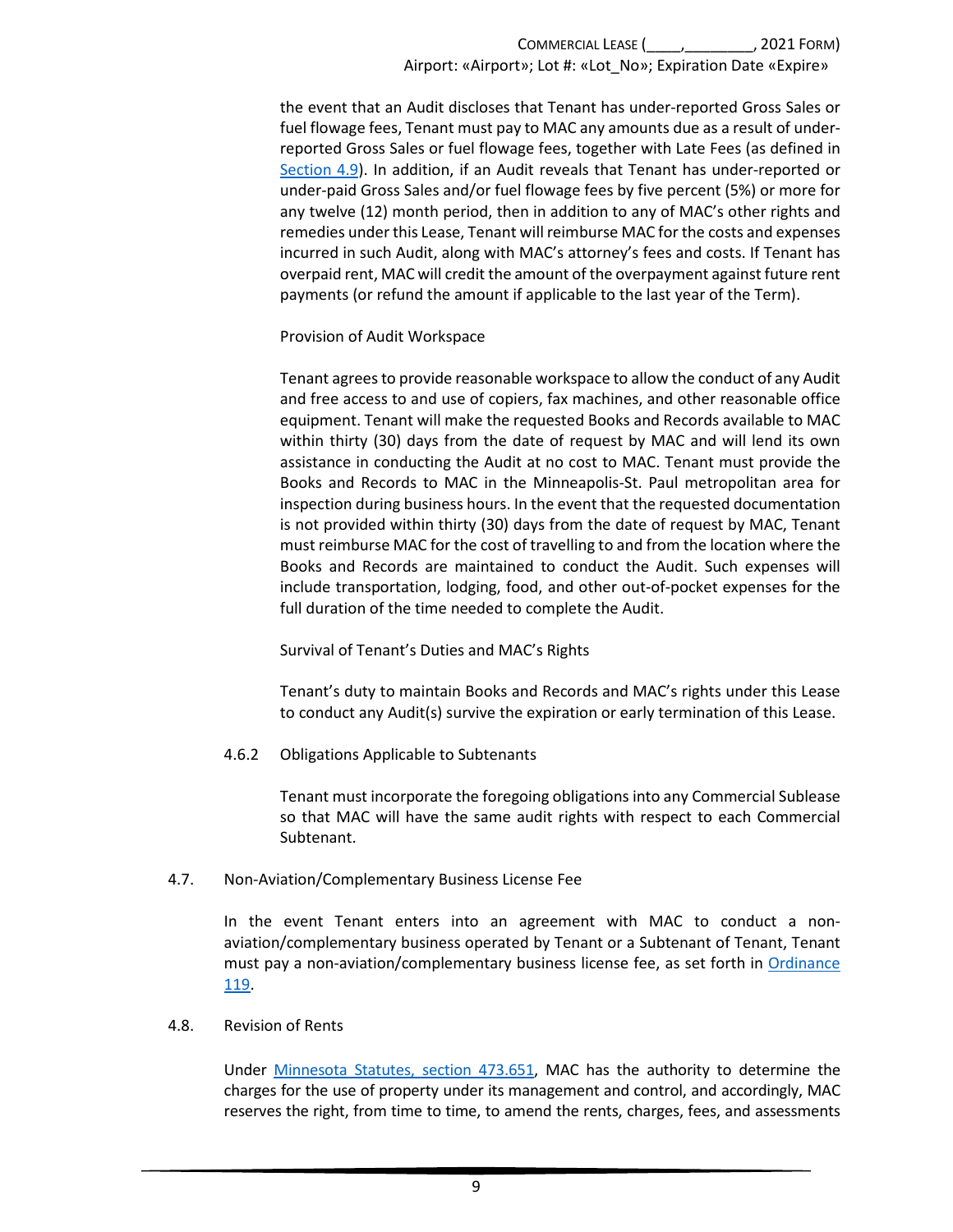set forth in this Lease in a manner consistent with the requirements o[f Minnesota Statutes,](https://www.revisor.mn.gov/statutes/cite/473.651)  [section 473.651.](https://www.revisor.mn.gov/statutes/cite/473.651)

<span id="page-13-0"></span>4.9. Late Fee

If Tenant fails to pay any fees when due to MAC, Tenant must pay a late fee ("Late Fee") the lesser of (1) twelve percent (12%) per annum, or (2) the highest rate allowed by Minnesota law on any past due balance, calculated from the date the amount is due until the close of the business day when the payment is received.

<span id="page-13-1"></span>4.10. Method of Payment

Tenant must collect all rent and other payments from all of its Subtenants and transmit such payments to MAC.

Tenant must make all payments under this Lease by electronic funds transfer ("EFT"), except as provided in [Section 4.10\(](#page-13-1)b) below. As used in this Lease, the term "EFT" refers to funds transfer and may also include the payment information transfer.

In the event Tenant is unable to release one or more payments by EFT, MAC agrees to one of the following:

- a. Accept payment by check or some other mutually agreeable method of payment; or
- b. Request Tenant to pay as mutually agreed in subsection a. above until such time as Tenant can make payment by EFT.
- <span id="page-13-3"></span><span id="page-13-2"></span>5. Taxes and Other Charges
	- 5.1. Utilities

Tenant will pay for all water, sanitary sewer, gas, electricity, telephone, refuse collection, and storm sewer charges, environmental charges and fees, or other similar charges attributable to Tenant's use of the Leased Property, together with any taxes, penalties, interest, or surcharges associated with such utilities and charges.

<span id="page-13-4"></span>5.2. Landing Fees

Tenant must pay to MAC any applicable landing fees, as set forth in [Ordinance 119.](https://metroairports.org/documents/ordinances/ordinance-119)

<span id="page-13-5"></span>5.3. Assessments Imposed by MAC

Tenant must pay MAC for assessments imposed in accordance with the [Policies](https://metroairports.org/our-airports/airport-administration) and [Ordinance 119.](https://metroairports.org/documents/ordinances/ordinance-119) Tenant will pay assessments as set forth in the document, resolution, or action establishing the assessment.

<span id="page-13-6"></span>5.4. Taxes and Fees Imposed by Other Authorities

Tenant will pay all applicable taxes, assessments, license fees, regulatory fees, and other charges imposed by any other governmental authority during the Term of this Lease upon: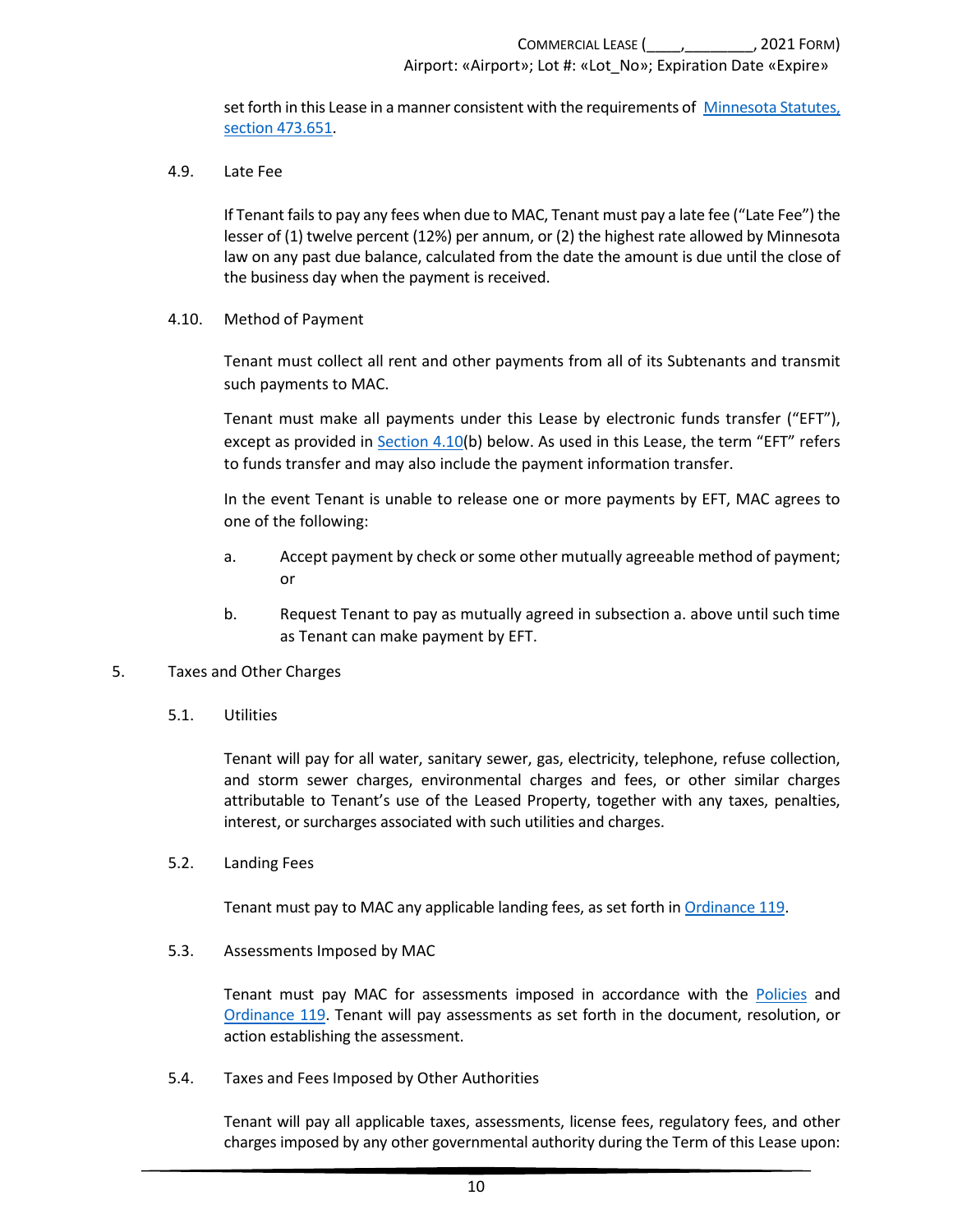the Leased Property, buildings, Improvements, or other property located thereon, or upon or arising from Tenant's use or occupancy, for whatever term deemed applicable to Tenant by that governmental authority. Tenant will pay these amounts without deduction or setoff against Rent to be paid under this Lease.

If any governmental authority imposes an assessment upon the Airport for Improvements the Tenant requested from the governmental authority, then MAC hasthe option to charge Tenant for the cost of such assessment. Tenant will pay that cost in installments as specified by MAC.

### <span id="page-14-0"></span>6. Compliance with Law

Tenant must comply with all applicable local, municipal, county, state, and Federal laws, regulations, Compliance with Laws rules, and ordinances, now or hereafter in force, including those of MAC, and including all [Policies,](https://metroairports.org/our-airports/airport-administration) and all applicable security requirements. Tenant may obtain a copy of MAC's ordinances, rules, and regulations by contacting MAC or by accessing copies available upo[n MAC's website.](https://metroairports.org/) Nothing in this Lease requires Tenant to waive Tenant's right to challenge the validity of any such laws, regulations, rules, and ordinances described in this [Section 6.](#page-14-0) With respect to th[e Policies,](https://metroairports.org/our-airports/airport-administration) if there is a conflict between the express terms of this Lease and of the [Policies,](https://metroairports.org/our-airports/airport-administration) this Lease controls.

### <span id="page-14-1"></span>7. Quiet Enjoyment

Upon Tenant's performance of all terms of this Lease and except for reasons beyond the control of MAC, Tenant is entitled to quiet possession of the Leased Property for the entire Term.

### <span id="page-14-2"></span>8. Right of Entry and Inspection

MAC and its agents have the right to enter the Leased Property for the purpose of making any repair or constructing any improvement MAC deems necessary or desirable for the operation of the Airport. In doing so, MAC will use reasonable diligence to minimize disruption to Tenant's use and enjoyment of the Leased Property.

If MAC or its agent's entry onto the Leased Property causes any damage to Tenant's Improvements, MAC will reasonably repair such damage caused by such entry to the extent a court of competent jurisdiction decides, or MAC Staff and Tenant mutually in writing agree, that such damage resulted from MAC or its agent's sole negligence or intentional acts. MAC will indemnify and defend Tenant from and against any third party claims to the extent a court of competent jurisdiction decides, or MAC Staff and Tenant mutually in writing agree, that the damages sought from such claims result directly from MAC's or its agent's sole negligence or intentional acts and except to the extent the claims are based on Tenant's negligence or intentional misconduct or arise as a result of Tenant's breach of one or more of Tenant's obligations under this Lease. MAC's obligations under this [Section 8](#page-14-2) do not release Tenant from the indemnification and defense obligations under [Section 13 \[Insurance and Indemnification\]](#page-18-0). MAC's obligation to indemnify Tenant under this [Section 8](#page-14-2) is limited to actual damages, and Tenant agrees that MAC will not be liable for any other damages pursuant to this [Section 8.](#page-14-2)

MAC and its agents have the right to enter and/or inspect the Leased Property and any Improvements and property located on the Leased Property (regardless of whether the Leased Property or Improvements or a portion thereof are subleased by Tenant) for any lawful purpose, for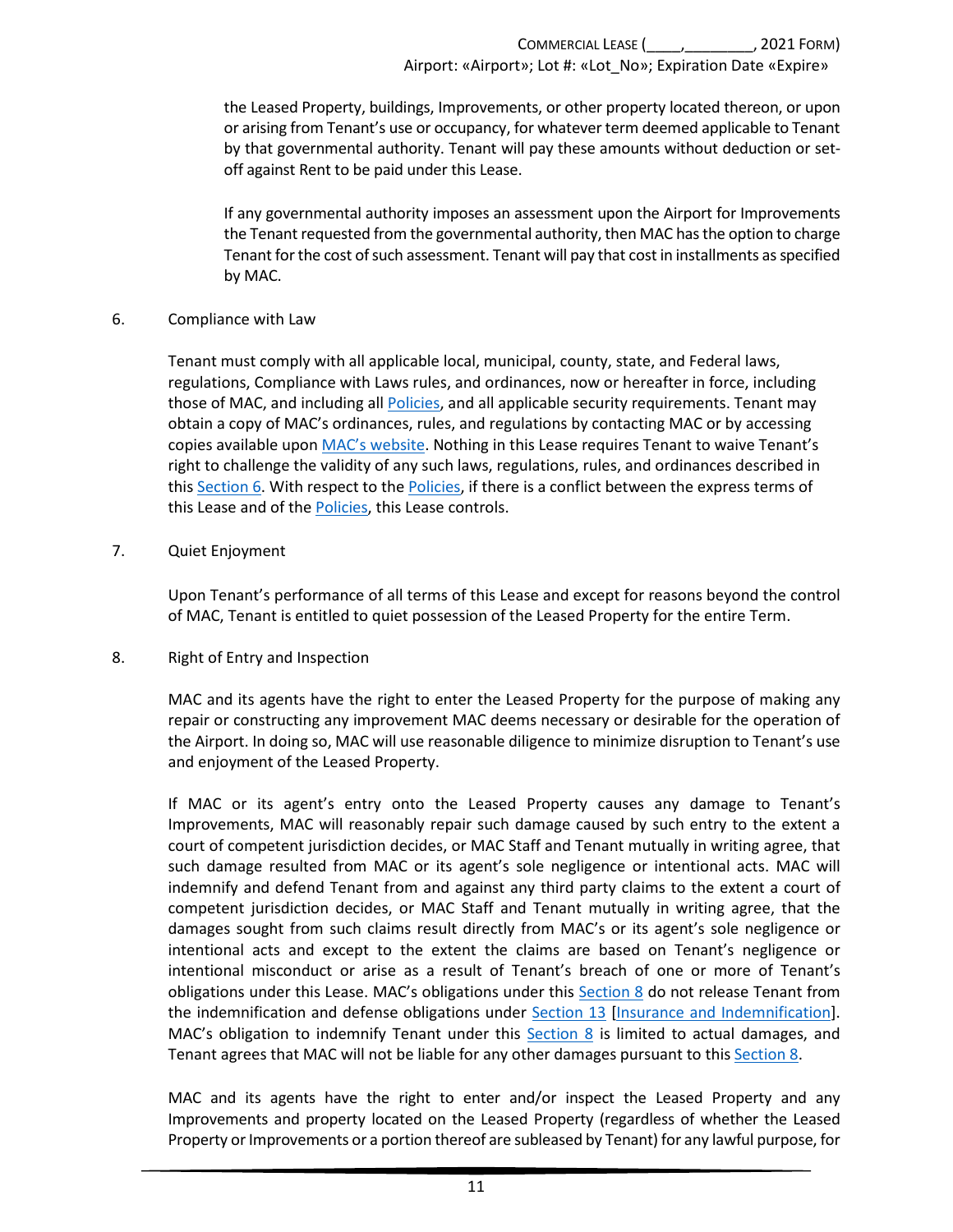any purpose allowed by this Lease, and for the purpose of determining Tenant's compliance with this Lease or any applicable MAC ordinance. Inspections will be conducted in accordance with the guidelines set forth in the [Policies.](https://metroairports.org/our-airports/airport-administration)

#### <span id="page-15-1"></span><span id="page-15-0"></span>9. Construction

#### 9.1. Commitment to Construct

If a developable site and/or hangar does not already exist on the Leased Property, Tenant must prepare plans and specifications for construction on the Leased Property, including grading, site preparation, erosion control methods, pavement construction, hangar layout and proposed heights, utility corridors, connection to sanitary sewer and watermain trunk lines, connection to storm sewer facilities, security fencing and gates, all to the extent applicable.

The Improvements and construction must meet the requirements of this Lease, [Ordinance 118,](https://metroairports.org/sites/default/files/2021-06/Ordinance-118.pdf) and th[e Policies.](https://metroairports.org/our-airports/airport-administration) Substantial completion of the construction of the hangar and other Improvements under this [Section 9.1,](#page-15-1) such that Tenant has obtained a certificate of occupancy from the applicable building official, must occur within one (1) year after the execution date of this Lease, or by such later date approved by MAC Staff in writing.

Tenant will complete grading, site preparation, and pavement when needed to connect an Improvement or hangar area within the Leased Property to an alleyway already built by MAC. Connector pavements are subject to MAC Staff review, approval and/or rejection for design and construction quality.

Tenant agrees to bear all costs associated with any activities undertaken by Tenant pursuant to this [Section 9.1](#page-15-1) whether such development occurs on or off of the Leased Property.

#### <span id="page-15-2"></span>9.2. Plan Review and Approval by MAC

Construction work that requires written approval of MAC Staff is: (i) any exterior work, whether on Improvements or on or outside of the Leased Property, and (ii) any interior work for which a permit or other approval by any governmental authority is required. Examples of construction work requiring written approval are set forth in Section XVI.C. [Examples of Construction Work Subject to Review] of the [Policies.](https://metroairports.org/our-airports/airport-administration)

For construction work that requires written approval of MAC Staff, Tenant must provide MAC with detailed plans and specifications from a responsible contractor for all of its intended construction work prior to commencing such construction work. MAC has no duty to determine whether Tenant's plans or construction work comply with applicable laws, ordinances, rules, and regulations. Except as otherwise set forth herein, Tenant must not commence any construction work until MAC Staff issues written notice of approval to proceed and applicable permits and approvals are received as described in [Section 9.3 \[Approvals from Oher Entities\]](#page-16-0) below.

Prior to commencement of the construction, Tenant must also submit, if requested by MAC Staff: (i) a bond or other security in an amount, form, and surety each satisfactory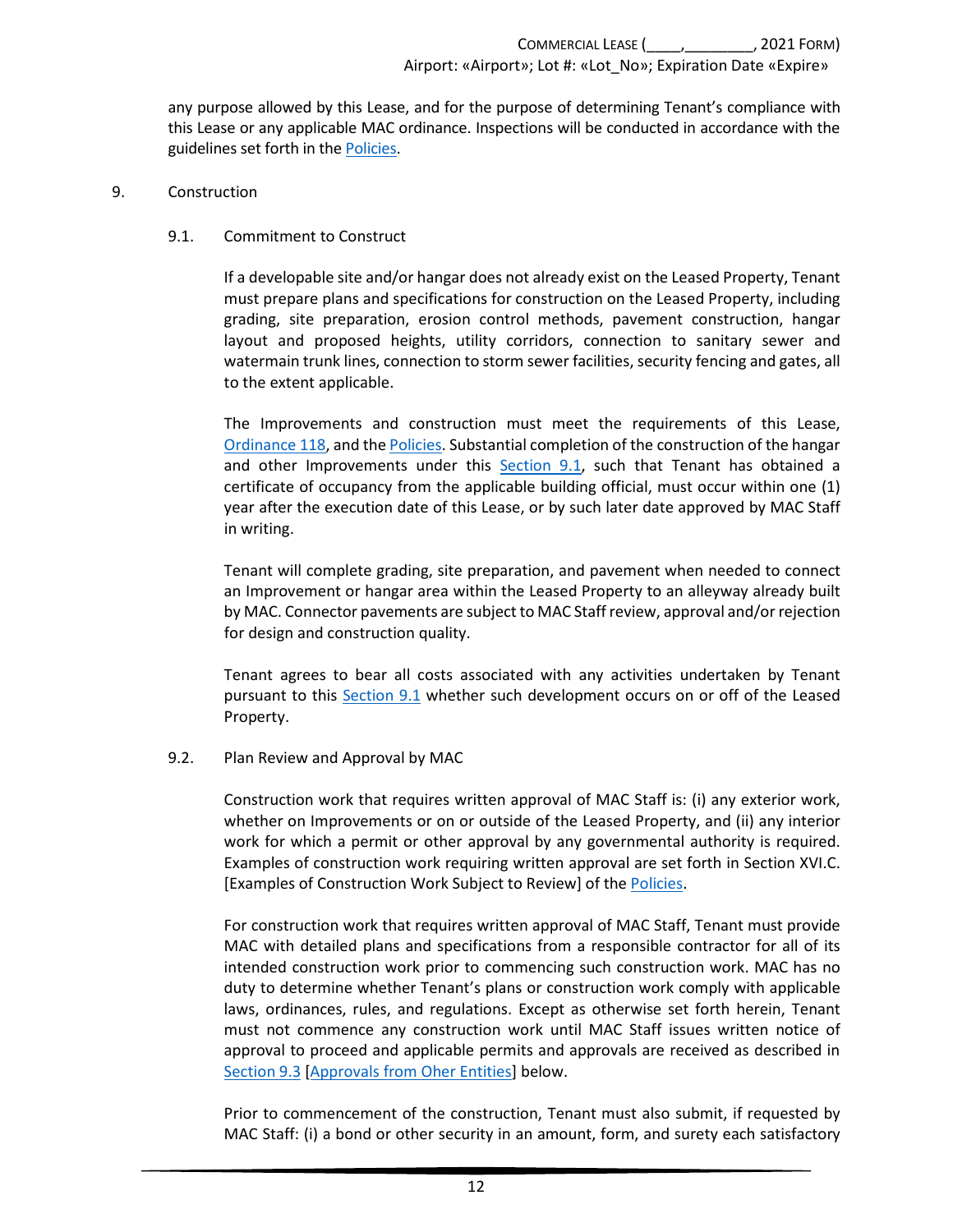to MAC Staff, conditioned for the commencement, completion and payment for the construction and against loss or damage by reason of mechanic's liens; (ii) insurance policies in the amounts and forms required b[y Section 13 \[Insurance and Indemnification\]](#page-18-0) of this Lease and Section XVI.H. [Insurance Requirements for Construction] of the [Policies,](https://metroairports.org/our-airports/airport-administration)  written by an insurance company approved by MAC Staff, protecting MAC from all liability to persons or property for damages arising out of the construction; (iii) cost estimates for the construction; and (iv) a sworn construction statement listing all individuals or entities providing labor, services, materials or equipment for the construction and containing such other information as MAC Staff may request.

Floor drains may be installed in hangars, if the hangar is connected to city sewer and water, if the floor drain is piped to a flammable waste trap (which must be plumbed to sanitary sewer), and if the installation of the floor drain meets the requirements of the city or State plumbing code (whichever is more prescriptive) and MAC.

<span id="page-16-0"></span>9.3. Approvals from Other Entities

Tenant understands that certain approvals from other entities are necessary for construction and use of the Leased Property and Airport. Tenant agrees to obtain all necessary approvals. Examples of necessary approvals are set forth in Section XVI.B. [Approvals from Other Entities] of th[e Policies.](https://metroairports.org/our-airports/airport-administration)

Necessary approvals are deemed received when the appropriate entity has granted such approval for the project in writing and any resulting litigation or administrative proceeding related to such approval has been decided by the court or entity having the highest level of jurisdiction or the time for an appeal to a higher entity has expired unless the court otherwise allows. Tenant must provide MAC with a copy of the certificate of occupancy and a copy of any other approvals upon request by MAC. To the extent MAC Staff's approval for any matter hereunder is required, such approval will be conditioned upon obtaining the approval from any of such other entities.

<span id="page-16-1"></span>9.4. Completion and Performance

In completing any type of construction and work of any amount, Tenant must:

- (i) Do all construction and other work, or cause the same to be done, in a good and workmanlike manner, within a reasonable time, and in compliance with the [Policies](https://metroairports.org/our-airports/airport-administration) and applicable insurance requirements, building codes, zoning ordinances, laws, and regulations;
- (ii) Allow access to Airport infrastructure such as taxilanes and alleyways at all times; adequately fence/barricade, sign, and light construction areas as necessary to prevent aircraft or vehicles from entering the construction site; keep all materials and equipment used for construction within the Leased Property, except when otherwise approved by MAC Staff; and coordinate notifications regarding construction start/schedule and any required closures with MAC Staff prior to construction start;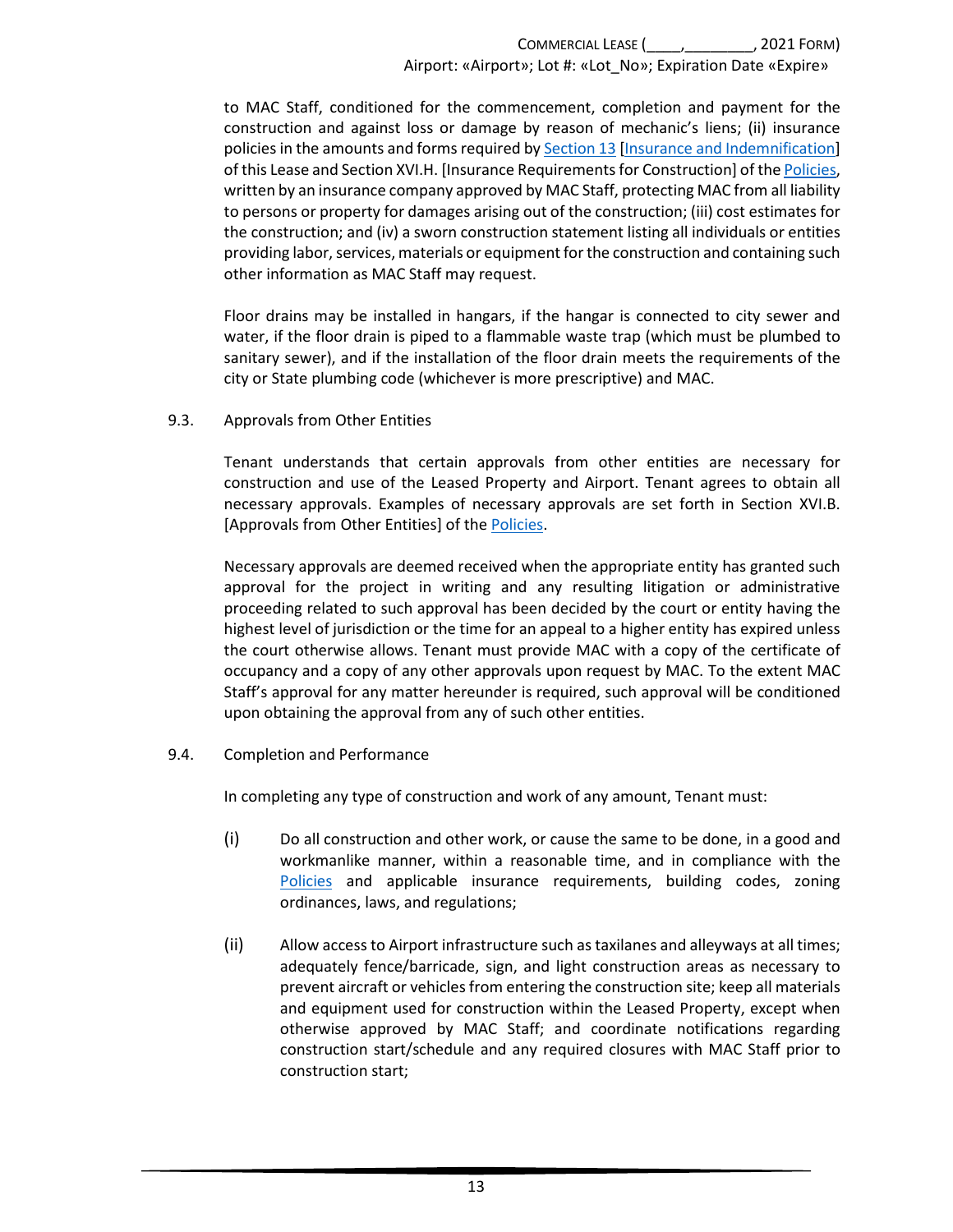- (iii) Notify MAC Staff prior to continuing any construction or work if any foreseen or unforeseen environmental conditions exist or manifest, and comply with any applicable regulatory requirements;
- (iv) Keep the Leased Property, this Lease and every Improvement free and clear from all liens for labor performed and materials furnished; and
- (v) Defend, at Tenant's cost, every lien asserted or filed against the land, or any part thereof, or against this Lease or any Improvement and pay each and every judgment resulting from such lien in the manner provided in [Section 13.3](#page-20-0) [\[Indemnification\]](#page-20-0).
- <span id="page-17-0"></span>9.5. Insurance Requirements for Construction

Tenant must include and enforce the provisions set forth in Section XVI.H. [Insurance Requirements for Construction] of the [Policies](https://metroairports.org/our-airports/airport-administration) in any construction contracts for work done on the Leased Property or Airport.

<span id="page-17-1"></span>10. Ownership of Improvements

Tenant owns the Improvements located on the Leased Property during the Term of this Lease, subject to MAC's rights in such Improvements pursuant to [Sections 15 \[Condemnation\]](#page-22-0), [16](#page-23-0) [\[Airport Development or Redevelopment\]](#page-23-0), an[d 17 \[Surrender of Leased Property\]](#page-28-2) below. Tenant may transfer ownership of Improvements only with the consent of MAC, and subject to the provisions of **Section 18** [Transfers].

<span id="page-17-2"></span>11. Maintenance

Subject to the requirements of [Section 9 \[Construction\]](#page-15-0), Tenant, at its own cost and expense, must take good care of the Leased Property, and all Improvements or personal property located on the Leased Property and must keep, maintain, and repair the Leased Property and Improvements in accordance with the [Policies](https://metroairports.org/our-airports/airport-administration) an[d Ordinance 112.](https://metroairports.org/documents/ordinances/ordinance-112) In addition, Tenant, at its own cost and expense, must maintain and repair any connector pavements, as such connector pavements are described in [Section 9.1 \[Commitment to Construct\]](#page-15-1) of this Lease, in accordance with the [Policies](https://metroairports.org/our-airports/airport-administration) and [Ordinance 112.](https://metroairports.org/documents/ordinances/ordinance-112)

Tenant must not suffer or permit any waste or nuisance on the Leased Property that interferes with the rights of other tenants or MAC in connection with the use of Airport property not leased to Tenant.

<span id="page-17-3"></span>12. Removal of Improvements

Tenant or any other individual or entity that acquires title to Improvements located on the Leased Property from Tenant may, without regard to MAC's rights in the Improvements pursuant to [Section 16 \[Airport Development or Redevelopment\]](#page-23-0) and [Section 17 \[Surrender of Leased](#page-28-2)  [Property\]](#page-28-2) but subject to the requirements set forth in **Section 9 [Construction]** (including the prior written approval requirement in [Section 9.2 \[Plan Review and Approval by MAC\]](#page-15-2)), [Section 11](#page-17-2) [\[Maintenance\]](#page-17-2) and this Section], remove Improvements from the Leased Property.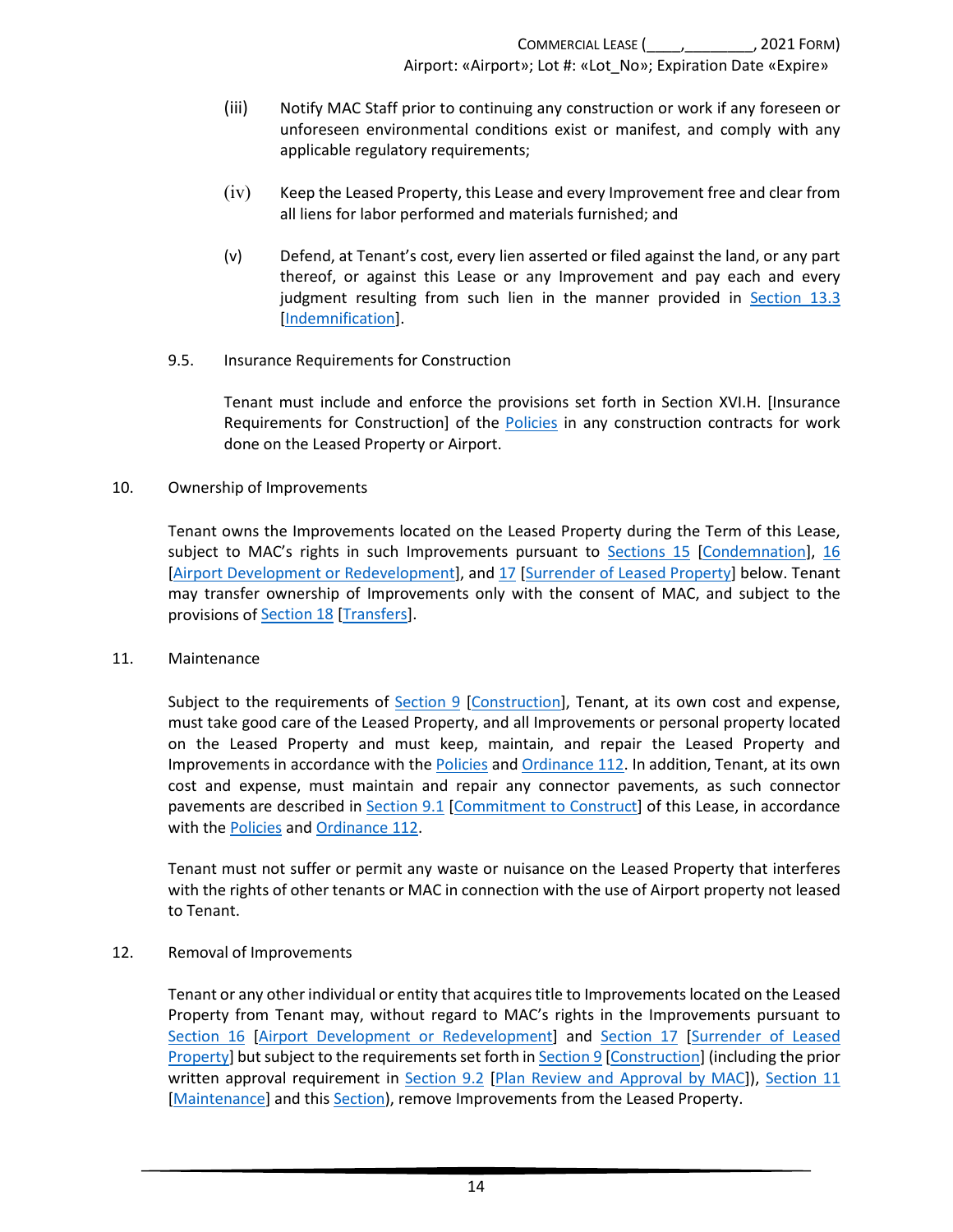If only part of the Improvements are removed, the individual or entity removing the Improvements must repair any damage to the remaining Improvements and remove and properly dispose of any debris resulting from the removal of the Improvements. If all Improvements are removed, the individual or entity removing the Improvements must: (i) remove from the Leased Property and Airport and properly dispose of any debris resulting from the removal of the Improvements; (ii) return the Leased Property to a buildable condition (which term for the purposes of this Lease means raw land suitable for construction, as reasonably determined by MAC, including the removal and proper disposal of all slabs, foundations, and footings); (iii) remove, seal, or properly abandon in place, as reasonably required by MAC Staff, any above ground or underground storage tanks, septic systems, or wells located on the Leased Property; and (iv) rebuild to meet the requirements of [Section 9.1 \[Commitment to Construct\]](#page-15-1) within one year of the removal (unless the removal is pursuant t[o Section 17 \[Surrender of Leased Property\]](#page-28-2)), or terminate this Lease and comply with [Section 17 \[Surrender of Leased Property\]](#page-28-2). The obligations in the preceding sentence survive termination of this Lease.

#### <span id="page-18-1"></span><span id="page-18-0"></span>13. Insurance and Indemnification

13.1. Required Insurance

Effective as of the earlier of the date Tenant enters or occupies the Leased Property or the Commencement Date, and continuing during the Lease Term, Tenant, at its expense, must obtain and maintain in full force the following insurance coverage:

(i) Extended peril property insurance covering the full replacement cost of all Improvements, as well astrade fixtures and other personal property located on the Leased Property; and, if the Leased Property is located in a flood zone, flood insurance covering the full replacement cost of all Improvements and trade fixtures located on the Leased Property. The policy or policies must name MAC as a loss payee and provide that such proceeds shall be paid over to MAC as MAC'sinterests may appear.

In the alternative, Tenant may elect to carry a level of property insurance, and flood insurance, if applicable, acceptable to MAC's Insurance Risk Department in its reasonable judgment that is sufficient upon the happening of any peril to remove any debris caused by the peril, to properly eliminate any contamination caused by the peril, and to otherwise return the Leased Property to buildable condition, with acceptable decontamination of environmental media to be verified by an independent contractor's sample test of leased property and impacted areas. If Tenant elects to carry this alternative type of insurance, Tenant's liability and further responsibility under this Lease will not be diminished.

(ii) Commercial general liability insurance, with a minimum limit of \$2,000,000 per occurrence and \$2,000,000 aggregate for contractual liability, property damage, bodily injuries, or deaths of persons occurring at or incidental to the Leased Property, or at or incidental to the Airport if caused by the act or omission of Tenant or those for whom Tenant is responsible. The policy or policies must name MAC as an additional insured and must be primary and non-contributory by endorsement or by terms and conditions of the policy(s).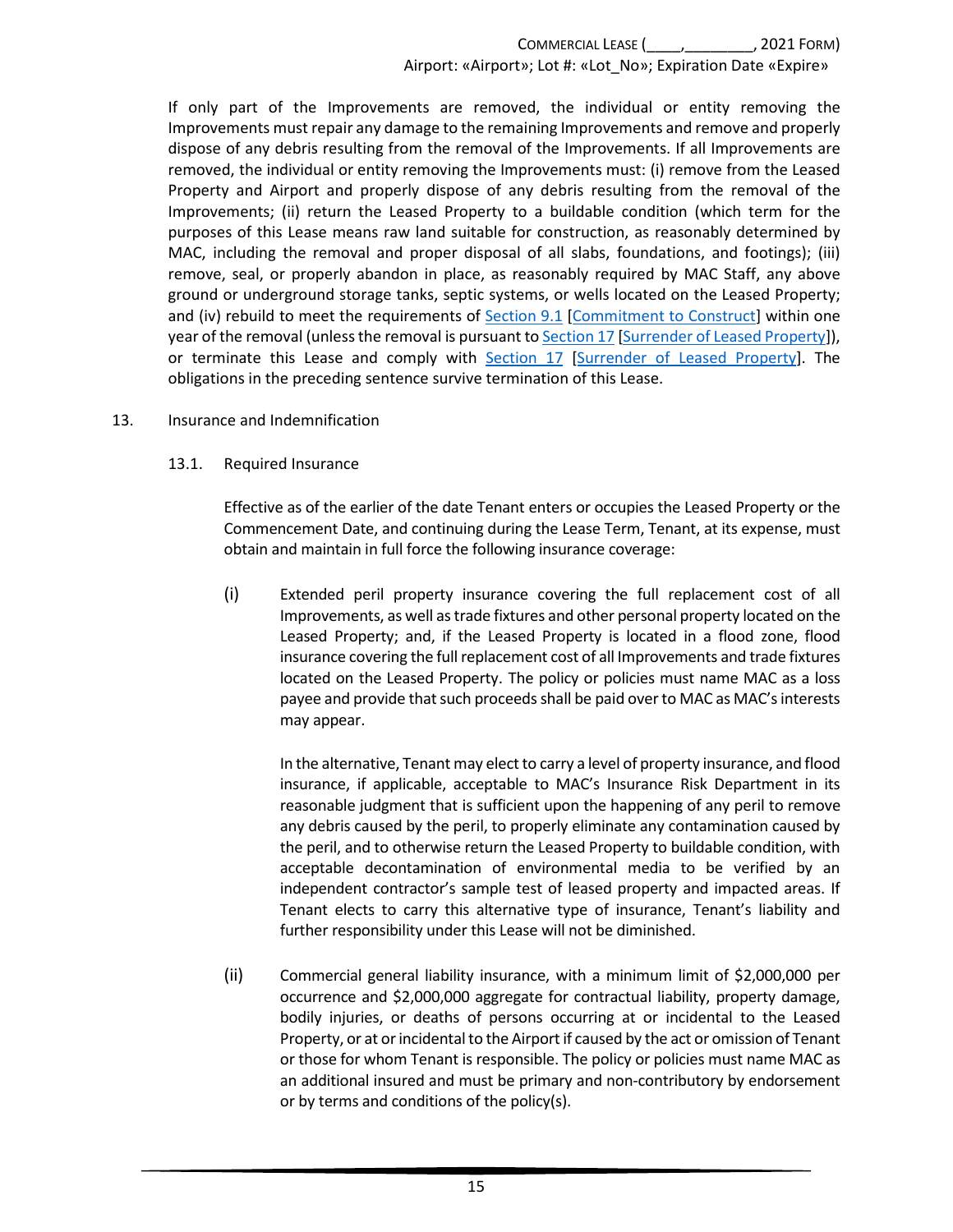- (iii) Aircraft liability insurance, including passenger liability, with a minimum combined single limit of \$2,000,000 per passenger seat for each occurrence for property damage, bodily injuries, or deaths of persons occurring at or incidental to the airports if caused by the act or omission of Tenant or those for whom Tenant is responsible. The policy or policies must name MAC as an additional insured and be primary and non-contributory by endorsement or by terms and conditions of the policy(s).
- (iv) Worker's compensation insurance with no less than the minimum limits required by law and employer's liability insurance with limits of \$1,000,000 each accident, \$1,000,000 disease – each employee, \$1,000,000 disease – policy limit, if Tenant has employees located at the Leased Property. The policy or policies must contain a waiver of subrogation in favor of MAC by endorsement or by terms and conditions of the policy(s).
- (v) Aviation liability insurance with a minimum \$10,000,000 per occurrence and aggregate for refueling, and \$5,000,000 products-completed operations per occurrence and aggregate. The policy or policies must name MAC as an additional insured and be primary and non-contributory by endorsement or by terms and conditions of the policy(s).

If Tenant subleases all or any portion of the Leased Property, then Tenant agrees that Tenant's insurance policy or policies will act as contingent liability insurance, in the event that Subtenant's insurance coverage is exhausted, or Subtenant is otherwise insolvent or judgment proof.

MAC may from time to time require reasonable modification to the limits and coverages set forth in thi[s Section](#page-18-1) 13.1 [\[Required Insurance\]](#page-18-1), which modification will apply to Tenant and all other similarly situated tenants.

#### <span id="page-19-0"></span>13.2. Form of Insurance/MAC's Rights

All required liability insurance policies must insure on an occurrence and not on a claimsmade basis. All insurance policies must be issued by insurance companies that are licensed or admitted in Minnesota and have an A.M. Best rating of at least A-VII. Tenant is responsible for ensuring that all policies are not canceled, reduced, or materially changed unless thirty (30) days prior written notice has been given to MAC. Any policy issued to MAC providing duplicate or similar coverage is deemed excess over Tenant's policies by endorsement or by terms and conditions of the policy(s).

Tenant agrees to provide the insurance required above for the benefit of MAC, including all Losses (as defined below) of MAC. Tenant is responsible for all deductibles.

Original certificates using the most current standard ACORD form, or at MAC's option, copies of the policies evidencing coverage, must be delivered to MAC or to its designated agent at least ten (10) days prior to the Commencement Date and at least fifteen (15) days prior to each renewal of such insurance. If Tenant fails to comply with these insurance requirements, or to deliver to MAC copies of such policies and certificates evidencing the required coverage, MAC, in addition to any remedy available pursuant to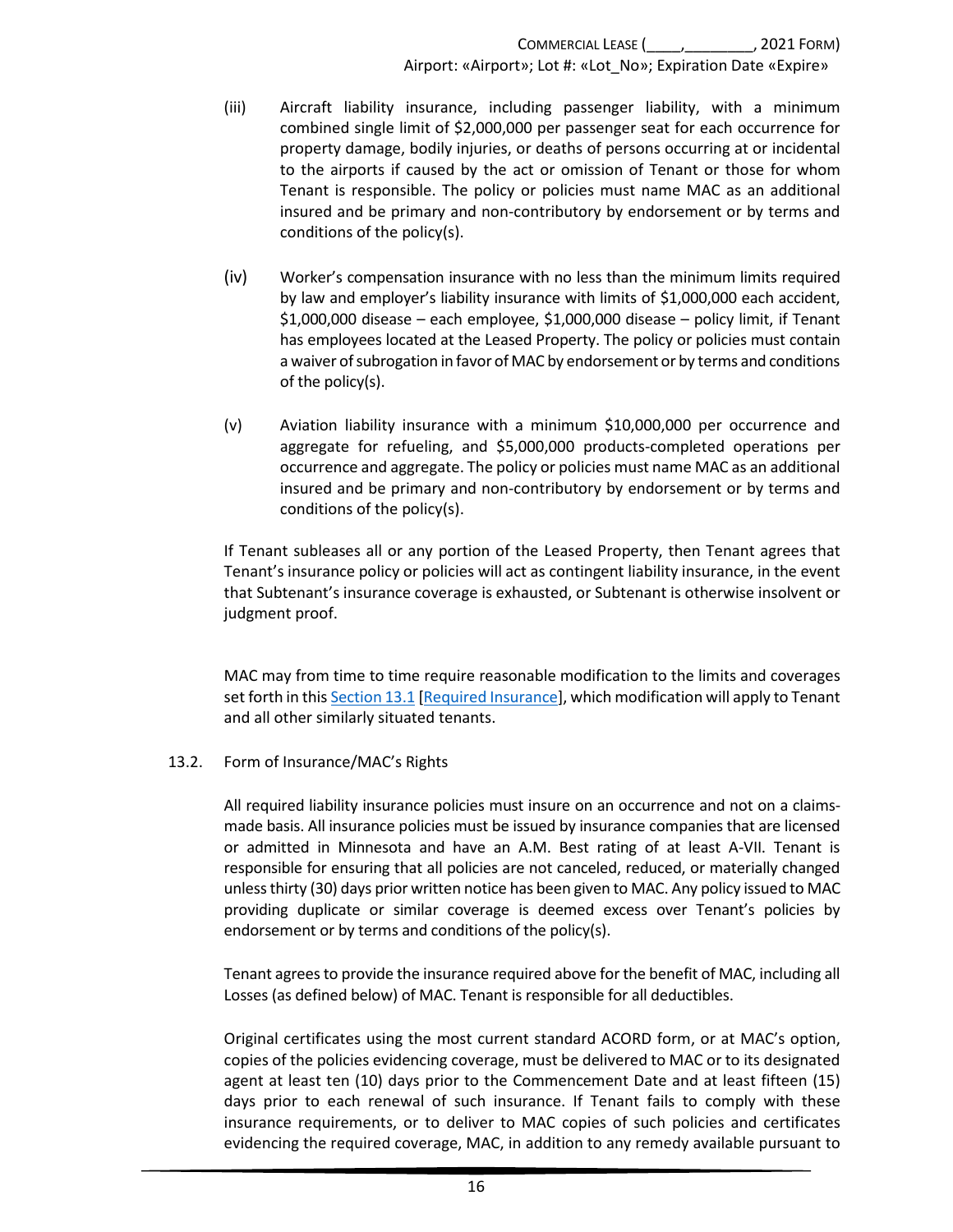this Lease or otherwise, and without providing any notices required under [Section 19](#page-33-0) [\[Default\]](#page-33-0), may, but is not be obligated to, obtain such insurance, or a bond or other method of risk transfer, and Tenant must pay to MAC on demand the premium costs thereof, plus an administrative charge of twelve percent (12%).

Notwithstanding anything contained in this Lease to the contrary, Tenant waives all claims it may now have or may hereafter acquire against Indemnitee(s) with regard to or arising out of any loss or damage to the Leased Property and any of the Improvements, Tenant's trade fixtures or personal property, to the extent that Tenant is entitled to assert a claim and Tenant receives insurance proceeds under any of the insurance policies Tenant is required to maintain under [Section 13.1 \[Required Insurance\]](#page-18-1) or under any other insurance policies Tenant may have in force and effect at the time of the loss or damage.

#### <span id="page-20-0"></span>13.3. Indemnification

To the fullest extent permitted by law, Tenant agrees to indemnify, save harmless, and defend Indemnitees against all losses and liabilities, or claims thereof, arising out of or incident to past or present: (i) use of the Leased Property and Airport by Tenant; (ii) occupancy of the Leased Property by Tenant; (iii) operations of Tenant at the Leased Property and Airport; or (iv) acts or omissions of Tenant's or Tenant's agents, licensees, Subtenants, or invitees, regardless of where the lossmay occur(hereinafter, "Loss"). Tenant agrees to bear all reasonable costs of the investigation of and defense against any Loss. Tenant also agrees to bear all reasonable costs of MAC's actions taken in response to the Loss or in remedying the same. The costs mentioned in the previous two sentences include without limitation, the fees of laborers, attorneys, consultants, experts, and investigators, as well as the costs of supplies, materials, and equipment. Notwithstanding the foregoing four sentences, Tenant is not obligated to indemnify, save harmless, or defend an Indemnitee against any Loss to the extent a court of competent jurisdiction decides that such Loss resulted from an Indemnitee'ssole negligence or intentional acts, or to the extent MAC Staff and Tenant mutually in writing agree that Tenant is not obligated.

MAC Staff will give Tenant reasonable notice of any Loss. In indemnifying or defending an Indemnitee, Tenant must use counsel reasonably acceptable to MAC Staff. MAC Staff, at its option, has the right to select its own counsel, or to approve joint counsel, as appropriate, and any experts for the defense. Tenant, at its expense, must provide MAC with all electronic or physical data and give access to any persons reasonably necessary to investigate and defend.

The provisions of this [Section 13.3](#page-20-0) survive expiration or earlier termination of this Lease. The furnishing of the required insurance does not limit Tenant's obligations under this [Section 13.3.](#page-20-0)

As a distinct and separate indemnification obligation, Tenant agrees to indemnify, save harmless, and defend Indemnitees from any Loss arising out of Tenant's failure or alleged failure to procure and to keep in force the insurance required in [Section 13.1](#page-18-1) [\[Required](#page-18-1)  [Insurance\]](#page-18-1).

This indemnification is intended for the indemnified parties and their legal representatives. The provided indemnification is not intended to relieve a primary insurer of its coverage obligations.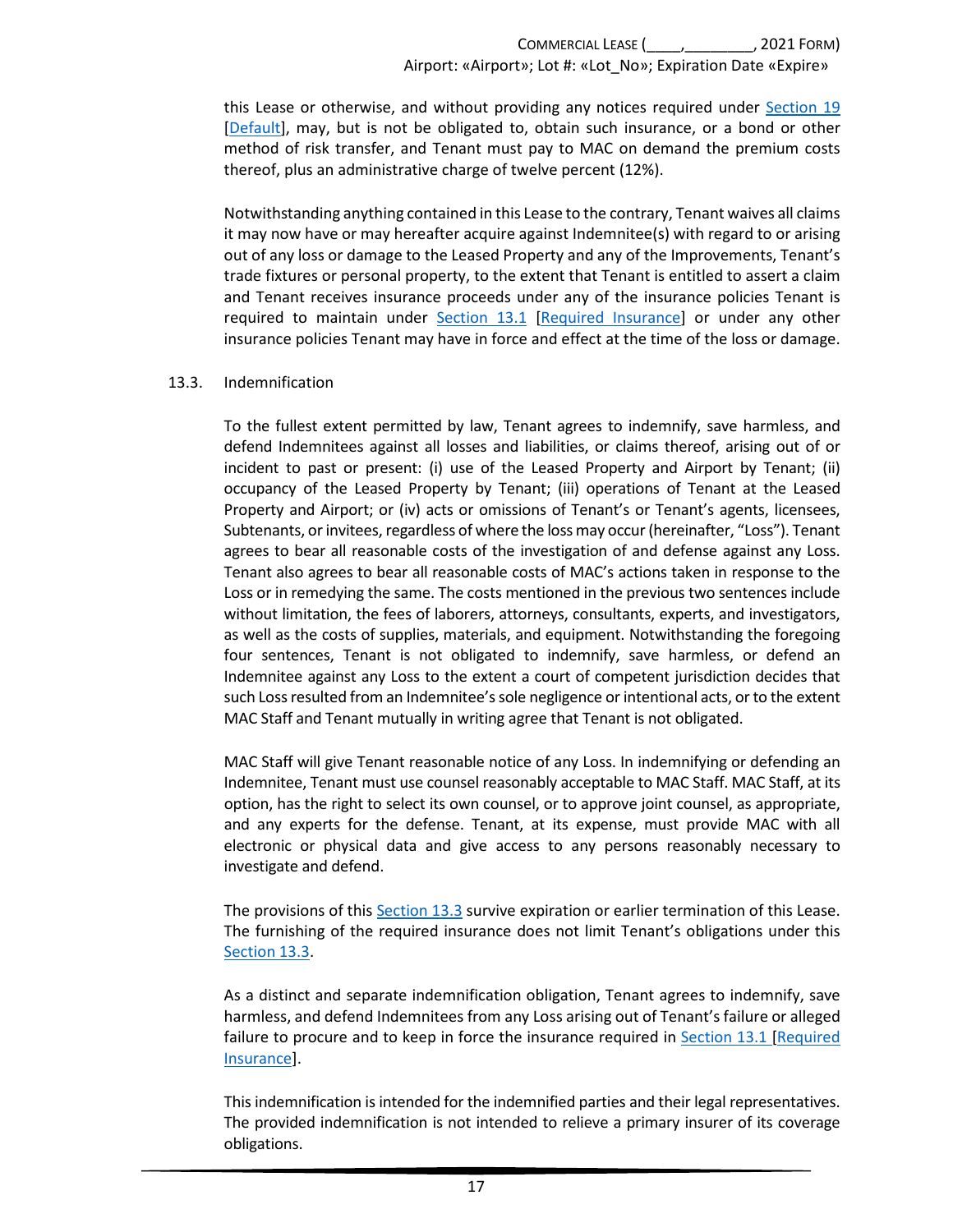#### <span id="page-21-1"></span><span id="page-21-0"></span>14. Damage, Destruction, or Discontinued Use of Airport

#### 14.1. Damage to Airport

If the Airport is damaged by fire, meteorological event, or other disaster to an extent that MAC reasonably determines to discontinue operation of the Airport for twenty-four (24) months or more, Tenant may terminate this Lease. If the Airport is damaged by fire, meteorological event, or other disaster to an extent that MAC reasonably determines to discontinue operation of the Airport permanently, MAC and Tenant both have a right to terminate this Lease.

If Tenant desires to terminate, Tenant must notify MAC by the later of ninety (90) days of the damage or destruction or sixty (60) days after MAC notifies Tenant that the operation of the Airport will be discontinued for twenty-four (24) months or more. If MAC desires to terminate, MAC must notify Tenant by the later of ninety (90) days of the damage or destruction or sixty (60) days after the decision is made to discontinue operation of the Airport permanently.

If this Lease is terminated pursuant to this [Section 14.1,](#page-21-1) all rent and other charges due to MAC cease as of the date of the damage or destruction.

#### <span id="page-21-2"></span>14.2. Damage to Improvements

If a significant portion of the Improvements are materially damaged (such that all or a significant portion of the Improvements and Leased Property cannot be used for their intended uses) by fire, meteorological event, or other disaster, Tenant has the right either to terminate this Lease or to restore, replace and rebuild the Improvements to the same or better condition. Tenant's election must be provided to MAC in writing within sixty (60) days of the date of the damage.

- (i) If Tenant elects to terminate this Lease under this [Section](#page-21-2) 14.2, Tenant must: (1) remove any damaged Improvements and debris; (2) return the Leased Property to buildable condition (as such term is defined in [Section 12 \[Removal of](#page-17-3)  [Improvements\]](#page-17-3)); and (3) surrender the Leased Property in accordance with the terms and conditions of this Lease. Tenant agrees to use the proceeds of the insurance required by this Lease to the extent necessary to satisfy these obligations. This Lease, and all rent and other charges due to MAC, does not terminate unless and until Tenant fulfills such obligations.
- (ii) If Tenant elects to restore the Improvements under thi[s Section](#page-21-2) 14.2 [\[Damage to](#page-21-2)  [Improvements\]](#page-21-2), Tenant must: (1) remove any debris and eliminate any environmental contamination caused by the damaged Improvements; (2) return the Leased Property to buildable condition (as such term is defined in [Section 12](#page-17-3) [\[Removal of Improvements\]](#page-17-3)); and (3) rebuild the Improvements, to the same or better condition in compliance with the requirements of this Lease.

All of the above must be fulfilled within twelve (12) months of the date of such damage, plus any additional period reasonably granted by MAC Staff due to delays beyond Tenant's reasonable control.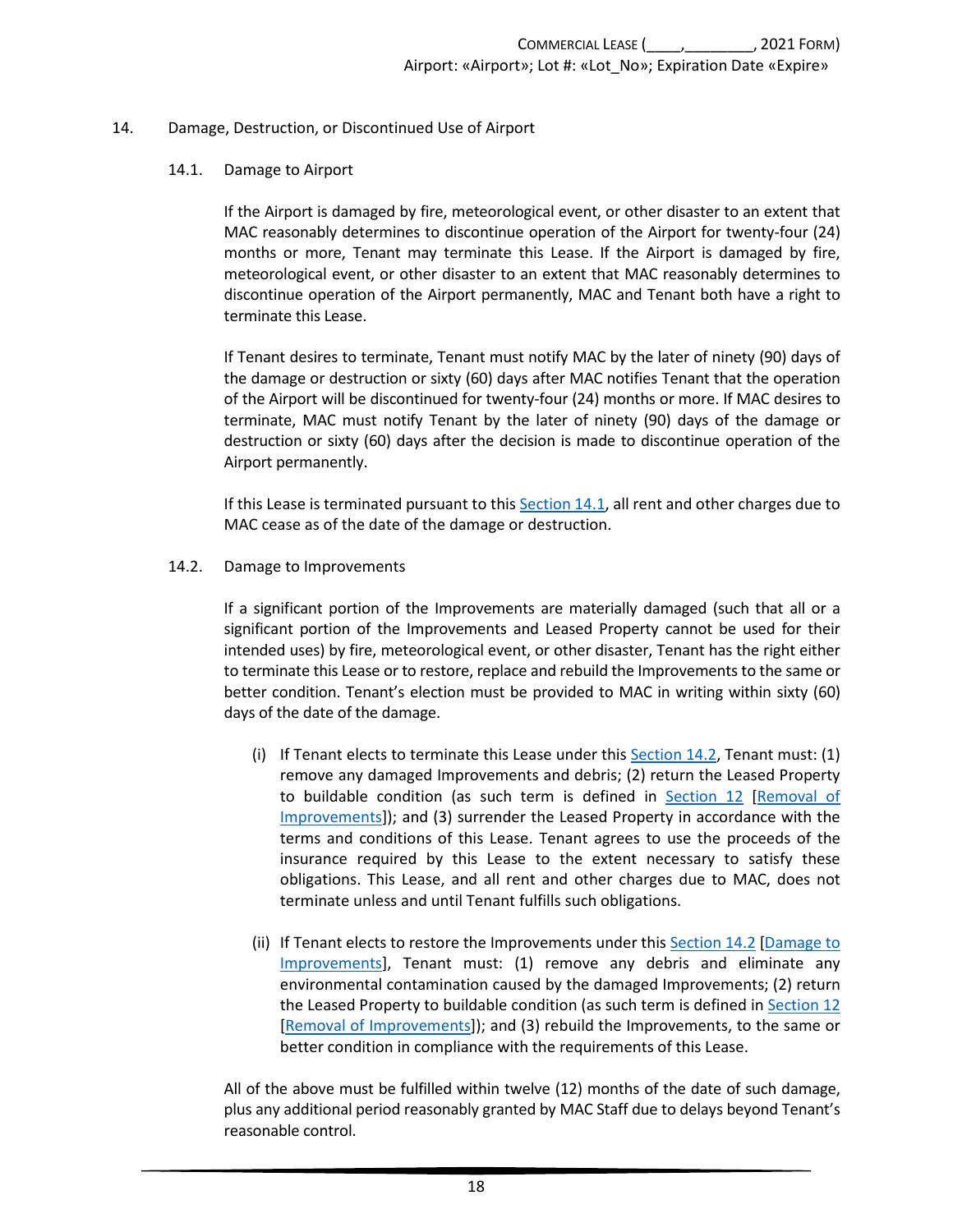#### <span id="page-22-1"></span><span id="page-22-0"></span>15. Condemnation

#### 15.1. MAC's Right to Taking

MAC reserves all of its rights, as provided by law, to condemn, whether in whole or in part, Tenant's (and any Subtenants') interest under this Lease and Tenant's (and any Subtenants') interest in any Improvements even though it is a party to this Lease. This provision is not a waiver by Tenant of its right to contest any such condemnation. If MAC exercises its rights described in this paragraph, Tenant may, prior to the effective date of such condemnation, terminate this Lease and surrender the Leased Property in accordance with the terms and conditions of this Lease.

In the event of any such condemnation by MAC pursuant to this [Section 15.1,](#page-22-1) MAC will request that the award of damages, determined by the commissioners identified in [Minnesota Statutes, section](https://www.revisor.mn.gov/statutes/cite/117.085) 117.085 (or as amended), show the amount of the award of damages, if any, which is for the value of the land taken, and the amount of the award of damages, if any, which is for damages to the remainder involved (which remainder would include any damages for Improvements). Tenant will receive the amount of the award of damages, if any, which is for damages to the remainder involved, but will not receive the amount of the award of damages which is for the value of the land taken. This provision does not prohibit either MAC or Tenant from appealing the condemnation commissioners' award of damages, in accordance with applicable laws. Tenant will not lose Tenant's compensable interest as described in this [Section 15.1](#page-22-1) due to termination of this Lease resulting from condemnation as described in this [Section 15.1.](#page-22-1)

Notwithstanding the terms in the previous paragraph, Tenant will not receive an award of damages for any Improvements made in violation of this Lease.

#### <span id="page-22-2"></span>15.2. Taking by Other Governmental Agency

If the whole or any part of the Leased Property is taken, or purchased in lieu thereof, by an entity other than MAC, then Tenant may terminate this Lease any time prior to the effective date of such taking or purchase. If the whole of the Leased Property is taken, or purchased in lieu thereof, by an entity other than MAC, or if there is a taking, or purchase in lieu thereof, of a material portion of the Leased Property by an entity other than MAC, such that Tenant is no longer able to use the Leased Property for any of its permitted uses, then MAC will have the right to terminate this Lease as of the effective date of such taking or purchase. All rents and other charges due under this Lease for the part of the Leased Property that is taken will cease as of the earlier of the termination of this Lease or the effective date of such taking or purchase.

If the whole or any part of the Airport, which may or may not include the Leased Property, is taken, or purchased in lieu thereof, by an entity other than MAC, and the taking prevents the continued operation of the Airport, then MAC and Tenant will each have the option of terminating this Lease. Tenant may terminate this lease any time prior to the effective date of such taking or purchase; MAC may terminate this Lease as of the effective date of such taking or purchase. All rents and other charges due hereunder will cease as of the earlier of the termination of this Lease or the effective date of such taking or purchase. In the event of such termination, the party terminating this Lease must notify the other party of the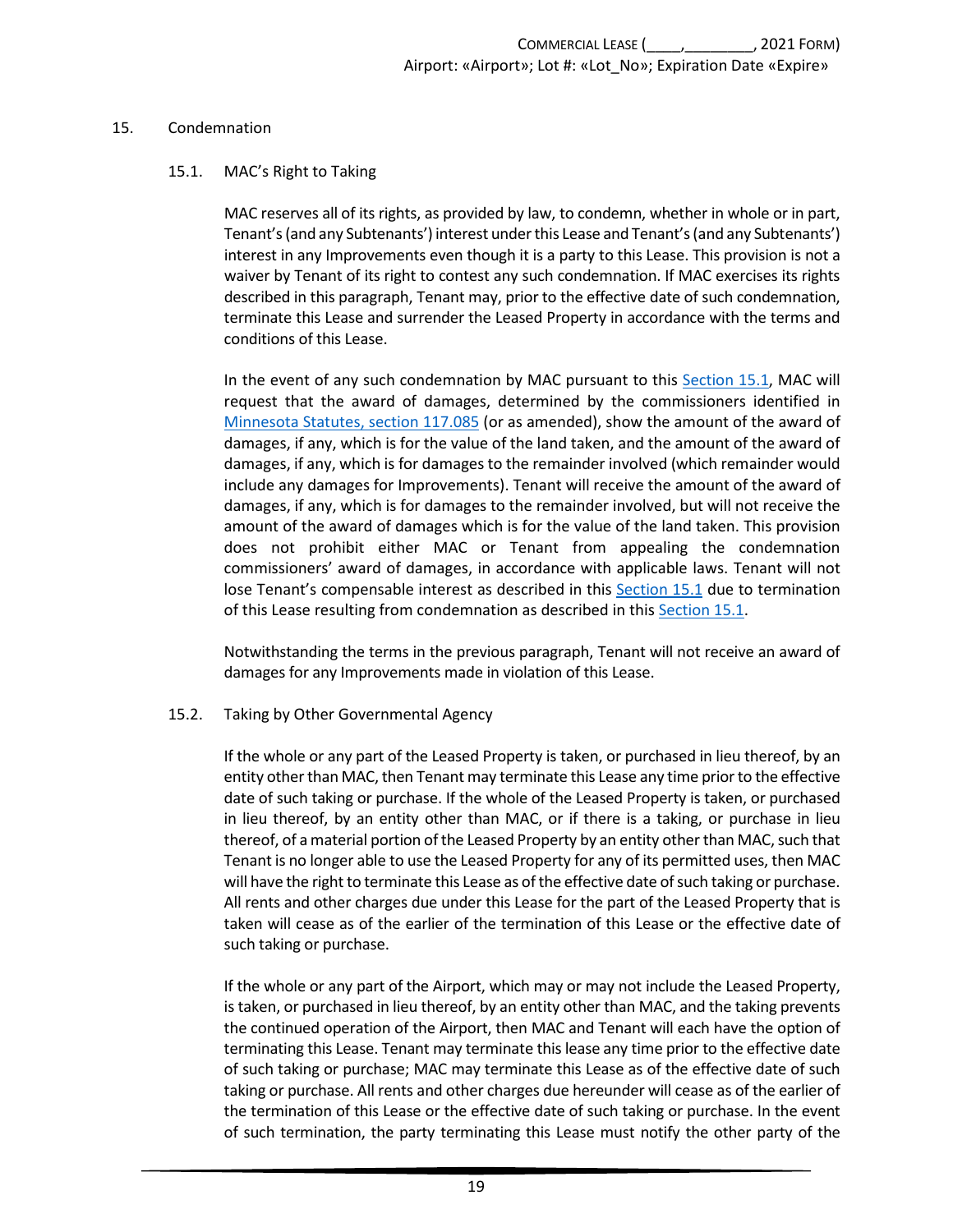effective date of such termination within thirty (30) days following notice of such taking or purchase.

This provision is not a waiver by Tenant of any right to contest any such condemnation.

In the event of any such taking, pursuant to this [Section 15.2,](#page-22-2) whether of the whole or any part of the Leased Property or the whole or any part of the Airport, MAC will request that the award of damages, determined by the commissioners identified in [Minnesota](https://www.revisor.mn.gov/statutes/cite/117.085)  [Statutes, section](https://www.revisor.mn.gov/statutes/cite/117.085) 117.085 (or as amended), show the amount of the award of damages which is for the value of the land taken, if any, and the amount of the award of damages, if any, which is for damages to the remainder involved (which remainder would include any damages for Improvements). MAC will receive the amount of the award of damages which is for the value of the land taken. Tenant will receive the amount of the award of damages, if any, which is for damages to the remainder involved. To the extent Tenant is not compensated pursuant to the preceding sentence, Tenant may make a claim for all other damages sustained as a result of such taking, so long as the same does not diminish MAC's award hereunder, including such compensation as may be separately awarded or recoverable by Tenant for Improvements owned by Tenant, personal property owned by Tenant and located at the Leased Property and Tenant's relocation expenses. This provision prohibits neither MAC nor Tenant from appealing the condemnation commissioners' award of damages, in accordance with applicable laws. MAC or Tenant may postpone the effective date of any termination of this Lease under this [Section 15.2](#page-22-2) until such time that MAC and Tenant have both received their respective amounts of the award of damages; provided, however, that Tenant's obligations under this Lease (other than those obligations that expressly survive the termination of this Lease) will cease as of the date Tenant is required to surrender possession of the Leased Property and does so. Tenant will not lose Tenant's compensable interest as described in this [Section 15.2](#page-22-2) due to termination of this Lease resulting from condemnation as described in this [Section](#page-22-2)  [15.2.](#page-22-2)

#### <span id="page-23-1"></span><span id="page-23-0"></span>16. Airport Development or Redevelopment

### 16.1. Right to Terminate or Unilaterally Amend

If MAC determines, by a decision of MAC's Board of Commissioners at a regularly scheduled or special meeting of MAC, that MAC requires all or a portion of the Leased Property for a use that, in MAC's judgment, is for the betterment of the Airport, the MAC airport system, or the aviation community, MAC may, at any time before the end of the Term, terminate this Lease or unilaterally amend this Lease to exclude a portion of the Leased Property, in accordance with this **Section 16**. MAC agrees to give Tenant not less than fourteen (14) days' notice of any MAC meeting at which such a resolution will be acted upon.

#### <span id="page-23-2"></span>16.2. Notice of Termination or Amendment

If MAC exercises its right to terminate this Lease or to unilaterally amend this Lease to exclude a portion of the Leased Property pursuant to Section 16.1 [Right to Terminate or [Unilaterally Amend\]](#page-23-1), MAC must give Tenant a written notice (a "Termination Notice") stating the effective date of the termination or amendment (the "Termination Date"). MAC must deliver the Termination Notice to Tenant not less than 365 days before the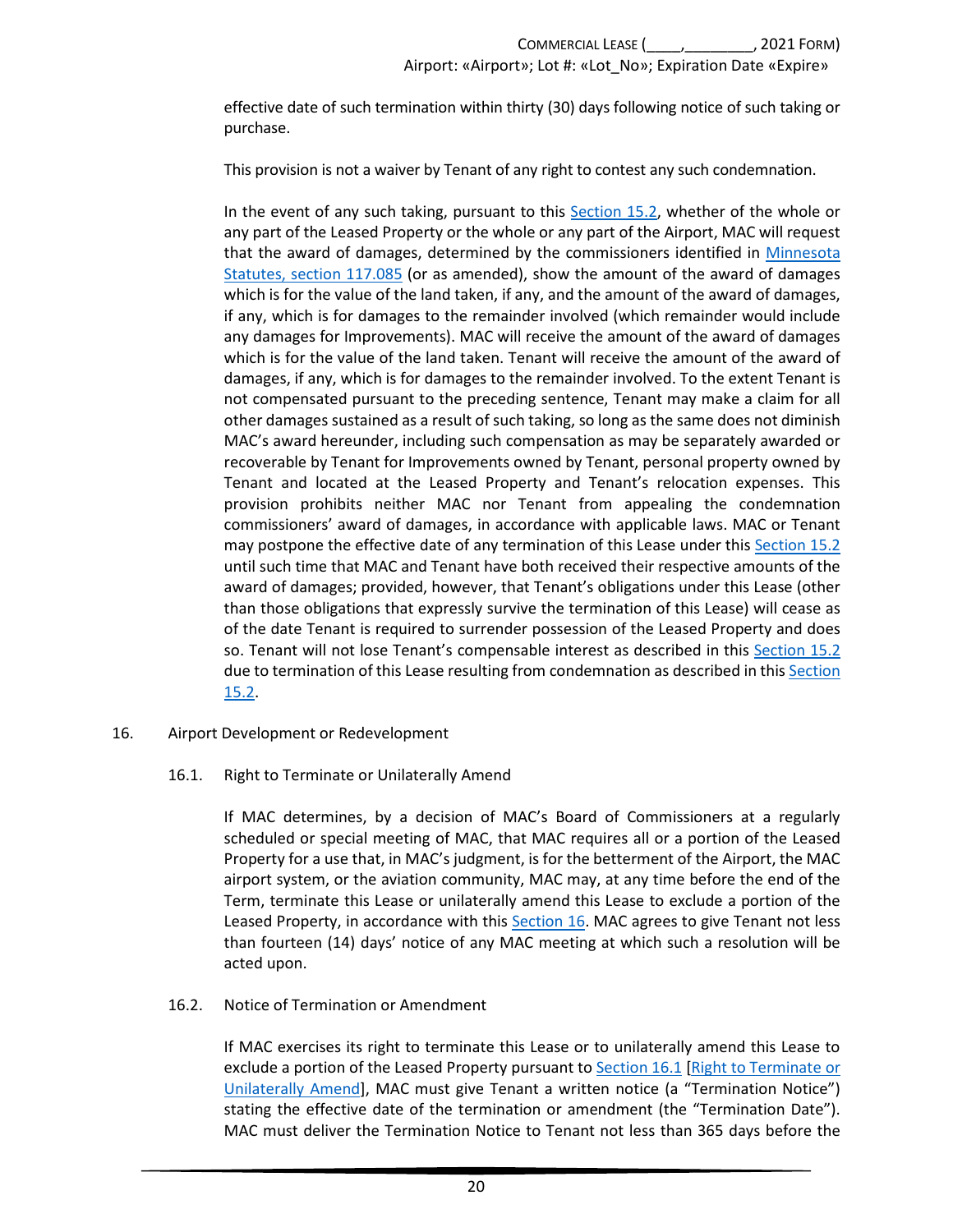Termination Date. If MAC is exercising its right to unilaterally amend this Lease to exclude a portion of the Leased Property, the Termination Notice must include a description of the portion of the Leased Property to be excluded from this Lease and the form of a new Exhibit A, which will effect the exclusion of the described portion of the Leased Property from this Lease. If MAC so indicates in the Termination Notice, the description of the Leased Property to be excluded from this Lease may be subject to later clarification based upon a survey, and, in that case, MAC must engage a surveyor to prepare a final description of the portion of the Leased Property to be excluded from this Lease and must promptly provide the final description to the Tenant. If MAC is exercising its right to unilaterally amend this Lease to exclude a portion of the Leased Property, the new Exhibit A must, in addition to modifying the legal description of the Leased Property, amend the square foot area of the Leased Property from and after the effective date of the amendment.

### <span id="page-24-0"></span>16.3. Tenant's Right to Terminate

If MAC notifies Tenant that MAC is exercising its right to unilaterally amend this Lease to exclude a portion of the Leased Property pursuant to [Section 16.1](#page-23-1) [Right to Terminate or [Unilaterally Amend\]](#page-23-1), Tenant may, within fourteen (14) days of receipt of the Notice of Termination, notify MAC that (i) the remaining Leased Property is not sufficient to allow Tenant to continue to use the Leased Property in all material respects as Tenant used it immediately prior to MAC's delivery of the Notice of Termination (which use must be permitted under [Section 3 \[Use of Leased Property\]](#page-6-0) of this Lease) or (ii) the effect of the change to Exhibit A materially prevents a use as permitted unde[r Section 3 \[Use of Leased](#page-6-0)  [Property\]](#page-6-0), and ask that MAC terminate the Lease. If MAC does not, within sixty (60) days of MAC's receipt of such notice, agree to terminate this Lease rather than unilaterally amend this Lease, Tenant may, within forty-five (45) days after the expiration of the sixty (60) day period, commence a district court action seeking to terminate this Lease and Tenant may receive a judgment terminating this Lease if the Court determines that (i) the remaining Leased Property is not sufficient to allow Tenant to continue to use the Leased Property in all material respects as Tenant used it immediately prior to MAC's delivery of the Notice of Termination (which use must be permitted under [Section 3 \[Use of Leased](#page-6-0)  [Property\]](#page-6-0) of this Lease) or (ii) the effect of the change to Exhibit A materially prevents a use as permitted unde[r Section 3 \[Use of Leased Property\]](#page-6-0). In any such action, the burden of proof lies with Tenant. If Tenant does not commence such an action within the fortyfive (45) day period, Tenant may not, thereafter, contest the unilateral amendment of this Lease. If Tenant does commence such an action within the forty-five (45) day period, the process for the determination of the compensation, as set forth in [Section 16.6](#page-25-1) [\[Payment of Compensation for Improvements\]](#page-25-1) below, that MAC must pay Tenant will be stayed until the Court determines if the Lease is terminated in whole or in part. A termination pursuant to this [Section 16.3](#page-24-0) is a termination that entitles Tenant to compensation under [Section 16.6 \[Payment of Compensation for Improvements\]](#page-25-1) below.

### <span id="page-24-1"></span>16.4. MAC's Right to Rescind a Notice of Termination

MAC may, without liability to Tenant, rescind a Notice of Termination by giving Tenant written notice of such rescission, if such written notice is provided within ninety (90) days of the Termination Notice. MAC may rescind a Notice of Termination by giving Tenant written notice of such rescission, if such written notice is provided after the ninety (90) day period referenced in the preceding sentence, in which case MAC is liable to Tenant for any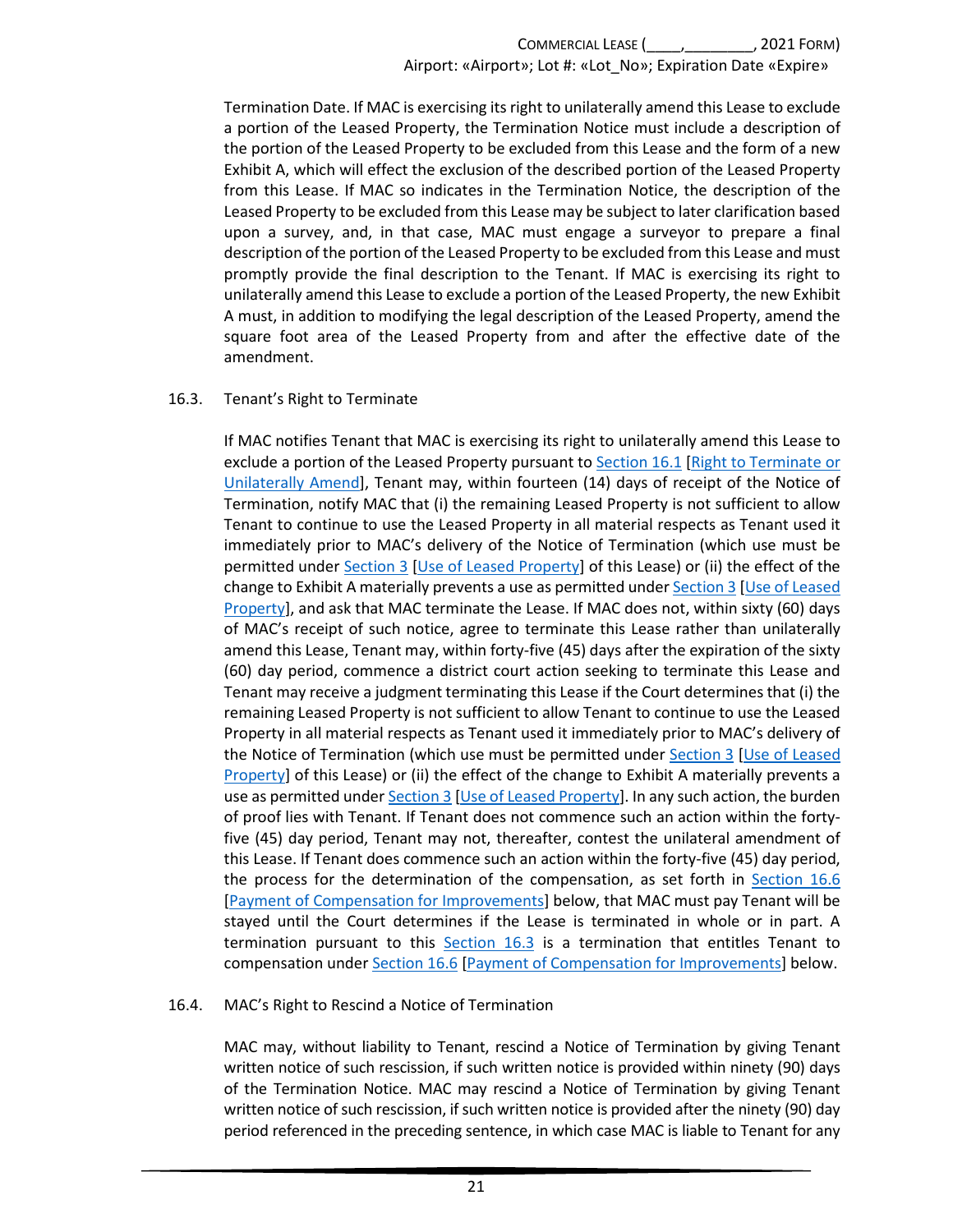loss, cost, damage or expense Tenant incurs as a result of Tenant's taking action in reliance on the Termination Notice.

<span id="page-25-0"></span>16.5. Tenant's Rights and Obligations between Receipt of a Notice of Termination and the Termination Date

This Lease remains in full force and effect between the date Tenant receives a Termination Notice and the Termination Date and Tenant must perform all of Tenant's obligations under this Lease during such period. Notwithstanding any other provisions in this Lease, however, Tenant may not, without MAC Staff's advance written consent, construct any new Improvements after MAC's delivery of a Notice of Termination. MAC Staff may grant or withhold its consent to any such new Improvements in its sole and absolute discretion.

#### <span id="page-25-1"></span>16.6. Payment of Compensation for Improvements

If MAC terminates this Lease or unilaterally amends this Lease to exclude a portion of the Leased Property pursuant to this [Section 16,](#page-23-0) MAC will pay Tenant Compensation (as further defined below) for Improvements affected and not removed from the Leased Property by Tenant. MAC will not pay any compensation for (i) Improvements made in violation of this Lease; or (ii) any underground tanks, above ground tanks or septic tanks; (iii) any wells, all of which shall also be treated as the personal property of Tenant; (iv) trade fixtures (which shall not mean a hangar); or (v) personal property (which shall not mean a hangar or any other Improvements).

"Compensation" shall mean the cash, market value of the Improvements, as of the Termination Date, to persons in the market for aircraft hangars or aviation facilities assuming that, on the Termination Date, the person purchasing the Improvements and MAC entered into a new lease for the Leased Property and that the new lease was on the same terms as the form of commercial lease in use by MAC for new leases at the Airport entered into as of the Termination Date. Market value shall be determined using only the comparable sales approach. The cost and income approaches to determining market value shall not be used in determining Compensation. Only transactions involving the transfer of improvements located on land leased by MAC will be used as comparable sales. Compensation shall be as negotiated between MAC and Tenant or as determined by this [Section 16.6](#page-25-1) and the appraisal procedures set forth in [Sections 16.6.1 \[Process\]](#page-26-0) and [16.6.2](#page-27-0) [\[Appraisal Reconciliation\]](#page-27-0).

Compensation does not include: any component of market value attributable to the location of the Leased Property within the Airport (but may reflect market value derived from the fact that the Airport is located in the metropolitan area); the market value of the Leased Property; the difference between the rent paid pursuant to this Lease and that paid for any other lease entered into by Tenant; loss of going concern; loss of rental income or loss of business opportunity arising out of the termination of this Lease; or value of any interest in any property or property rights other than the Improvements. Compensation does not include any cost or profit of a developer. Compensation may be reduced by any unpaid amounts owed by Tenant to MAC under this Lease. Except as expressly described in this [Section 16.6,](#page-25-1) MAC will not pay for any claims other than Compensation with respect to the Improvements.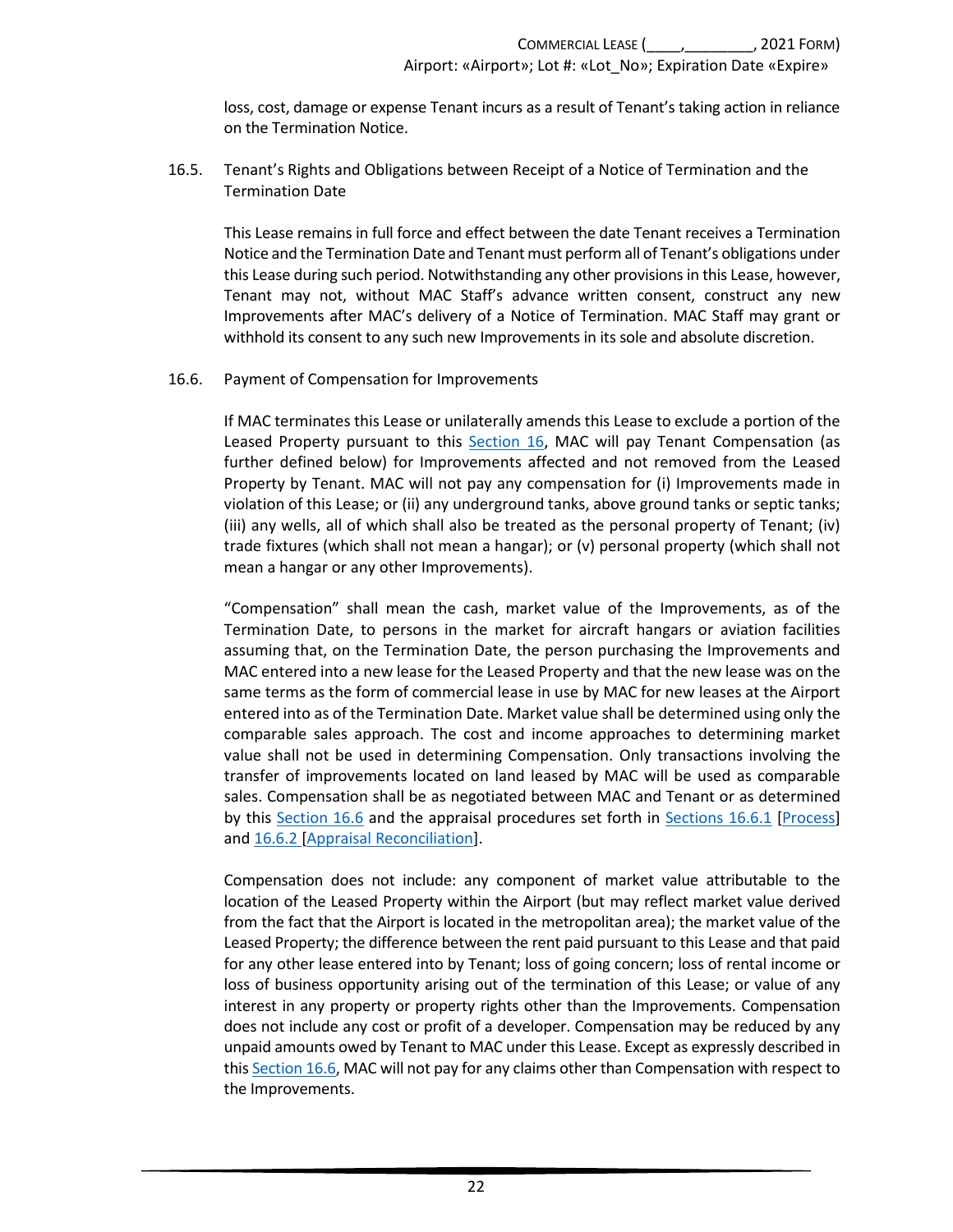MAC will pay to Tenant actual, reasonable relocation expenses incurred by Tenant for relocation of aircraft, other aeronautical personal property, and other personal property and trade fixtures used in connection with permitted aviation uses as allowed by this Lease, up to a maximum of ten percent (10%) of the amount of Compensation paid for the Improvements, to the extent Tenant does not receive relocation assistance under Federal law and policy to cover these expenses. Tenant must provide documentation to MAC of such relocation expenses and evidence of Tenant's payment of each expense, prior to MAC payment as described in this paragraph.

If all or any part of the Improvements located on the Leased Property are damaged or destroyed between the date of the Notice of Termination and the date Tenant surrenders possession of the Leased Property to MAC and the cost of repairing the damage is less than or equal to 10% of the market value of the Improvements as set forth on the most recently issued statement for taxes in lieu of real estate taxes under [Minnesota Statutes, section](https://www.revisor.mn.gov/statutes/cite/272.01#stat.272.01.2)  [272.01, subd. 2,](https://www.revisor.mn.gov/statutes/cite/272.01#stat.272.01.2) Tenant must repair the damage prior to the Termination Date, unless MAC agrees otherwise in writing. (MAC will not require repair if the Improvements will be razed.) If the cost or repair is greater than 10% of the market value or if the cost or repair is less than 10% of the market value but Tenant does not repair the Improvements prior to the Termination Date and MAC does not agree that the Improvements need not be repaired, the Compensation that MAC must pay to Tenant will be reduced by an amount equal to the sum of (i) the greater of the insurance proceeds Tenant is entitled to receive on account of the damage under any insurance policies insuring such Improvements, or the insurance proceeds Tenant would have been entitled to receive had Tenant maintained the insurance this Lease requires; and (ii) the amount of the deductible under Tenant's property insurance policy or policies.

MAC will pay Compensation to Tenant by the Termination Date; or by the later of (i) the date Tenant actually surrenders possession of the Leased Property to MAC, if Tenant fails to surrender possession to MAC on or before the Termination Date, or (ii) the completion of the appraisal process as set forth in [Sections 16.6.1 \[Process\]](#page-26-0) and [16.6.2 \[Appraisal](#page-27-0)  [Reconciliation\]](#page-27-0) below. MAC will provide Compensation for the Improvements as set forth herein in order to encourage investment in the Reliever Airport system, even though MAC is under no legal obligation to make such a commitment.

#### <span id="page-26-0"></span>16.6.1 Process

If MAC terminates this Lease according to this [Section,](#page-26-0) the following process and the provisions in [Section 16.6 \[Payment of Compensation for Improvements\]](#page-25-1) will be followed to determine the amount of Compensation to be paid to Tenant. All appraisals must be done in person by a Qualified Appraiser, as defined in [Section](#page-28-4)  [16.6.4 \[Qualified Appraiser\]](#page-28-4) below. In making the appraisal, the Qualified Appraiser must confer with Tenant, if reasonably possible. First, MAC and Tenant will have a forty-five (45) day period, from the date of the Termination Notice, to make a good faith attempt to agree upon the Compensation to be paid for the Improvements taking into account the factors set forth above. If the parties are unable to agree, MAC will, within thirty (30) days thereafter, initiate an appraisal and have the Improvements appraised by a Qualified Appraiser within sixty (60) days after hiring the Qualified Appraiser. If requested, MAC will share a copy of the appraisal with Tenant. If Tenant disagrees with MAC's appraisal, Tenant may, at its sole cost and expense, have the Improvements appraised by a Qualified Appraiser, which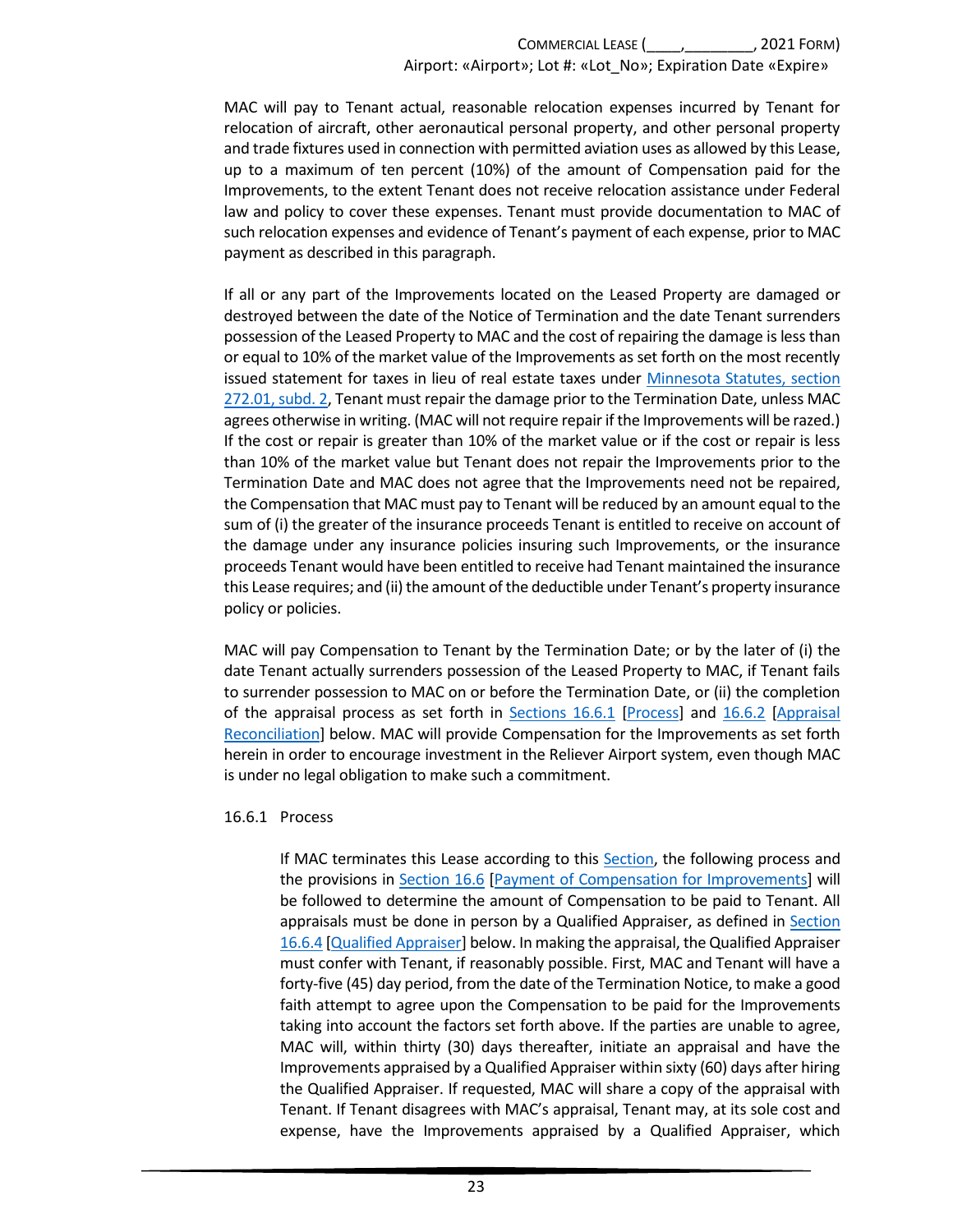appraisal must be provided to MAC within sixty (60) days after Tenant's receipt of MAC's appraisal. In the event that MAC does not receive Tenant's appraisal within such sixty (60) day period, then MAC's appraisal will be the amount of Compensation that MAC must pay for the Improvements. In the event Tenant provides MAC with Tenant's appraisal within such sixty (60) day period, then MAC may either accept the value set forth in Tenant's appraisal, negotiate with Tenant in attempt to resolve the discrepancy between Tenant's appraisal and MAC's appraisal, or commence the appraisal reconciliation procedure set forth i[n Section](#page-27-0)  [16.6.2](#page-27-0) [Appraisal [Reconciliation\]](#page-27-0) below. If MAC's appraisal and Tenant's appraisal are less than or equal to ten percent (10%) apart, the average of the two appraisals will be concluded as the amount of Compensation to be paid by MAC with respect to the Improvements. Notwithstanding anything to the contrary contained herein, in the event that either MAC or Tenant require an extension of the time periods set forth above to obtain their respective appraisal, the party requiring the extension shall receive one (1) extension of thirty (30) days by notifying the other party in writing at least ten (10) days prior to the end of the party's respective time period.

### <span id="page-27-0"></span>16.6.2 Appraisal Reconciliation

In the event that MAC's appraisal and Tenant's appraisal are more than ten percent (10%) apart and MAC and Tenant cannot mutually agree to a reconciliation of the two appraisals, MAC shall commence this appraisal reconciliation procedure. MAC's Qualified Appraiser and Tenant's Qualified Appraiser must mutually agree and appoint a third  $(3<sup>rd</sup>)$  Qualified Appraiser, within twenty-one  $(21)$  days of the commencement of this appraisal reconciliation procedure. If MAC's Qualified Appraiser and Tenant's Qualified Appraiser cannot mutually agree on a third  $(3<sup>rd</sup>)$ Qualified Appraiser within the twenty-one (21) day period, then MAC and Tenant will ask the chief district judge of Hennepin County to decide and appoint the third  $(3<sup>rd</sup>)$  Qualified Appraiser. The third  $(3<sup>rd</sup>)$  appraisal should be provided to MAC within sixty (60) days of the appointment. The average of the two closest appraisals will be deemed the amount of Compensation to be paid with respect to the Improvements (the "Final Appraisal") and the remaining appraisal will be disregarded.

The Final Appraisal will be the amount of Compensation that MAC must pay with respect to the Improvements. If either MAC or Tenant believes that the other party or the Qualified Appraisers failed to properly apply the provisions of this Section [16,](#page-23-0) either MAC or Tenant may seek judicial review. The scope of judicial review will be limited to the question of whether the parties and the Qualified Appraisers complied with the provisions of this [Section 16,](#page-23-0) and MAC and Tenant waive any further right to judicial or administrative review.

### 16.6.3 Cost of Appraisals

MAC will pay the fees, costs and expenses of its Qualified Appraiser, Tenant will pay the fees, costs and expenses of its Qualified Appraiser, and the parties will share equally the fees, costs and expenses of the third Qualified Appraiser, if any.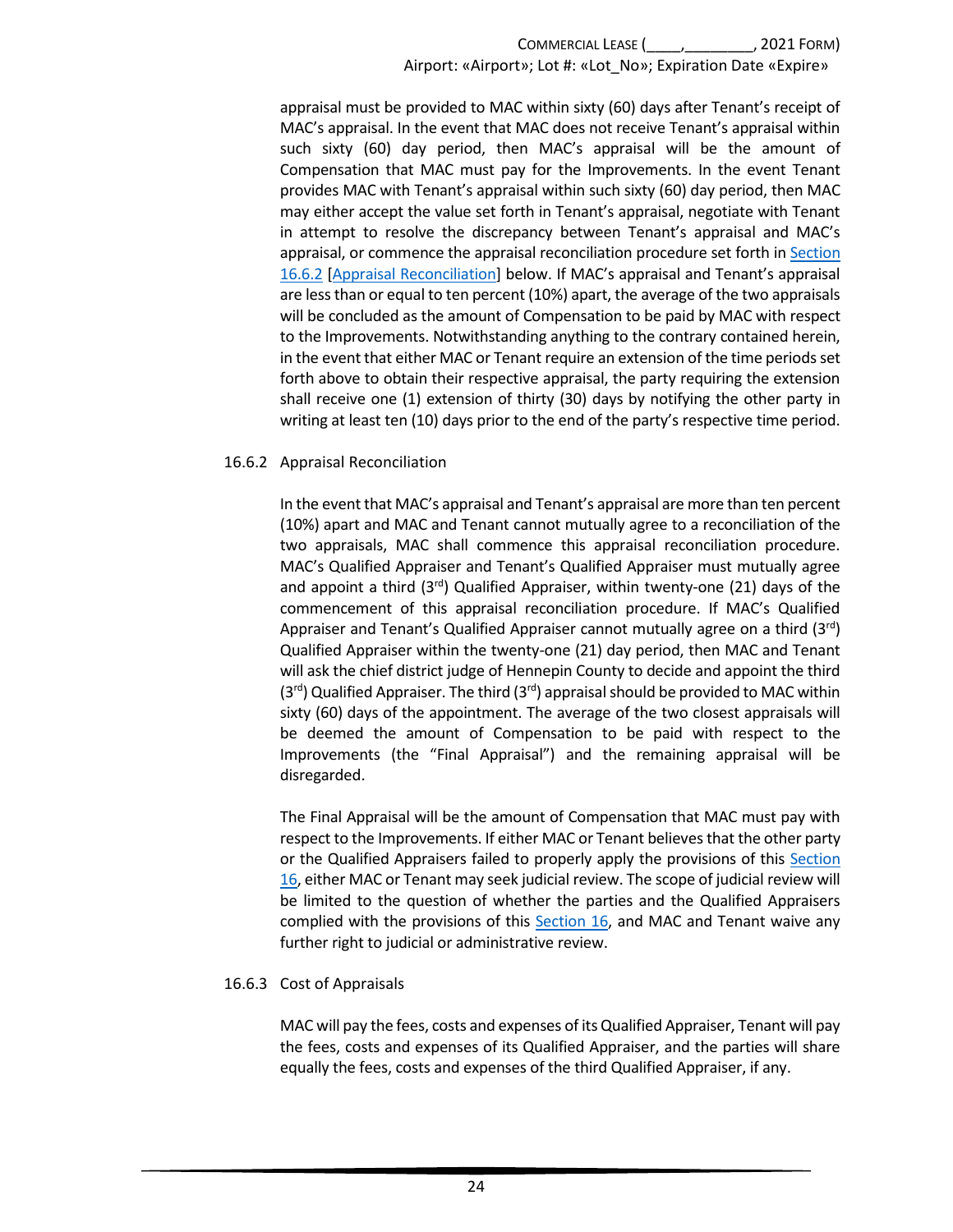### <span id="page-28-4"></span>16.6.4 Qualified Appraiser

"Qualified Appraiser" means an appraiser who is: a) not an employee of either the MAC or Tenant, b) a member of the Appraisal Institute (MAI) or Certified by the American Society of Real Estate Counselors, (c) licensed by the State of Minnesota, and d) has at least ten (10) years of experience conducting commercial appraisals. The Qualified Appraisers will, in determining the Compensation to be paid by MAC with respect to the Improvements, take into account all of the factors set forth in this [Section 16.6.](#page-25-1) At a minimum, the Qualified Appraiser must provide a written, summary report.

#### <span id="page-28-0"></span>16.7. Surrender of the Leased Property & Ownership of Improvements

If MAC terminates or amends this Lease according to thi[s Section 16,](#page-23-0) Tenant must surrender the affected Leased Property to MAC in accordance with the terms of this Lease (including [Section 17 \[Surrender of Leased Property\]](#page-28-2)) and as set forth in the Policies (including Section IX.D. [Airport Development or Redevelopment: Surrender of the Leased Property] of the [Policies\)](https://metroairports.org/our-airports/airport-administration). MAC becomes the owner of the Improvements (other than wells, tanks, or septic systems) affected and not removed from the Leased Property as of the date MAC pays Tenant Compensation.

### <span id="page-28-1"></span>16.8. Right of First Refusal

If MAC determines that the Leased Property required per this [Section 16](#page-23-0) for a use that, in MAC's judgment, is for the betterment of the Airport, the MAC airport system, or the aviation community, has not been put to such use within five (5) years of the Termination Date, and is no longer needed for such use, then Tenant will have a right of first refusal on any lease by which the Leased Property are demised, if the Tenant can be located and exercises the right of first refusal within 180 days after notification. If the Improvements for which Tenant was compensated still exist on the Leased Property, Tenant may purchase the Improvements for the amount that Tenant was compensated or the current fair market value of the Improvements, whichever is lower. If the Tenant cannot be located after a due and diligent search or declines the offer, this right of first refusal will terminate.

#### <span id="page-28-3"></span><span id="page-28-2"></span>17. Surrender of Leased Property

### 17.1. Surrender of Leased Property

The rights and interests of Tenant in all or any portion of the Leased Property pursuant to this Lease, and the rights and interests of any Subtenant or any other party claiming any right or interest in all or any portion of the Leased Property by or through Tenant, terminate upon the expiration or earlier termination (including rejection in bankruptcy) of this Lease, and at such time, Tenant and all Subtenants must peaceably surrender all or any portion of the Leased Property then in their possession to MAC.

Prior to surrendering possession of all or any portion of the Leased Property to MAC, Tenant and any Subtenants must, at their expense: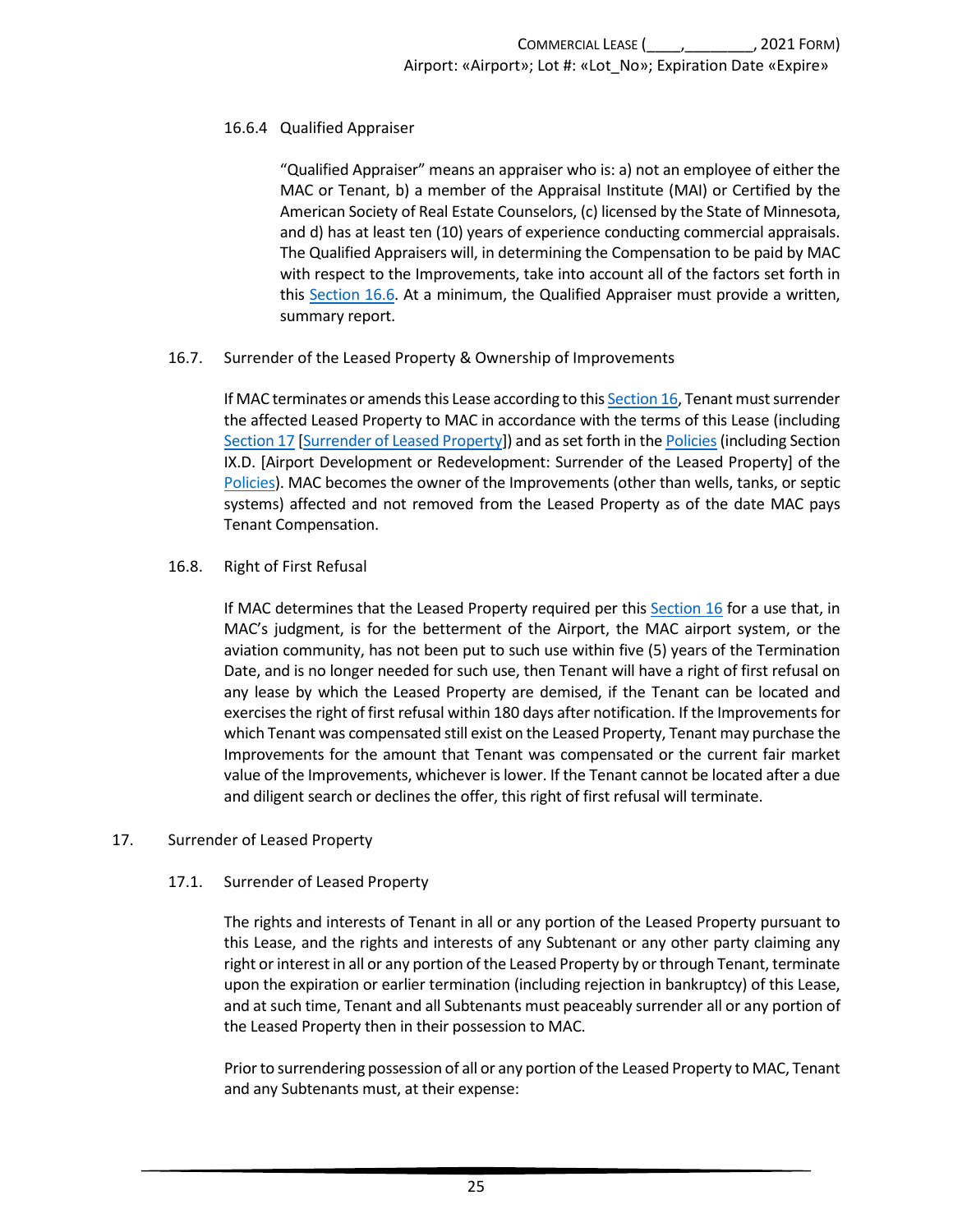- (i) Either: (a) remove or properly abandon any tanks, wells and septic systems in compliance with all applicable laws; or (b) repair, modify, or upgrade the same (if necessary) and transfer them to a new tenant having a lease on the Leased Property. Tanks, wells, and septic systems are and remain the property of the Tenant or any Subtenant. Tenant's obligations under thi[s Section 17.1\(](#page-28-3)i) survive the termination of this Lease; and
- (ii) Remove all personal property, trade fixtures, refuse, and debris located on the Leased Property (other than personal property and trade fixtures owned by MAC, if any). Any personal property and trade fixtures subject to this [Section 17.1\(](#page-28-3)ii) that are not removed by Tenant by the expiration or earlier termination of this Lease become the property of MAC; and
- (iii) Terminate utility services to the Leased Property unless MAC notifies Tenant, not less that twenty-one (21) days prior to the termination date, that MAC would like to have one or more of the utilities transferred into MAC's name or the name of an entity that will subsequently lease the Leased Property from MAC; and
- (iv) Unless this Lease is terminated pursuant to the terms of [Section 14 \[Damage,](#page-21-0)  [Destruction, or Discontinued Use of Airport\]](#page-21-0), [Section 15 \[Condemnation\]](#page-22-0), [Section](#page-23-0)  [16 \[Airport Development or Redevelopment\]](#page-23-0), or [Section 18.2 \[Assignment Rights\]](#page-30-2) remove all Improvements on the Leased Property and comply with all requirements of [Section 12 \[Removal of Improvements\]](#page-17-3). If Tenant does not accomplish this removal by the termination or expiration of this Lease, MAC becomes the owner of the Improvements (other than tanks, including fuel tanks, and any wells or septic systems). This transfer does not in any way limit Tenant's liability to MAC for amounts owing to MAC pursuant to the terms and conditions of this Lease.

#### <span id="page-29-0"></span>17.2. Holding Over

If Tenant does not surrender the Leased Property to MAC when and as [Section 17.1](#page-28-3) [\[Surrender of Leased Property\]](#page-28-3) above requires, MAC may at any time and, notwithstanding any other provisions of this Lease, without any prior notice to Tenant except as required by law, commence an action to evict Tenant from the Leased Property. From the date this Lease expires or is terminated until Tenant surrenders possession of the Leased Property to MAC as required by [Section 17.1 \[Surrender of Leased Property\]](#page-28-3) or MAC recovers possession of the Leased Property from Tenant through legal action, Tenant is holding over. Holding over by Tenant does not operate as a renewal or extension of this Lease but only creates a month-to-month, at-will, tenancy. Either party may terminate upon thirty (30) days written notice. During the term of any such holding over, Tenant remains bound by all terms of this Lease, except that Tenant must prorate on a monthly basis the Rent and other charges that, under the terms of this Lease, are to be paid annually to MAC and Tenant must pay the prorated amount to MAC, in advance, on or before the first day of each month.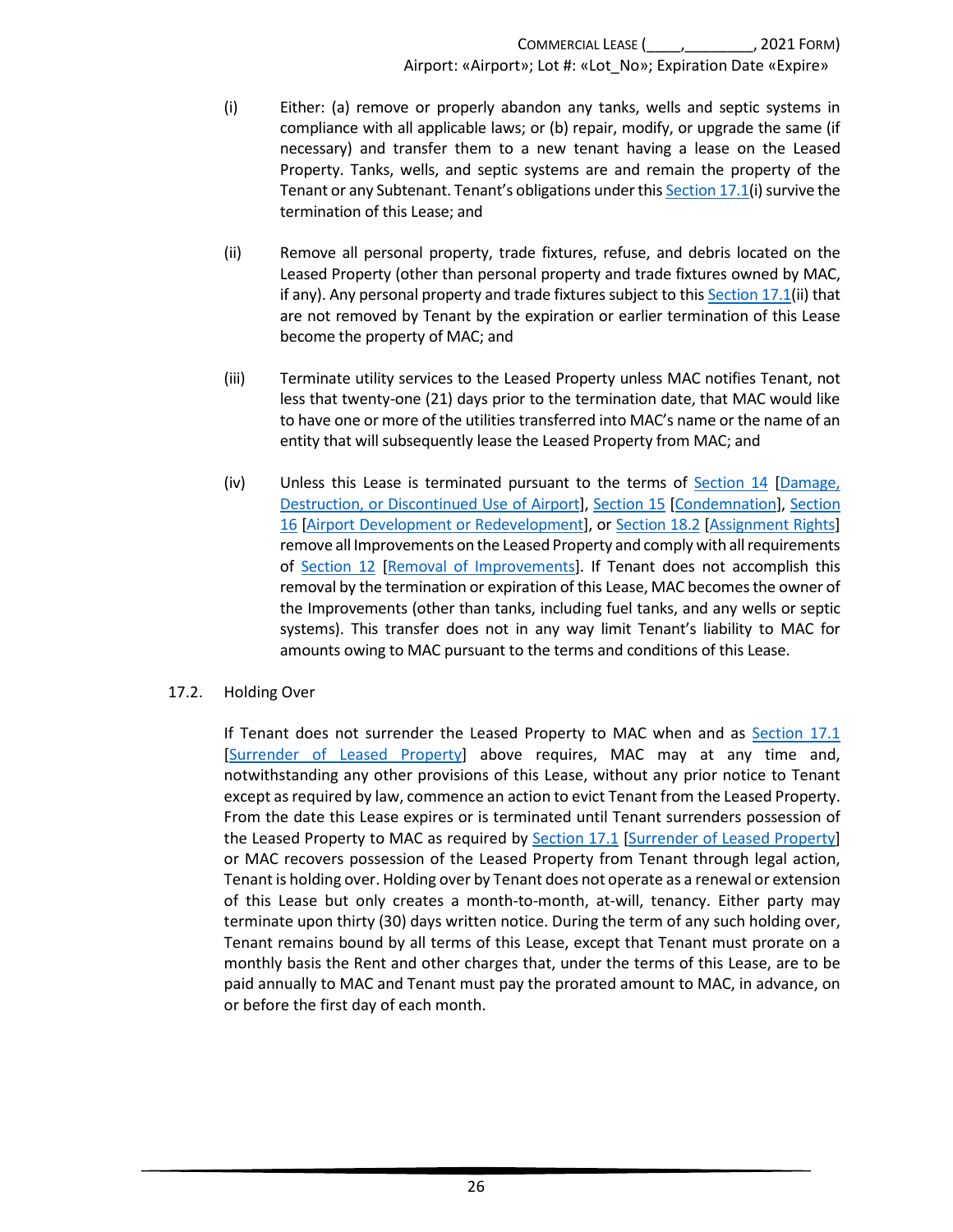#### <span id="page-30-1"></span><span id="page-30-0"></span>18. Transfers

#### 18.1. General Prohibition

Except as set forth in this [Section 18,](#page-30-0) Tenant may not sublease and may not assign, either absolutely or as collateral for Tenant's payment of a debt or performance of an obligation, all or any part of Tenant's interest in the Improvements or rights or obligations under this Lease including, but not limited to, Tenant's right to possession of the Leased Property.

#### <span id="page-30-2"></span>18.2. Assignment Rights

For purposes of thi[s Section 18.2,](#page-30-2) the term "assignment" includes all transfers, conveyances or assignments of Tenant's rights, whether voluntary or involuntary, other than a sublease or a leasehold mortgage. Subject to MAC's consent, Tenant may assign Tenant's rights and obligations under the Lease to a third party if, and only if, Tenant and the third party satisfy each of the conditions set forth in Section V.C. [Lease Assignments] of the [Policies](https://metroairports.org/our-airports/airport-administration) and Tenant pays to MAC, contemporaneously with the assignment, a facility acquisition fee, according t[o Ordinance 119.](https://metroairports.org/documents/ordinances/ordinance-119)

If all of the conditions are met, MAC may, at its discretion, either consent to the assignment or terminate this Lease and enter into a new lease with the proposed assignee.

#### <span id="page-30-3"></span>18.3. Sublease

Except as otherwise provided herein, Tenant may not sublease the Leased Property or a portion thereof, without the written consent of MAC.

Tenant is responsible for all activities of any Subtenant(s) and must assure that any and all sublease(s) are made subject and subordinate to this Lease. No sublease is permitted to extend beyond the Term of this Lease. Every Subtenant is subject to all of the terms and conditions of this Lease, including the provisions of this Lease which permit MAC to terminate this Lease (which would result in a termination of the sublease) if Tenant defaults in its performance of one or more of Tenant's obligations under this Lease (whether or not the Subtenant is in default under the terms of the sublease). Tenant must include in any sublease (i) a provision whereby the Subtenant agrees, for the benefit of MAC, to indemnify MAC in the same words as contained in the indemnification provisions set forth in Section [13.3 \[Indemnification\]](#page-20-0) of this Lease; (ii) a provision whereby the Subtenant agrees to maintain, in the Subtenant's own name, insurance as described in the attached Exhibit C; (iii) a provision making the sublease subject and subordinate to this Lease; (iv) any provisions necessary to ensure that Tenant can comply fully with this Lease; and (v) all provisions in the sections of this Lease on Environmental Responsibilities and FAA Required Contract Provisions. This required language is set forth in the attached Exhibit C. Tenant must provide a copy of any sublease to MAC, upon request by MAC.

#### 18.3.1 Storage Subleases

Tenant may sublease the Leased Property for storage of aircraft and for a period of less than six (6) months without notifying MAC of the identity of the Subtenant(s). In the case of a sublease for storage purposes of six (6) months or more, Tenant must provide MAC with the following information upon commencement of the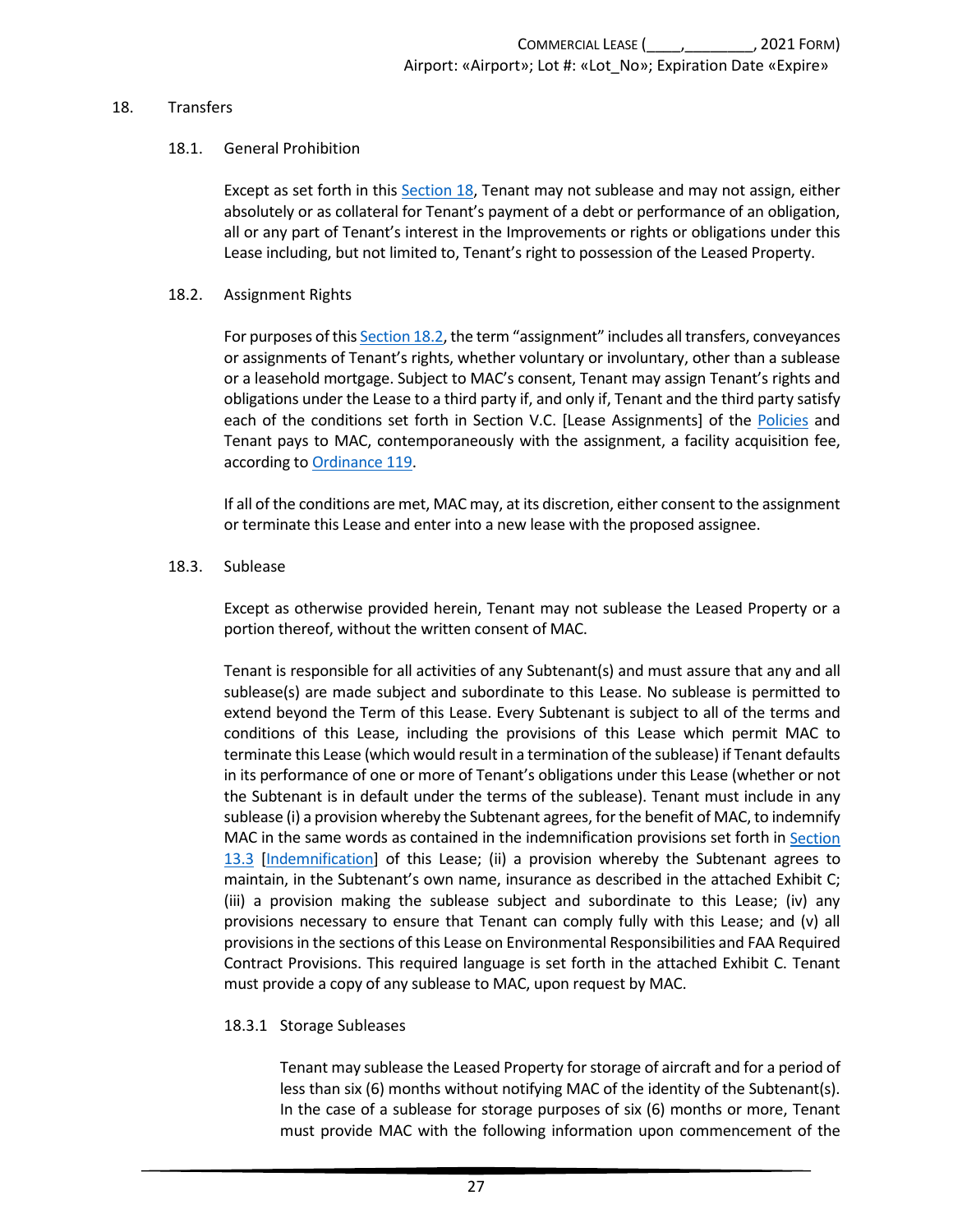sublease and on January  $1<sup>st</sup>$  and July  $1<sup>st</sup>$  of each year: the name, mailing address, airport address and telephone number of the Subtenant; and the aircraft make, model, and registration number of each aircraft stored on the Leased Property pursuant to the sublease.

Any Subtenant occupying the Leased Property under such a storage sublease may only use the Leased Property for storage of aircraft and for maintenance performed by the Subtenant on the Subtenant's own aircraft.

18.3.2 Commercial Subleases

Tenant may sublease all or any portion of the Leased Property to a Commercial Subtenant if:

- (i) The proposed Commercial Subtenant is proposing to conduct a service authorized under this Lease or a commercial non-aviation/complementary business described in th[e Policies;](https://metroairports.org/our-airports/airport-administration)
- (ii) All of the authorized uses under the sublease meet the minimum standards requirements i[n Ordinance 118;](https://metroairports.org/sites/default/files/2021-06/Ordinance-118.pdf) and
- (iii) The Tenant obtains MAC's consent prior to entering into the sublease.

The request for consent must come from Tenant, and comply with the provisions of Section V.D.2 [Commercial Sublease] of th[e Policies.](https://metroairports.org/our-airports/airport-administration)

The request for consent to sublease all or a portion of the Leased Property to a Commercial Subtenant will only be considered if: (i) the Tenant is not in default of this Lease or under any other agreement between the Tenant and MAC; and (ii) the proposed Commercial Subtenant is not in default of any lease or agreement between the proposed Commercial Subtenant and MAC.

In the case of Commercial Subtenants, Tenant is responsible for reporting the activities of Subtenant(s) to MAC. Tenant is also responsible for paying the percentage rent, ground rent and fuel flowage fees of any Subtenant(s) and submitting the corresponding reports to MAC.

<span id="page-31-0"></span>18.4. Collateral Assignments

Subject to MAC's consent, Tenant may not assign, transfer, mortgage or otherwise pledge all or any portion of its rights, title or interest in the Leased Property pursuant to this Lease or any of its other rights under this Lease as collateral to secure Tenant's payment of a debt or performance of any other obligation of Tenant, except as provided in this [Section](#page-31-0) 18.4.

- (i) An agreement pursuant to which Tenant pledges, assigns, or grants an interest in its rights under this Lease as collateral for the payment of a debt or performance of some other obligation of Tenant must take the form of a leasehold mortgage.
- (ii) Tenant must not be in default of this Lease or any other agreement between Tenant and MAC.
- (iii) In the leasehold mortgage, the mortgagee must expressly acknowledge, for the benefit of MAC, that the mortgagee is acquiring no right, title, or interest in MAC's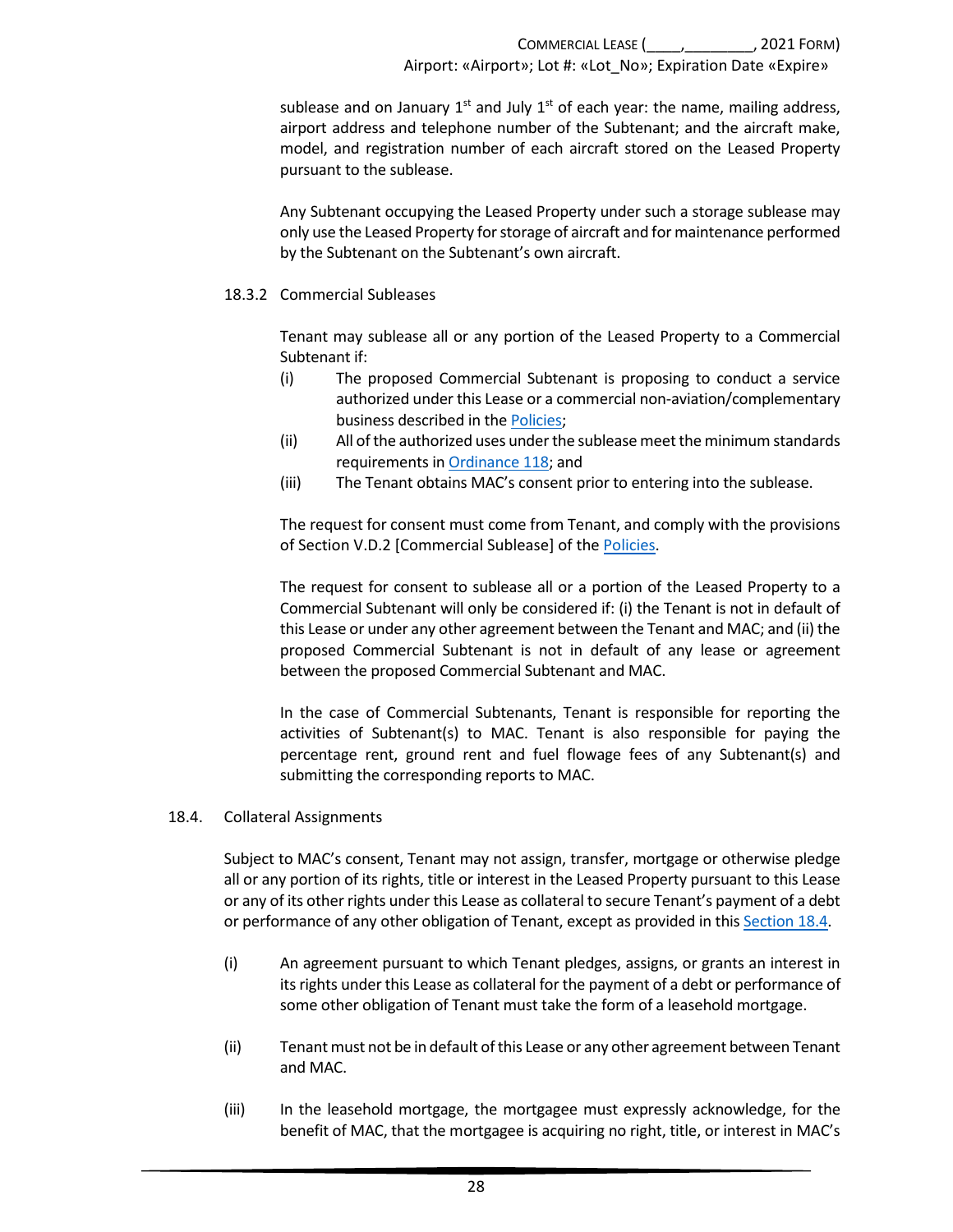fee title to the Leased Property and that the mortgagee's rights in and to any Improvements are, at all times, subject to the terms and conditions of this Lease.

- (iv) If Tenant has not already done so, Tenant must obtain a legally sufficient legal description of the Leased Property, and Tenant must execute a memorandum of this Lease and record it, and the leasehold mortgage, in the appropriate county land records.
- (v) MAC hereby agrees that if the leasehold mortgagee notifies MAC of an address to which MAC may send notices, MAC will send a copy of any notice MAC is required to deliver to Tenant under the terms of this Lease to the leasehold mortgagee at the address the leasehold mortgagee had provided.
- (vi) MAC agrees that if Tenant defaults in the performance of one or more of Tenant's obligations under this Lease and MAC gives a notice of default as contemplated by [Section 19 \[Default\]](#page-33-0), the leasehold mortgagee has the right, as far as MAC is concerned, to cure the default but nothing herein constitutes MAC's assurance that Tenant will grant the mortgagee access to the Leased Property to cure any nonmonetary default and the mortgagee should address this issue through the inclusion of appropriate provisions in the mortgage.
- (vii) Tenant must also grant the leasehold mortgagee a mortgage on Tenant's right, title, and interests, if any, in and to any Improvements.
- (viii) In the leasehold mortgage, the mortgagee must expressly acknowledge and agree that, notwithstanding any other provisions of the mortgage or any related loan documents, the mortgagee will permit the Tenant to retain sufficient insurance proceeds available as a result of any damage to or destruction of the Improvements to permit Tenant to fully perform its obligations under Section 14.2 [Damage to [Improvements\]](#page-21-2).
- (ix) Tenant must provide a copy of the leasehold mortgage and related loan documents to MAC, upon request by MAC.

If Tenant grants a leasehold mortgage satisfying the requirements of thi[s Section 18.4,](#page-31-0) MAC agrees to execute a subordination agreement with the leasehold mortgagee pursuant to which MAC subordinates any statutory or common law lien MAC may have on the personal property of Tenant or on Improvements Tenant owns. MAC will not subordinate MAC's fee interest in the Leased Property, MAC's interest under this Lease, or any rights which MAC may have to the Improvements upon the expiration or termination of the Lease.

<span id="page-32-0"></span>18.5. Change in Control of Entity or Business Name

If Tenant is a corporation, limited liability company, partnership or other business entity, the requirements o[f Section 18.2 \[Assignment Rights\]](#page-30-2) apply to any change in the ownership of Tenant if, as a result of such transfer, there is a change in the identity of individual or individuals who held a majority of the voting interest in Tenant or otherwise controlled the actions of Tenant as of the Commencement Date.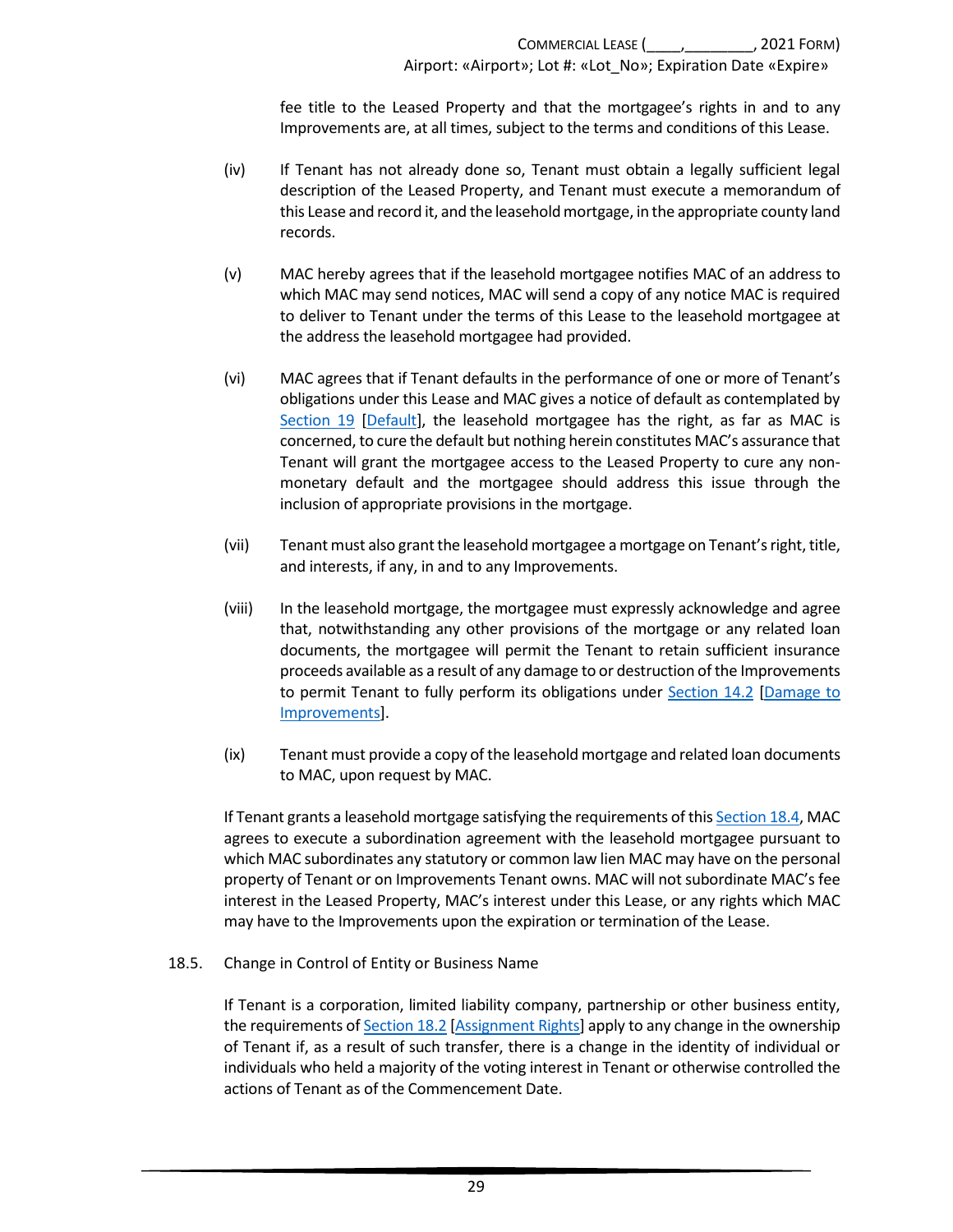If Tenant is an entity, a change in the name of Tenant, which does not result in a change in ownership, is not subject to the requirements of [Section 18.2 \[Assignment Rights\]](#page-30-2). However, Tenant must provide MAC Staff with documentation, satisfactory to MAC, evidencing the name change within thirty (30) days following the effective date of the name change.

#### <span id="page-33-1"></span><span id="page-33-0"></span>19. Default

#### 19.1. Events of Default

Any of the following constitute a default under this Lease:

- (i) Tenant fails to pay money owed to MAC under this Lease when due.
- (ii) Tenant fails to submit a report to MAC as required by [Ordinance 119.](https://metroairports.org/documents/ordinances/ordinance-119)
- (iii) Tenant uses the Leased Property for any purpose not expressly authorized by this Lease.
- (iv) Tenant fails to allow an inspection in accordance with the terms and conditions of this Lease.
- (v) Tenant assigns, subleases or transfers this Lease except as otherwise permitted.
- (vi) Tenant fails to carry the insurance required under this Lease; any insurance required under this Lease is cancelled, terminated, expires or is reduced or materially changed so as to not comply with this Lease; or MAC receives notice of any such conditions pursuant to [Section 13 \[Insurance and Indemnification\]](#page-18-0).
- (vii) Tenant vacates or abandons the Leased Property.
- (viii) Tenant fails to discharge, by payment or bond, any lien or encumbrance placed upon the Leased Property or Improvements.
- (ix) Tenant (a) makes a general assignment for the benefit of creditors; (b) commences any case, proceeding or other action seeking to have an order for relief entered or to adjudicate Tenant bankrupt or insolvent, or seeking reorganization, arrangement, adjustment, liquidation, dissolution or composition of it or its debts or seeking appointment of a receiver, trustee, custodian or other similar official for it or for all or any substantial part of its property; or (c) involuntarily becomes the subject of any proceeding for relief which is not dismissed within sixty (60) days of its filing or entry.
- (x) Tenant fails to comply with any other term or condition of this Lease.
- (xi) MAC has issued a notice of violation and necessary abatement pursuant to [Ordinance 112,](https://metroairports.org/documents/ordinances/ordinance-112) and Tenant fails to complete abatement by the end of the time period set forth in th[e Ordinance.](https://metroairports.org/documents/ordinances/ordinance-112)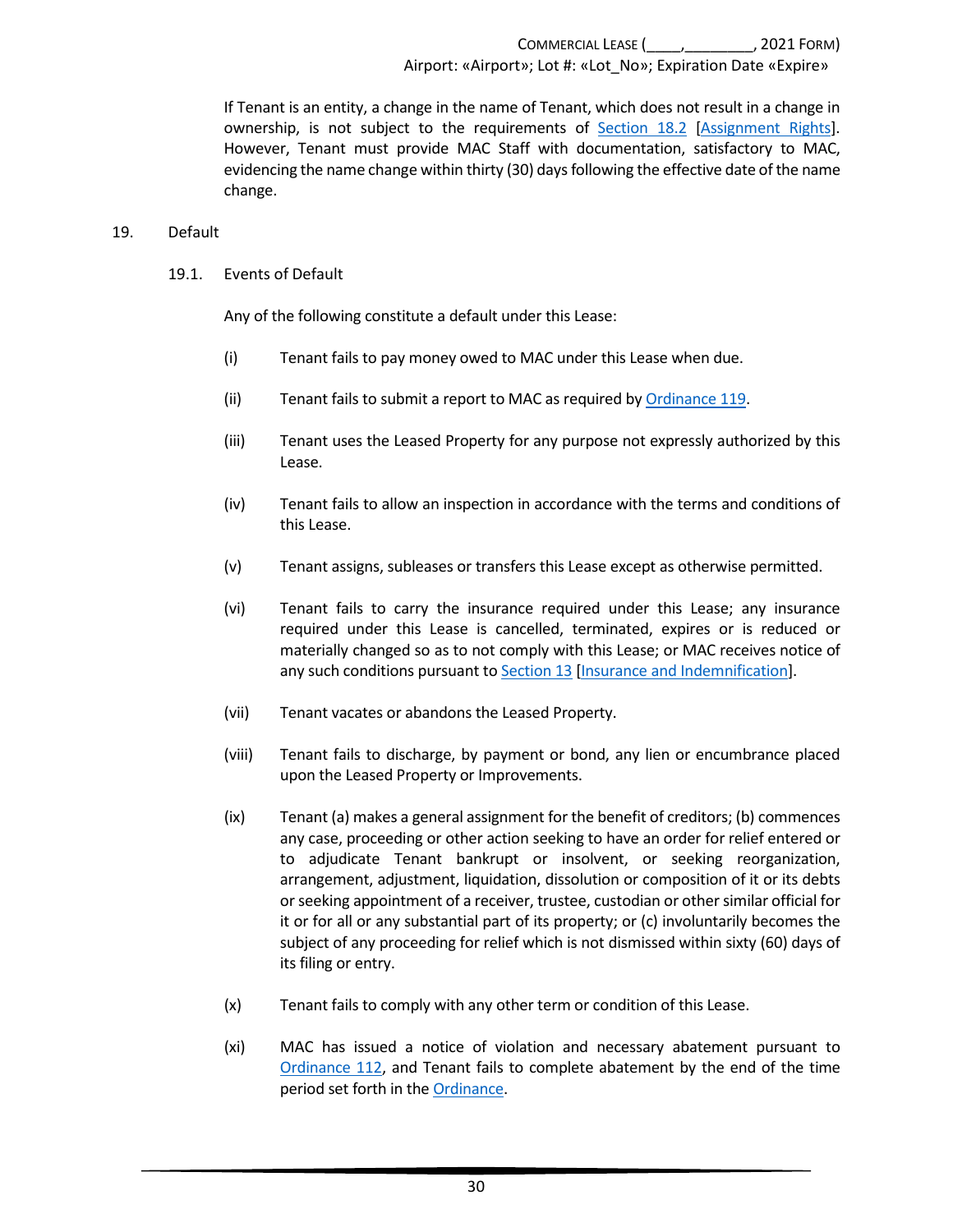(xii) Tenant makes a representation or warranty of material fact to MAC in connection with this Lease that proves untrue in any material respect.

#### <span id="page-34-0"></span>19.2. MAC Remedies

If a default occurs, MAC will provide written notice of the default to Tenant, and will notify Tenant of any applicable cure period. For the defaults in paragraphs (i) through (vii) of [Section 19.1 \[Events of Default\]](#page-33-1), the cure period is ten (10) calendar days from the date of notice. For the default in paragraph (viii) of [Section 19.1 \[Events of Default\]](#page-33-1), the cure period is thirty (30) calendar days from the date of notice. For a default in paragraphs (x) and (xi) o[f Section 19.1 \[Events of Default\]](#page-33-1), the cure period isthirty (30) calendar days from the date of notice, or for a longer period of time as may be reasonably necessary, as determined by MAC, to cure the default, but only if: (i) Tenant is reasonably capable of curing the default, and (ii) is working diligently as determined by MAC to cure the default.

If a default is not cured, MAC, at its option and in its sole discretion, may, at any time after written notice to Tenant of the default and any applicable cure period, do one or more of the following to the extent permitted by applicable law:

- (i) MAC may, without releasing Tenant from its obligations under the Lease, attempt to cure the default. MAC may enter the Leased Property for such purpose and take such action as it deems desirable or appropriate to cure the default. This entry is not an eviction of Tenant or a termination of this Lease;
- (ii) With legal process, but without further notice to Tenant, re-enter the Leased Property or any part thereof and take possession of it fully and absolutely, without such re-entry working a forfeiture of the money to be paid and the terms and conditions to be performed by Tenant for the full Term of this Lease. MAC's reentry of the Leased Property is not a termination of this Lease. In the event of such re-entry, MAC may proceed for the collection of money to be paid under this Lease or for properly measured damages;
- (iii) MAC may allow Tenant to assign the Lease, provided all the requirements described i[n Section 18.2 \[Assignment Rights\]](#page-30-2) of the Lease are otherwisemet and the assignee agrees to cure the default;
- (iv) Terminate this Lease upon written notice to Tenant and re-enter the Leased Property as of its former estate, and implement the provisions of [Section 17](#page-28-2) [\[Surrender of Leased Property\]](#page-28-2); Tenant covenants in the case of such termination to indemnify MAC against all loss of rents and expenses during the remainder of the Term, unless and until MAC recovers the same through a lease for the Leased Property with a new tenant; and
- (v) Exercise all other rights and remedies including injunctive relief, ejectment, or summary proceedings such as an eviction action and any other lawful remedies, actions, or proceedings.

In the event of any default and for any type of remedy chosen by MAC, Tenant must reimburse MAC for all reasonable fees and costs incurred by MAC, including reasonable attorneys' fees, relating to such default and/or the enforcement of MAC's rights hereunder,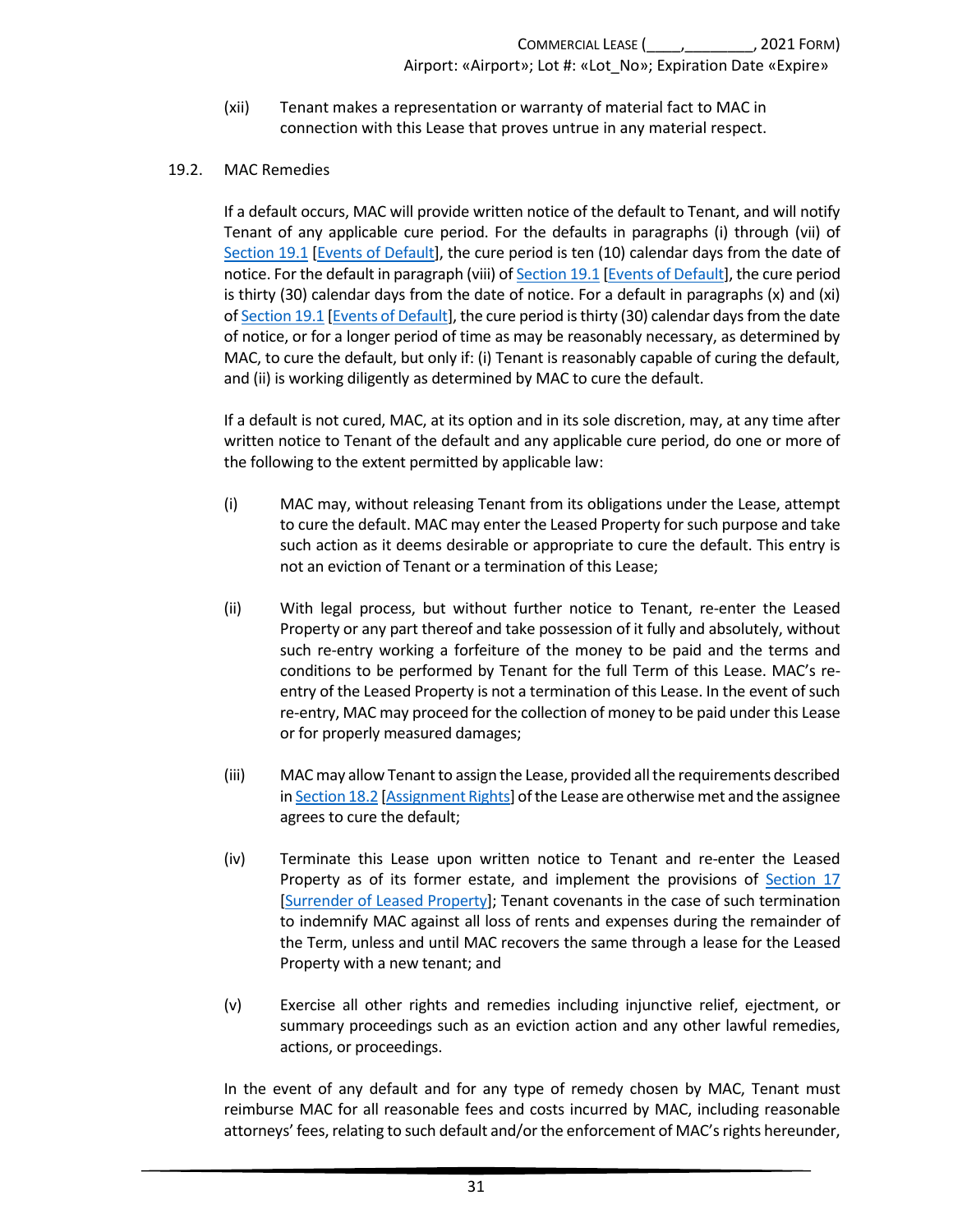and costs incurred attempting to cure a default. Any and all legal remedies, actions and proceedings are cumulative.

#### <span id="page-35-0"></span>19.3. Cumulative Default

Notwithstanding the written notice and cure periods set forth above, MAC is only required to provide Tenant with notice and opportunity to cure two (2) Cumulative Defaults in any calendar year. Only for purposes of this paragraph, Cumulative Default means: (i) Tenant's failure to timely pay money due under this Lease; (ii) Tenant's failure to submit a report to MAC as required by [Ordinance 119;](https://metroairports.org/documents/ordinances/ordinance-119) (iii) Tenant's failure to comply with [Section 3 \[Use of](#page-6-0)  [Leased Property\]](#page-6-0); and (iv) any violation of the terms and conditions of this Lease which has the likelihood in MAC's reasonable discretion to cause harm to life or property. In addition, MAC is only required to provide Tenant with notice and opportunity to cure two (2) defaults of failing to allow an inspection of the Leased Property in any calendar year. Beginning with the third ( $3<sup>rd</sup>$ ) Cumulative Default or third ( $3<sup>rd</sup>$ ) failure to allow an inspection in any calendar year, MAC is not required to provide notice and opportunity to cure for such Cumulative Default or failure and may immediately take such action as MAC deems appropriate under this Lease.

<span id="page-35-1"></span>19.4. Default of Other Agreements

A default by Tenant of any other agreement between Tenant and MAC constitutes a default of this Lease. Notice of a default in another agreement is notice of default under this Lease.

#### <span id="page-35-3"></span><span id="page-35-2"></span>20. Environmental Responsibilities

- 20.1. Definitions
	- (i) Environmental Law. Any common law or duty, case law or ruling, statute, rule, regulation, law, ordinance, or code, whether local, state or federal, that regulates, creates standards for or imposes liability or standards of conduct concerning any Environmentally Regulated Substances.
	- (ii) Environmentally Regulated Substances. Any element, compound, pollutant, contaminant, or toxic or hazardous substance, material or waste, or any mixture thereof, regulated pursuant to any Environmental Law, including but not limited to products that might otherwise be considered of commercial value, such as asbestos, polychlorinated biphenyls, petroleum products and byproducts, glycol and other materials used in de-icing operations.

#### <span id="page-35-4"></span>20.2. Indemnification

For the avoidance of doubt, all obligations stated in [Section 13.3 \[Indemnification\]](#page-20-0) apply to any Loss relating to or regarding Environmentally Regulated Substances or Environmental Laws, or any matters arising out of or relating t[o Sections 20.3 \[Compliance](#page-36-0)  [with Environmental Laws\]](#page-36-0) throug[h 20.9 \[Miscellaneous Environmental Operating](#page-38-0)  [Conditions\]](#page-38-0) below.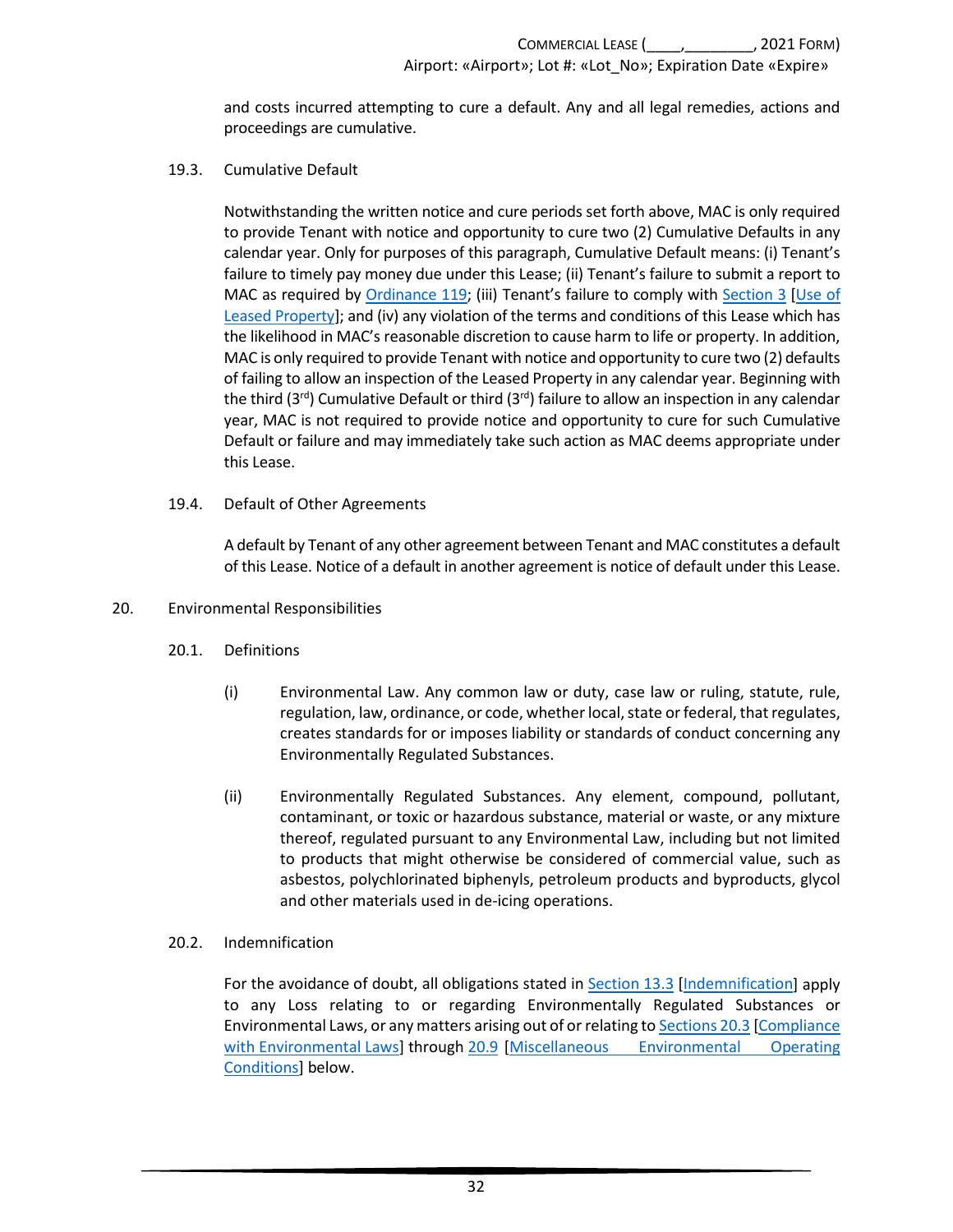#### <span id="page-36-0"></span>20.3. Compliance with Environmental Laws

Tenant must keep and maintain and must conduct its operations at the Leased Property and Airport in full compliance with all Environmental Laws. Tenant must further ensure that its employees, agents, contractors, subcontractors, and any other persons conducting any activities on the Leased Property and Airport related to the Tenant will do so in full compliance with all Environmental Laws. By virtue of its operational control of the Leased Property, Tenant is fully responsible for maintaining all control of the Leased Property and for obtaining all necessary permits or other approvals required by Environmental Laws in its name, and has full responsibility for signing and submitting any necessary applications, forms, documentation, notifications, certifications, or other governmental submittals relating thereto. Upon request of MAC, Tenant must provide copies to MAC of any such applications, forms, documents, notifications, or certifications.

Except as provided below for monitoring wells and except as provided in th[e Policies,](https://metroairports.org/our-airports/airport-administration) there must be no wells or septic systems on the Leased Property. Installation of any monitoring wells or tanks on the Leased Property is subject to the prior written approval of MAC Staff, provided that only aboveground storage tanks will be allowed on the Leased Property, unless MAC Staff determines that aboveground tanks are not feasible. Fuel tanks may not be installed on the Leased Property. Notwithstanding the prior two sentences, Tenant accepts title and ownership to (i) all tanks, septic systems, or wells existing on the Leased Property at the time of execution of this Lease, and (ii) any tanks, septic systems, or wells installed at any time during the Term of this Lease or during any holding over.

#### <span id="page-36-1"></span>20.4. Testing and Reports

Tenant must provide to MAC, within ten (10) days of receipt, a copy of any notice regarding a violation of the Environmental Laws arising out of Tenant's past or present operations on the Leased Property and Airport, a copy of any report, whether in final or draft form, regarding compliance with Environmental Laws or with the presence, use, emission or release of any Environmentally Regulated Substances arising out of Tenant's past or present operations on the Leased Property and Airport, or a copy of any notice of the emission or release of Environmentally Regulated Substances in violation of the Environmental Laws arising out of Tenant's past or present operations on the Leased Property and Airport. If MAC has a reasonable basis to believe that Tenant is not meeting the obligations o[f Section](#page-36-0)  [20.3 \[Compliance with Environmental Laws\]](#page-36-0) hereof, MAC may require Tenant to perform reasonable environmental studies or assessments (for example, Phase I or Phase II reports as such terms are generally known on the date of execution of this Lease) on the Leased Property with the written results being delivered to MAC within ten (10) days of their receipt, whether in draft or final form.

#### <span id="page-36-2"></span>20.5. Notification

Tenant must immediately notify MAC in writing of any matter known to Tenant that might give rise to a Loss relating to or regarding Environmentally Regulated Substances or Environmental Laws, or if Tenant obtains knowledge of any release, discharge, disposal or emission, or any threatened release, discharge, disposal or emission of any Environmentally Regulated Substance in, on, under, or around the Leased Property and Airport, arising from or relating to Tenant's past or present operations or actions and which is not or may not be in full and complete compliance with all Environmental Laws.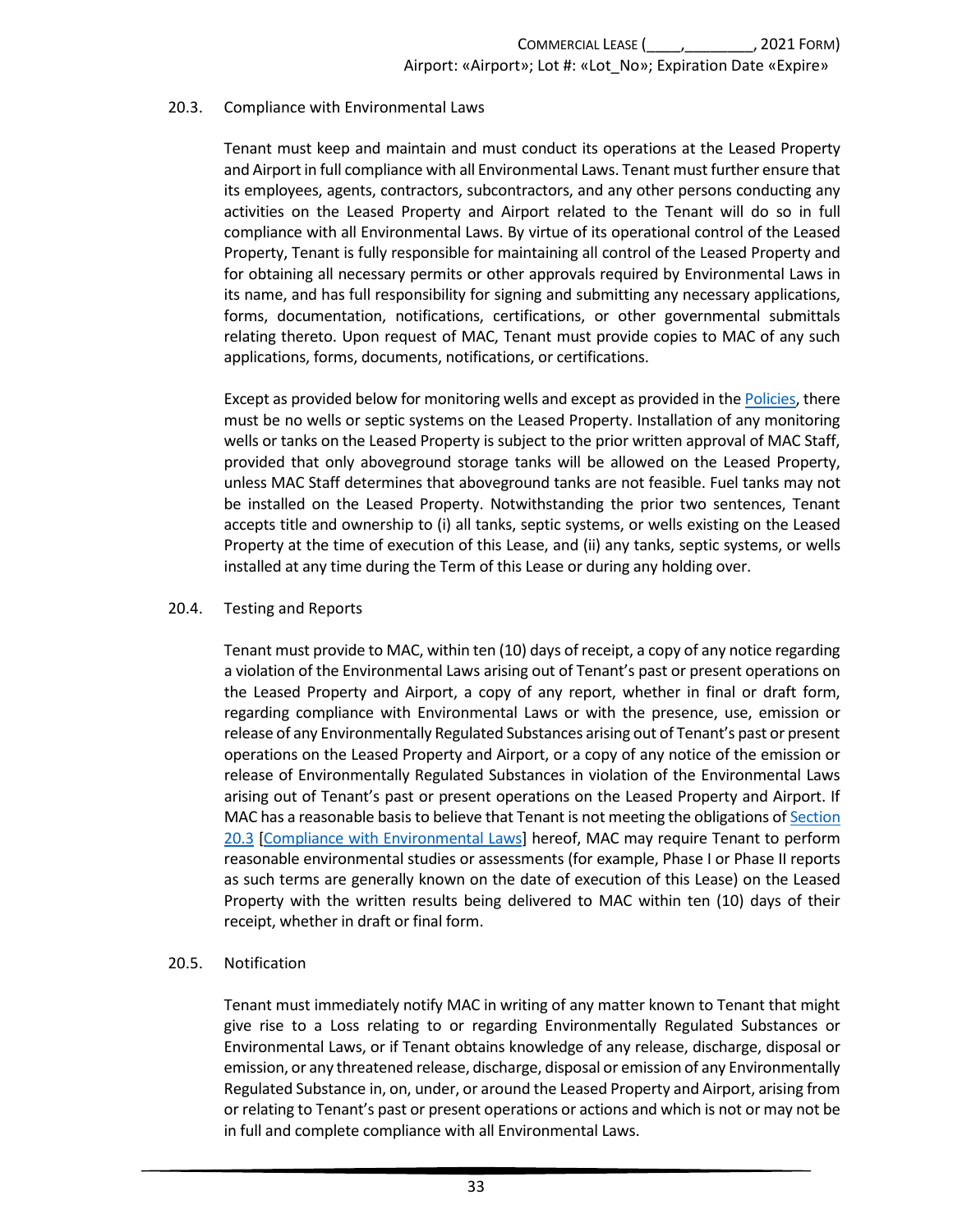Tenant is responsible for any Fuel or Environmentally Regulated Substance spills caused by or resulting from operations of Tenant or persons under Tenant's control on the Leased Property and Airport. Tenant must promptly notify MAC verbally of any such spills or other spills, regardless of the amount, caused by or resulting from operations of Tenant or persons under Tenant's control on the Leased Property and Airport.

#### <span id="page-37-0"></span>20.6. Right to Investigate

In addition to MAC's right to inspect the Leased Property and any Improvements as set forth in [Section 8 \[Right of Entry and Inspection\]](#page-14-2), MAC has the right, but not the obligation or duty, anytime from and after the date of this Lease, to investigate, study and test the Leased Property (at MAC's own expense, unless otherwise provided herein), and without unreasonably interfering with Tenant's operation or use of the Leased Property, during normal business hours, except under emergency circumstances, to determine whether Environmentally Regulated Substances are located in, on or under the Leased Property and Airport, or were emitted or released therefrom, which are not in compliance with Environmental Laws. Inspections will be conducted in accordance with the guidelines set forth in the [Policies.](https://metroairports.org/our-airports/airport-administration)

Upon the reasonable request of MAC, Tenant must provide a list of any and all Environmentally Regulated Substances used in, on or under the Leased Property and Airport by Tenant, certified as true and correct, and specifying how such Environmentally Regulated Substances are used, stored, treated, or disposed.

#### <span id="page-37-1"></span>20.7. Right to Take Action

MAC has the right, but not the duty or obligation, to take whatever reasonable action it deems appropriate to protect the Leased Property and Airport from any material impairment to its value resulting from any escape, seepage, leakage, spillage, discharge, deposit, disposal, emission, or release of Environmentally Regulated Substances from the Leased Property and Airport that is not in full compliance with any Environmental Law and arises out of Tenant's past or present operations. Except in the event of an emergency, MAC will notify Tenant of its intention to take such action in writing thirty (30) days before proceeding under this **Section 20.7**. Within that thirty (30) day period, Tenant has the opportunity to take whatever reasonable action is deemed appropriate by MAC to cure the matter of concern or provide MAC a binding commitment to do so within a reasonable time. If Tenant does not take such action or provide a binding commitment within the thirty (30) day period, MAC may proceed under the terms of this [Section 20 \[Environmental](#page-35-2)  [Responsibilities\]](#page-35-2). All reasonable costs associated with any action by MAC in connection with this provision, including but not limited to reasonable attorney's fees, is subject t[o Section](#page-20-0)  [13.3 \[Indemnification\]](#page-20-0) hereof.

#### <span id="page-37-2"></span>20.8. Environmental Claims Relating to Environmentally Regulated Substances

Tenant represents and warrants that, since the time Tenant commenced operations on the Leased Property or took or assumed an interest in the Leased Property, to the best of Tenant's knowledge (except for matters that have been corrected in accordance with law) (i) no enforcement, investigation, cleanup, removal, re-mediation, or response or other governmental or regulatory actions have, or could have at any time, been asserted or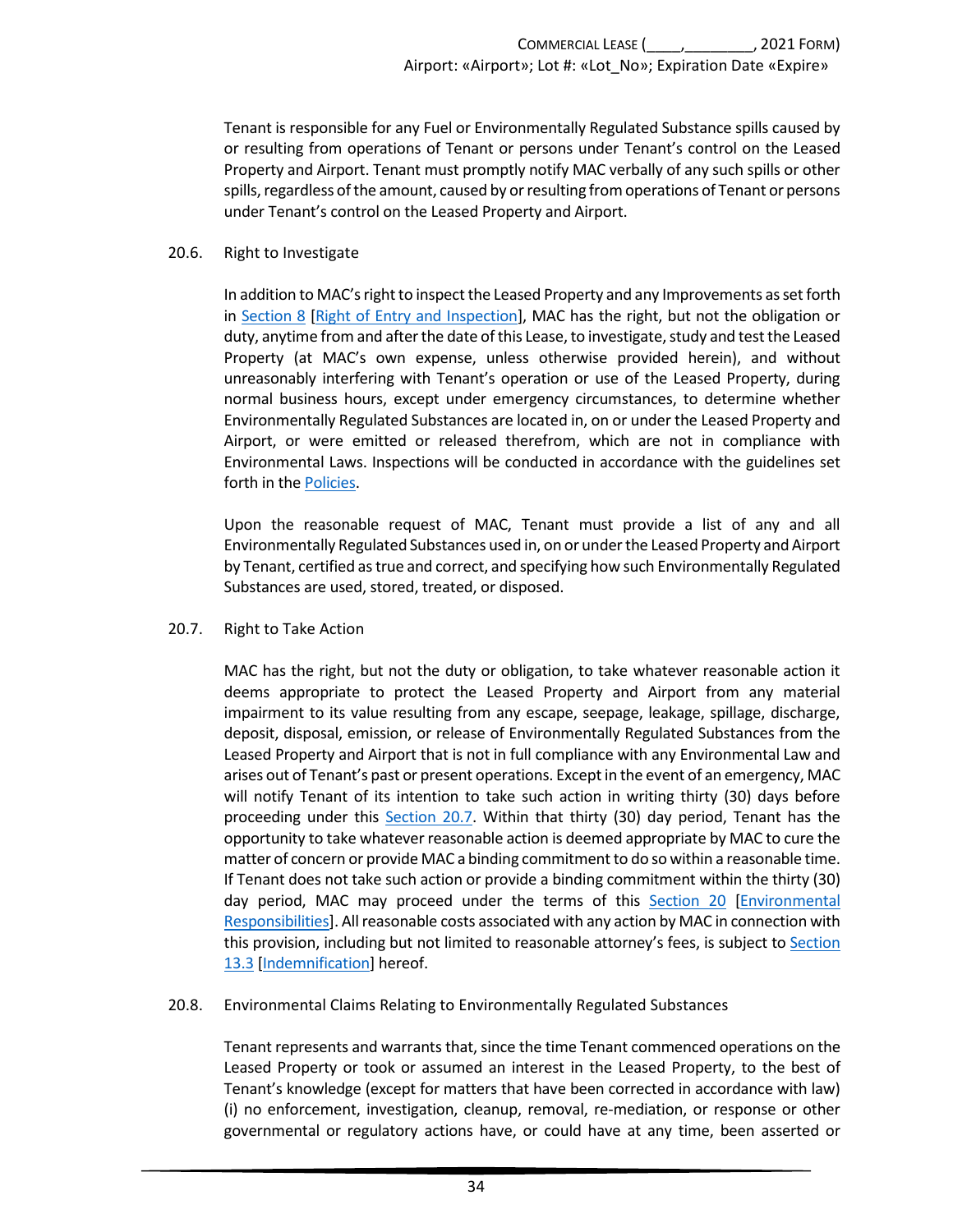threatened with respect to Tenant's past or present operations conducted on the Leased Property or Airport, or the Leased Property itself, or against Tenant with respect to or in any way regarding the Leased Property, pursuant to any Environmental Laws, or relating to Environmentally Regulated Substances; (ii) no violation or noncompliance with Environmental Laws has occurred with respect to the Leased Property or Tenant's past or present operations thereon; (iii) no claims with respect to the Leased Property or Tenant's past or present operations thereon, or against the Tenant with respect to the Leased Property or Airport or Tenant's past or present operations thereon relating to Environmental Laws or Environmentally Regulated Substances, have been made or been threatened by any third party, including any governmental entity, agency or representative. For purposes hereof, "the best of Tenant's knowledge" means the actual knowledge (without any duty to inquire) of the person within the Tenant's operations that has the primary responsibility for ensuring compliance with Environmental Laws.

#### <span id="page-38-0"></span>20.9. Miscellaneous Environmental Operating Conditions

If applicable, Tenant agrees to apply for and comply with either the Multi-Sector General Permit for Industrial Activity or an individual stormwater permit issued to Tenant. Tenant must not conduct any vehicle or aircraft maintenance outside, which includes aircraft and vehicle rehabilitation, mechanical repairs, painting, lubrication and equipment cleaning, and must not store waste materials outside. Tenant must ensure its dumpsters are covered at all times except when being filled with waste and must prevent its equipment from having releases to stormwater.

For indoor and outdoor truck and trailer washing: Indoor washing is authorized where wash water drains to the sanitary system properly. Outdoor washing requires the use of a wash water runoff containment system allowing the run-off to be collected and disposed of properly.

Tenant is prohibited from having any discharges of wash waters with detergents or Environmentally Regulated Substances to stormwater. For products containing Environmentally Regulated Substances (e.g., pavement deicers, rubber removal chemicals, detergents, etc.) that may be exposed to stormwater as part of Tenant's operation on the Leased Premises, Tenant's use must be limited to those products which are approved by the Minnesota Pollution Control Agency (MPCA).

#### <span id="page-38-2"></span><span id="page-38-1"></span>21. FAA Required Contract Provisions

#### 21.1. Further Development

MAC reserves the right to further develop or improve the landing area of the Airport as it sees fit, regardless of the desires or view of Tenant, and without interference or hindrance.

#### <span id="page-38-3"></span>21.2. Maintenance

MAC reserves the right, but shall not be obligated to Tenant, to maintain and keep in repair the landing area of the Airport and all publicly-owned facilities of the Airport, together with the right to direct and control all activities of Tenant in this regard.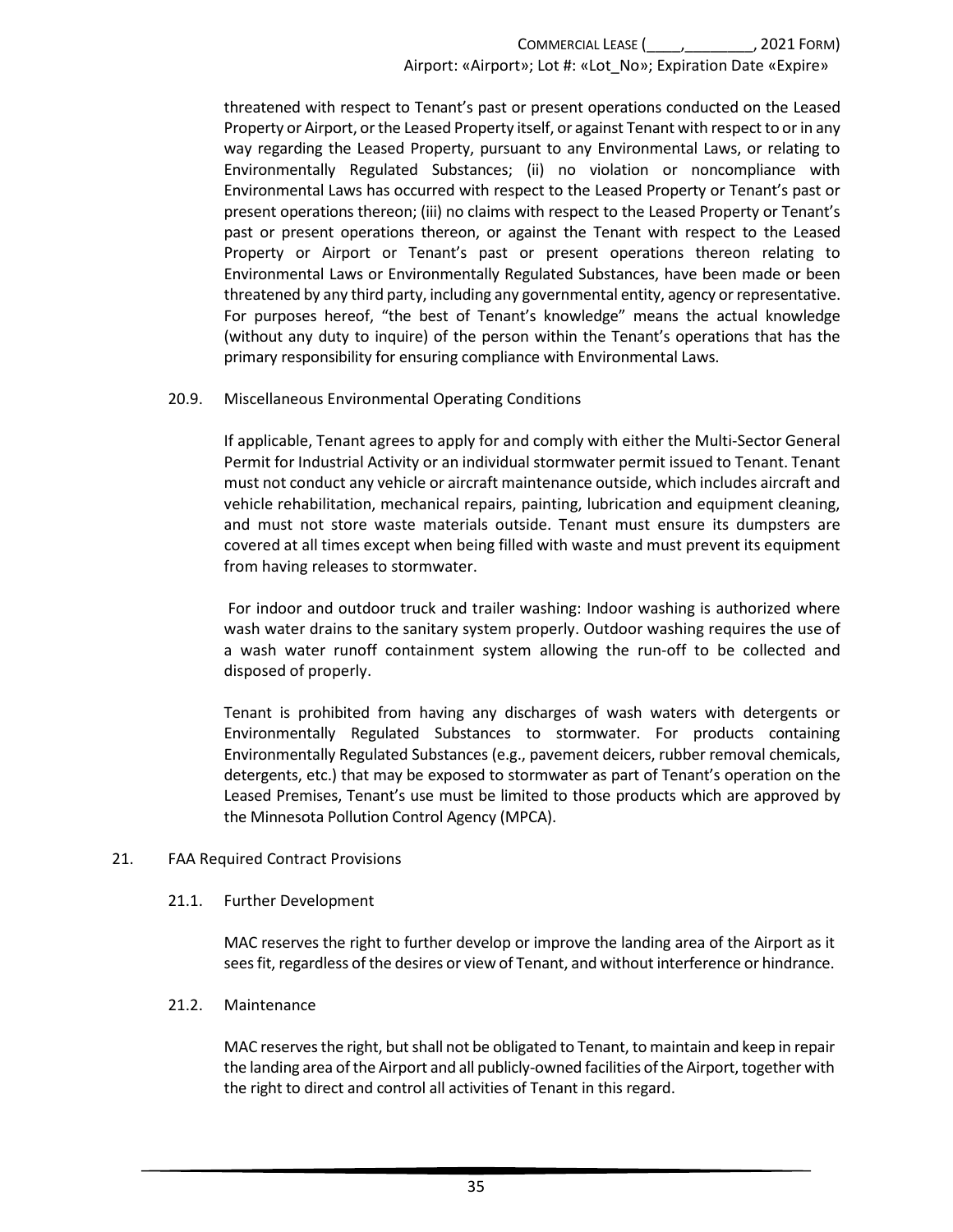#### <span id="page-39-0"></span>21.3. Subordination

This Lease shall be subordinate to the provisions of and requirements of any existing or future agreement between MAC and the United States, relative to the development, operation, or maintenance of the Airport, and relative to taking over of the Airport or the exclusive or non-exclusive use of the Airport by the United States during the time of war or national emergency.

Nothing in this Lease shall be construed to prevent MAC from making such commitments as it desires to the Federal Government or the State of Minnesota in order to qualify for the expenditure of Federal or State funds on the Airport.

### <span id="page-39-1"></span>21.4. Part 77

Tenant agrees to comply with the notification and review requirements covered in Part 77 of the Federal Aviation Regulations in the event any future structure is planned for the Leased Property, or in the event of any planned modification or alteration of any present or future structure situated on the Leased Property.

### <span id="page-39-2"></span>21.5. Use Not Exclusive

Tenant shall have the right to conduct all operations authorized pursuant to the terms of this Lease; provided, however, that this Lease shall not be deemed to grant to Tenant, any Subtenant, or any claiming a right through or by Tenant or any Subtenant, the exclusive right to use any part or portion of the Airport other than the Leased Property.

It is hereby specifically understood and agreed that nothing in this Lease shall be construed to grant or authorize the granting of an exclusive right to provide aeronautical services to the public as prohibited by Section 308(a) of the Federal Aviation Act of 1958, as amended, and MAC reserves the right to grant to others the privilege and right of conducting any one or all activities of an aeronautical nature.

### <span id="page-39-3"></span>21.6. Hazards

Tenant by accepting this Lease agrees for itself, its successors, and assigns that it will not make use of the Leased Property in any manner which might interfere with the landing and taking off of aircraft from the Airport or otherwise constitute a hazard. In the event the aforesaid covenant is breached, MAC reserves the right to enter upon the Leased Property and cause the abatement of such interference at the expense of the Tenant.

#### <span id="page-39-4"></span>21.7. Performance of Services on Aircraft

It is clearly understood by Tenant that no right or privilege has been granted which would operate to prevent any person, firm, or corporation operating aircraft on the Airport from performing any services on its own aircraft with its own regular employees (including, but not limited to, maintenance and repair) that it may choose to perform, in accordance with the [Policies.](https://metroairports.org/our-airports/airport-administration)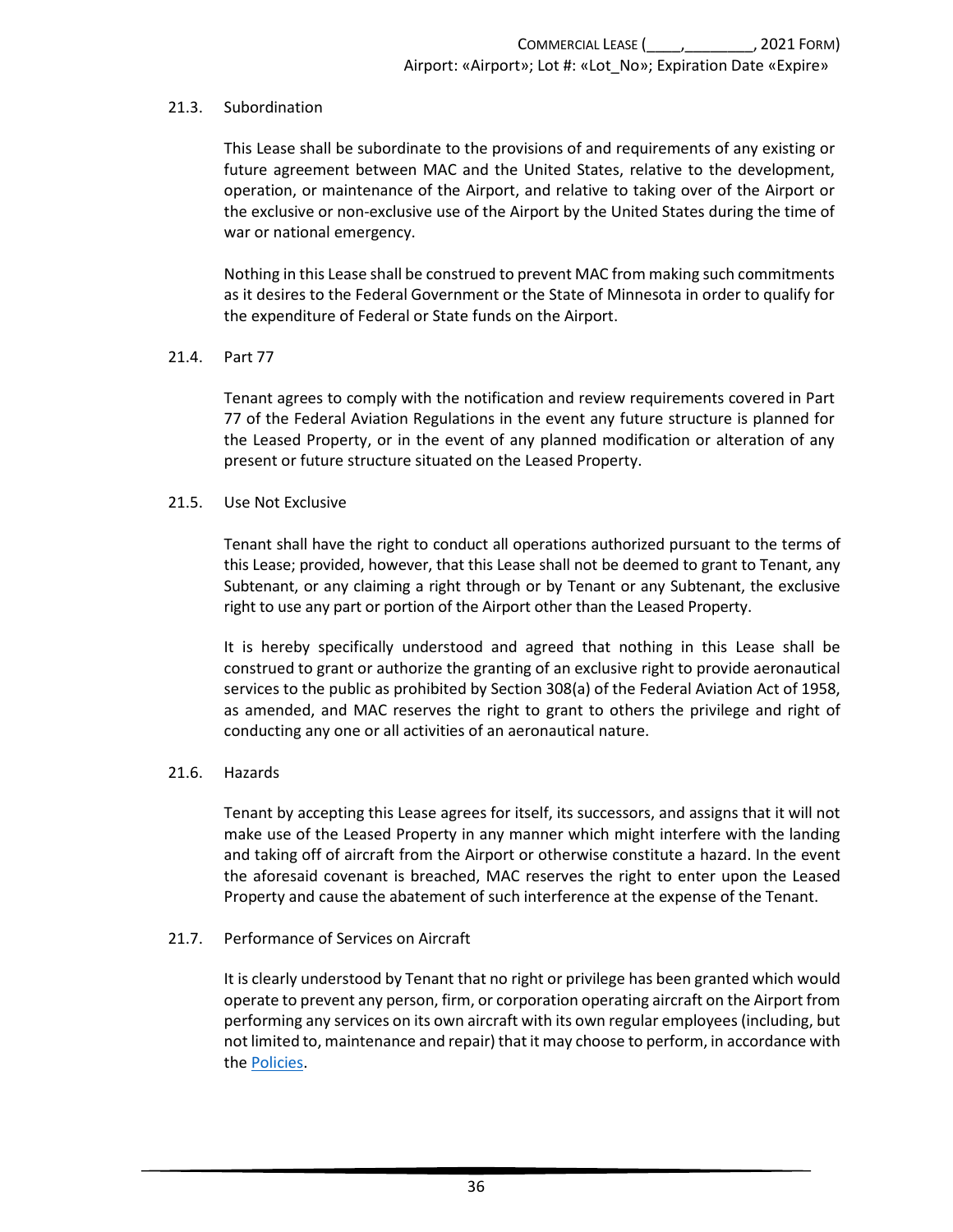### <span id="page-40-0"></span>21.8. General Civil Rights Provision

Tenant agrees to comply with pertinent statutes, Executive Orders and such rules as are promulgated to ensure that no person shall, on the grounds of race, creed, color, national origin, sex, age, or disability be excluded from participating in any activity conducted with or benefiting from Federal assistance. If the Tenant transfers its obligation to another, the transferee is obligated in the same manner as the Tenant.

This provision obligates the Tenant for the period during which the property is owned, used or possessed by the Tenant and the airport remains obligated to the Federal Aviation Administration. This provision is in addition to that required by Title VI of the Civil Rights Act of 1964.

#### <span id="page-40-1"></span>21.9. Title VI Clause for Use of Real Property

Tenant for himself/herself, his/her heirs, personal representatives, successors in interest, and assigns, as a part of the consideration hereof, does hereby covenant and agree that: (1) no person on the ground of race, color, or national origin, will be excluded from participation in, denied the benefits of, or be otherwise subjected to discrimination in the use of said facilities, (2) that in the construction of any improvements on, over, or under such land, and the furnishing of services thereon, no person on the ground of race, color, or national origin, will be excluded from participation in, denied the benefits of, or otherwise be subjected to discrimination, (3) that the Tenant will use the premises in compliance with all other requirements imposed by or pursuant to the Nondiscrimination Acts and Authorities.

#### <span id="page-40-2"></span>21.10. Title VI Clause for Construction/Use/Access to Real Property

Tenant for himself/herself, his/her heirs, personal representatives, successors in interest, and assigns, as a part of the consideration hereof, does hereby covenant and agree as a covenant running with the land that (1) no person on the ground of race, color, or national origin, will be excluded from participation in, denied the benefits of, or be otherwise subjected to discrimination in the use of said facilities, (2) that in the construction of any improvements on, over, or under such land, and the furnishing of services thereon, no person on the ground of race, color, or national origin, will be excluded from participation in, denied the benefits of, or otherwise be subjected to discrimination, (3) that the Tenant will use the premises in compliance with all other requirements imposed by or pursuant to the Nondiscrimination Acts and Authorities.

#### <span id="page-40-3"></span>21.11. Civil Rights – Title VI Assurance

During the performance of this contract, the Tenant, for itself, its assignees and successors in interest (hereinafter referred to as the "Tenant") agrees as follows:

- 1. Compliance with Regulations. The Tenant will comply with Title VI List of Pertinent Nondiscrimination Acts and Authorities, as they may be amended from time to time, which are herein incorporated by reference and made a part of this contract.
- 2. Nondiscrimination. The Tenant, with regard to the work performed by it during the contract, shall not discriminate on the grounds of race, color, or national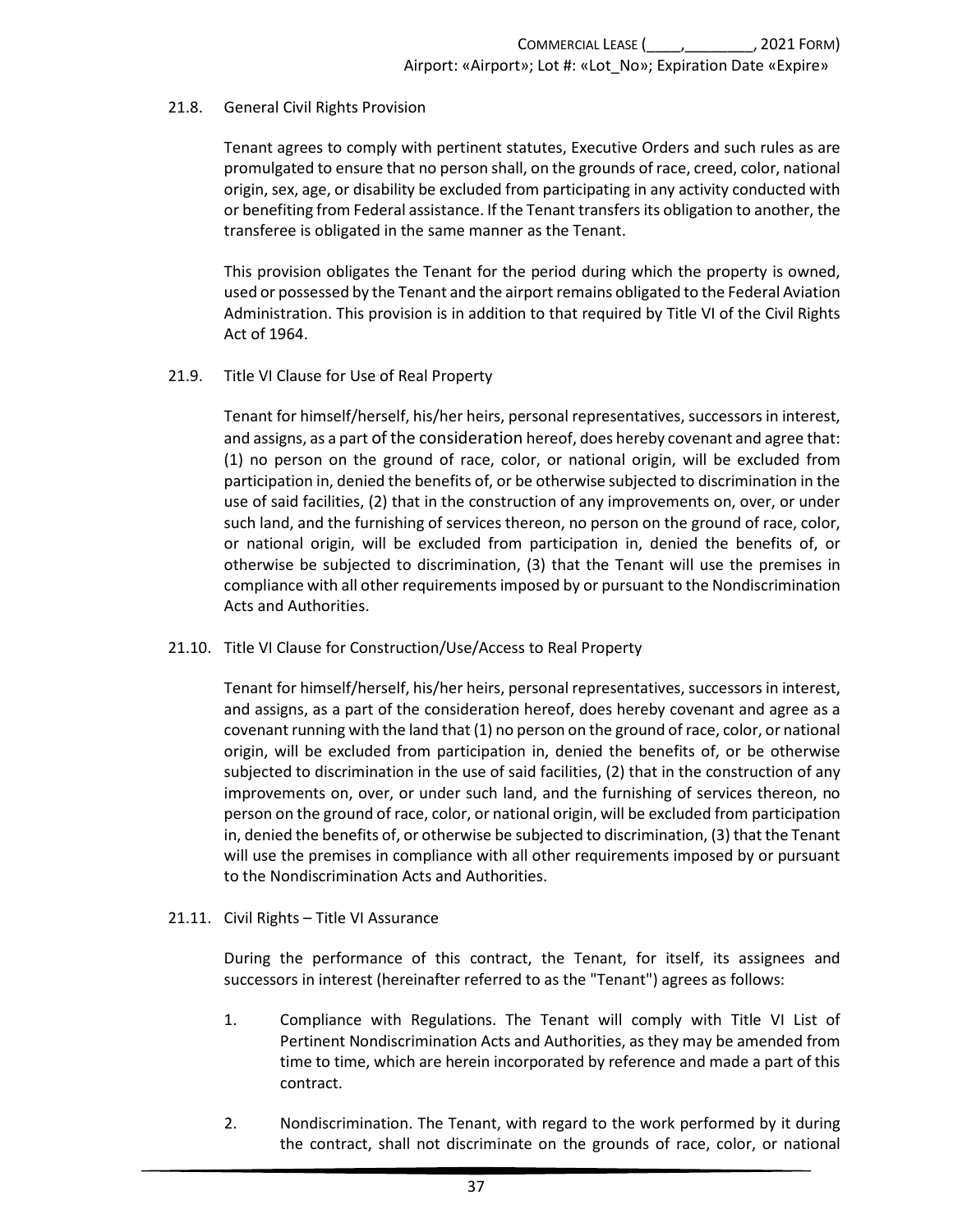origin in the selection and retention of sub-contractor, including procurement or materials and leases of equipment. The Tenant will not participate directly or indirectly in the discrimination prohibited by the Nondiscrimination Acts and Authorities, including employment practices when the contract covers any activity, project, or program set forth in Appendix B of 49 CFR part 21.

- 3. Solicitations for Subcontracts, including Procurement of Materials and Equipment. In all solicitations, either by competitive bidding or negotiation made by the Tenant for work to be performed under a subcontract, including procurement of materials, or leases of equipment, each potential sub-contractor or supplier will be notified by the Tenant of the Tenant's obligations under this contract and the Nondiscrimination Acts and Authorities.
- 4. Information and Reports. The Tenant will provide all information and reports required by the Nondiscrimination Acts and Authorities and will permit access to its books, records, accounts, other sources of information, and its facilities as may be determined by MAC or the Federal Aviation Administration (FAA) to be pertinent to ascertain compliance with such Nondiscrimination Acts and Authorities and instructions. Where any information required of a Tenant is in the exclusive possession of another who fails or refuses to furnish this information, the Tenant will so certify to MAC or the Federal Aviation Administration, as appropriate, and shall set forth what efforts it has made to obtain the information.
- 5. Sanctions for Noncompliance. In the event of the Tenant's noncompliance with non-discrimination provisions of this contract, MAC shall impose such contract sanctions as it or the Federal Aviation Administration may determine to be appropriate, including, but not limited to;
	- (a) Withholding payments to the Tenant under the contract until the Tenant complies; and/or
	- (b) Cancelling, terminating, or suspending a contract, in whole or in part.
- 6. Incorporation of Provisions. The Tenant will include the provisions of paragraphs one through six in every subcontract, including procurements of materials and leases of equipment, unless exempt by the Nondiscrimination Acts and Authorities. The Tenant will take action with respect to any subcontract or procurement as MAC or the Federal Aviation Administration may direct as a means of enforcing such provisions including sanctions for noncompliance. Provided, that if the Tenant becomes involved in, or is threatened with litigation by a sub-contractor, or supplier because of such direction, the Tenant may request the MAC to enter into any litigation to protect the interests of the MAC. In addition, the Tenant may request the United States to enter into such litigation to protect the interests of the United States.
- <span id="page-41-0"></span>21.12. Title VI List of Pertinent Nondiscrimination Acts and Authorities

During the performance of this contract, the Tenant, for itself, its assignees, and successors in interest (hereinafter referred to as the "Tenant") agrees to comply with the following non-discrimination statutes and authorities; including but not limited to: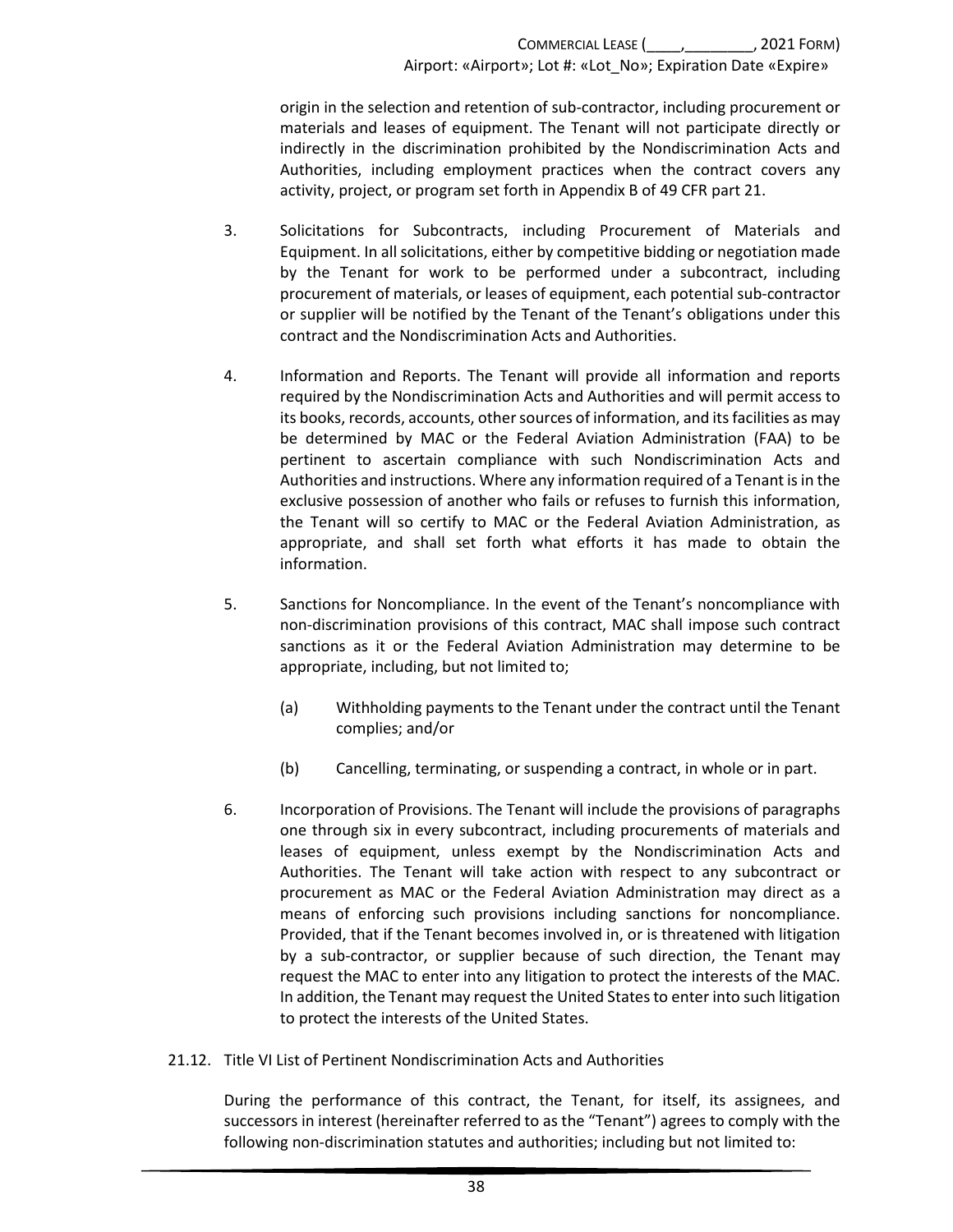- Title VI of the Civil Rights Act of 1964 (42 USC § 2000d et seq., 78 stat. 252) (prohibits discrimination on the basis of race, color, national origin);
- 49 CFR part 21 (Non-discrimination in Federally-assisted programs of the Department of Transportation—Effectuation of Title VI of the Civil Rights Act of 1964);
- The Uniform Relocation Assistance and Real Property Acquisition Policies Act of 1970, (42 USC § 4601) (prohibits unfair treatment of persons displaced or whose property has been acquired because of Federal or Federal-aid programs and projects);
- Section 504 of the Rehabilitation Act of 1973 (29 USC § 794 et seq.), as amended (prohibits discrimination on the basis of disability); and 49 CFR part 27;
- The Age Discrimination Act of 1975, as amended (42 USC § 6101 et seq.) (prohibits discrimination on the basis of age);
- Airport and Airway Improvement Act of 1982 (49 USC § 471, Section 47123), as amended (prohibits discrimination based on race, creed, color, national origin, or sex); Civil Rights Restoration Act of 1987 (PL 100-209) (broadened the scope, coverage and applicability of Title VI of the Civil Rights Act of 1964, the Age Discrimination Act of 1975 and Section 504 of the Rehabilitation Act of 1973, by expanding the definition of the terms "programs or activities" to include all of the programs or activities of the Federal-aid recipients, sub-recipients and Operators, whether such programs or activities are Federally funded or not);
- Titles II and III of the Americans with Disabilities Act of 1990, which prohibit discrimination on the basis of disability in the operation of public entities, public and private transportation systems, places of public accommodation, and certain testing entities (42 USC §§ 12131 – 12189) as implemented by U.S. Department of Transportation regulations at 49 CFR parts 37 and 38;
- The Federal Aviation Administration's Nondiscrimination statute (49 USC § 47123) (prohibits discrimination on the basis of race, color, national origin, and sex);
- Executive Order 12898, Federal Actions to Address Environmental Justice in Minority Populations and Low-Income Populations, which ensures nondiscrimination against minority populations by discouraging programs, policies, and activities with disproportionately high and adverse human health or environmental effects on minority and low-income populations;
- Executive Order 13166, Improving Access to Services for Persons with Limited English Proficiency, and resulting agency guidance, national origin discrimination includes discrimination because of limited English proficiency (LEP). To ensure compliance with Title VI, you must take reasonable steps to ensure that LEP persons have meaningful access to your programs (70 Fed. Reg. at 74087 to 74100);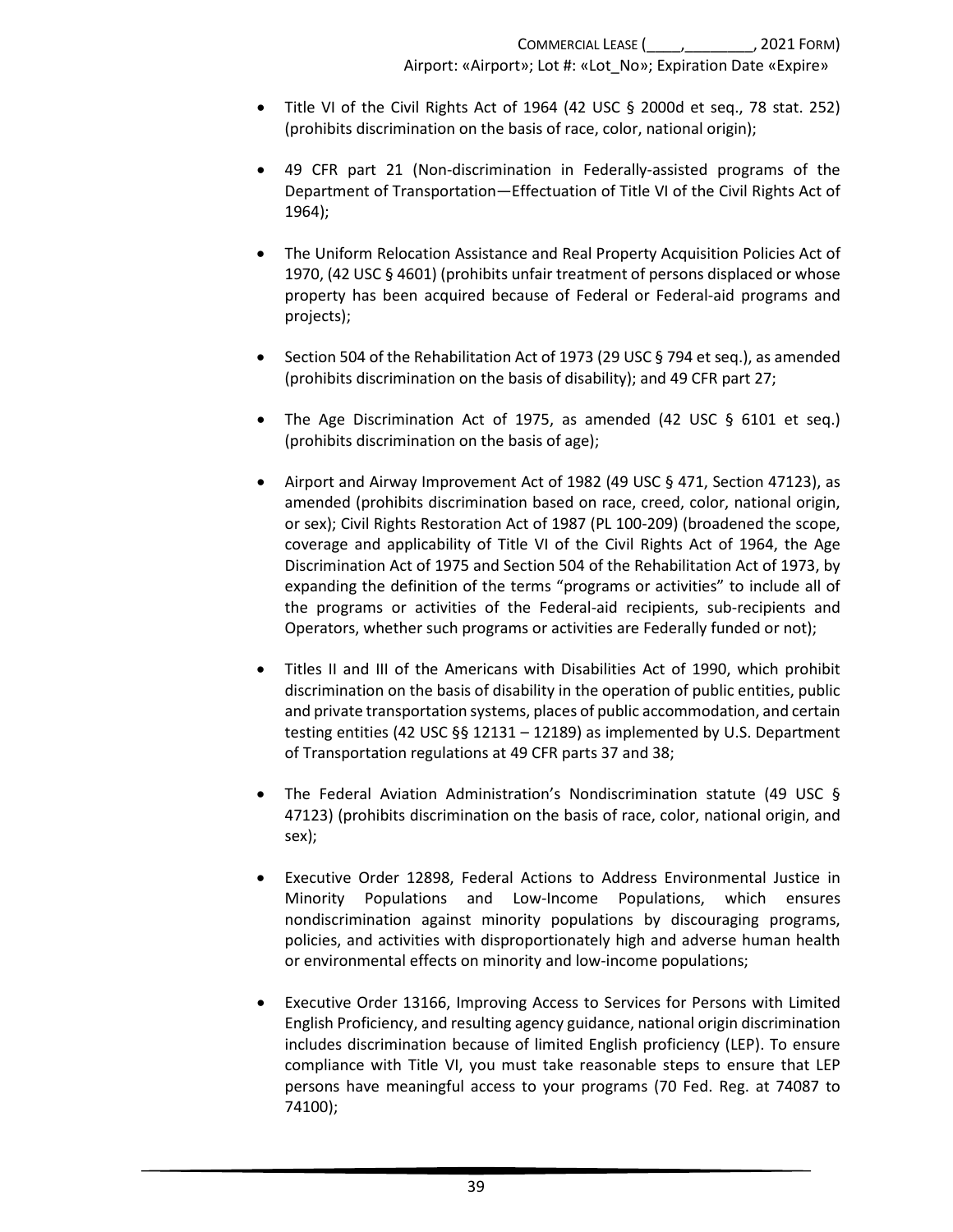• Title IX of the Education Amendments of 1972, as amended, which prohibits you from discriminating because of sex in education programs or activities (20 USC 1681 et seq).

### 21.13 Disadvantaged Business Enterprises

Tenant acknowledges and agrees that it may be required to practice nondiscrimination in its activities and provide disadvantaged business enterprises participation in any subleases, as required by MAC in order to meet MAC's goals, or required by the FAA in order to obtain an exemption from the prohibition against long-term exclusive leases.

### <span id="page-43-0"></span>22. MAC's Operation of the Airport

MAC will properly maintain, operate, and manage the Airport at all times in a safe manner, according to generally accepted good practices in the State of Minnesota for airports of similar size and character. If for any reason beyond the control of MAC (including, but not limited to, war, strike, riots, and civil commotion), MAC fails to properly maintain, operate, or manage the Airport, such failure is not a breach of this Lease and MAC is not liable in damages. This paragraph does not require MAC to operate an airport traffic control tower at the Airport unless, in the judgment of MAC, such operation is deemed necessary, nor does this paragraph bind MAC to maintain the Leased Property.

### <span id="page-43-1"></span>23. Notices

Except as otherwise specifically provided in this Lease, all notices, demands, elections, requests, and other communications required or permitted herein (any of which is referred to in this paragraph as a "Notice") must be in writing. Any Notice given by a party's attorney is Notice given by such party, provided that, in the case of outside counsel, such party has reasonably communicated the existence of the attorney's representation of the party to the recipient of the Notice. All such Notices (and copies thereof) are delivered: (a) if sent by messenger, upon personal delivery to the party to whom the Notice is directed; (b) if sent by United States mail (prepaid certified or registered, return receipt requested, correctly addressed), three (3) business days after being so mailed; (c) if sent by electronic mail on (i) the business day sent so long as such electronic mail Notice is sent within business hours (i.e., 8:00 a.m. Central time – 5:00 p.m. Central time) on that business day (unless a different time period is provided herein) or (ii) the next business day if sent after business hours (i.e., 8:00 a.m. Central time – 5:00 p.m. Central time) on the business day sent or sent on a day other than a business day, and in either case upon confirmation of transmission generated by the sender's computer or acknowledgement of receipt by the party to whom such electronic mail Notice is sent; or (d) if sent by overnight courier, with request for next business day delivery, on the next business day after sending; addressed as follows (or to such other address as the parties may specify by fifteen (15) days' advance Notice given pursuant to thi[s Section\)](#page-43-1):

- MAC: Metropolitan Airports Commission Attn: Assistant Director, Reliever Airports 6040 28th Avenue South Minneapolis, Minnesota 55450-2799 Email:
- Tenant: Reference address in Exhibit D: Lease Notice Address. E-mail: Reference address in Exhibit D: Lease Notice Address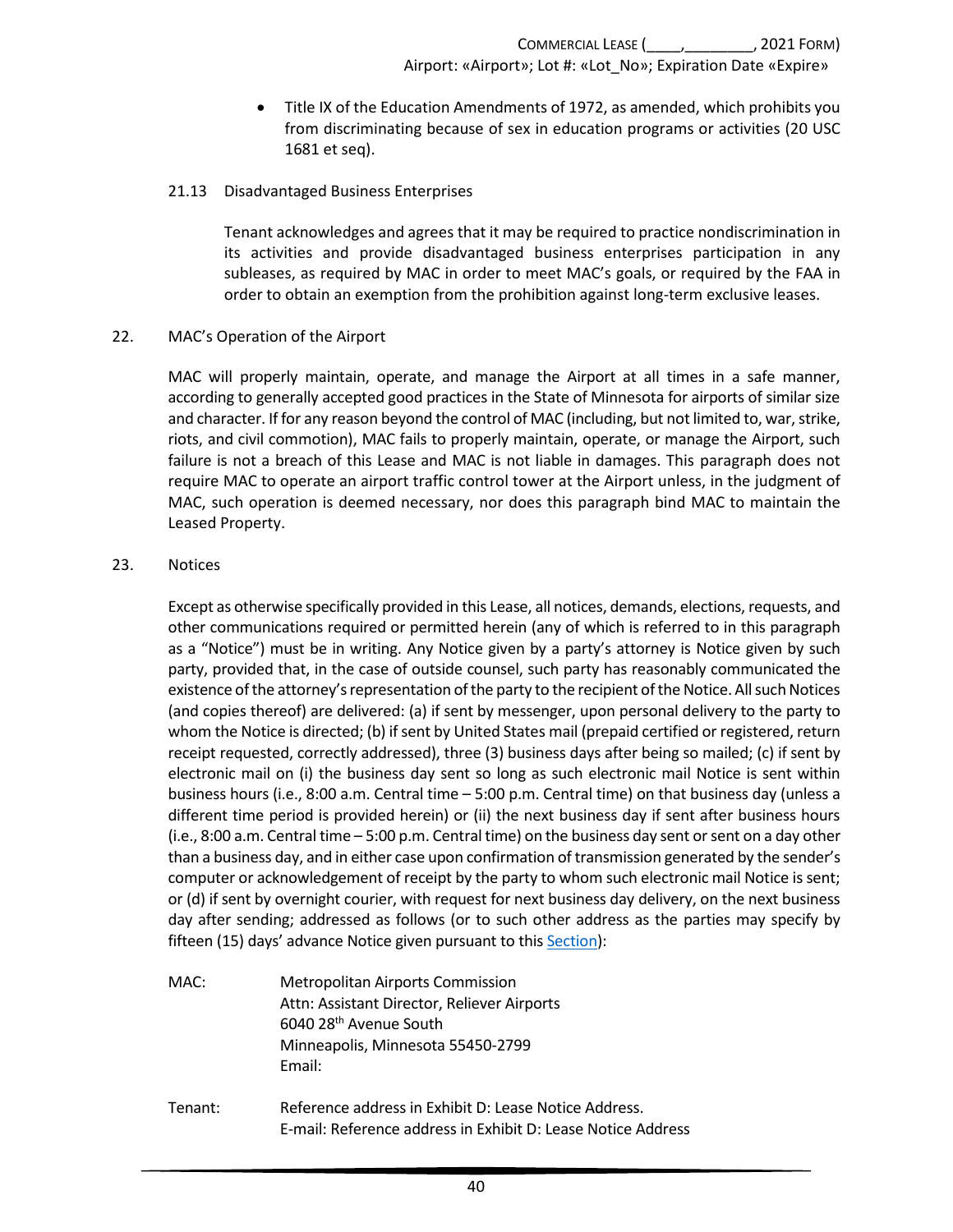#### <span id="page-44-1"></span><span id="page-44-0"></span>24. General Provisions

#### 24.1. Definitions

- 24.1.1 Commercial Sublease. A sublease held by a Commercial Subtenant. "Commercial Sublease" does not include a collateral assignment made pursuant to [Section](#page-31-0)  [18.4 \[Collateral Assignments\]](#page-31-0).
- 24.1.2 Commercial Subtenant. Any Subtenant that conducts any commercial operation on any part of the Leased Property.
- 24.1.3 FAA. The Federal Aviation Administration.
- 24.1.4 Improvement(s). Any improvements, fixtures, or other betterments or additions to the Leased Property; including a hangar.
- 24.1.5 Indemnitee(s). MAC, its Commissioners, officers, employees, agents, and any successors, as well as any successors to MAC's interest.
- 24.1.6 [Ordinance 112. MAC Ordinance 112,](https://metroairports.org/documents/ordinances/ordinance-112) which provides standards for the structural integrity, aesthetics, and maintenance of Leased Property and Improvements, as amended, replaced or restated from time to time.
- 24.1.7 [Ordinance 118. MAC Ordinance 118,](https://metroairports.org/sites/default/files/2021-06/Ordinance-118.pdf) which establishes minimum standards for commercial operators, as amended, replaced or restated from time to time.
- <span id="page-44-3"></span>24.1.8 [Ordinance 119.](https://metroairports.org/documents/ordinances/ordinance-119) MAC [Ordinance 119,](https://metroairports.org/documents/ordinances/ordinance-119) which establishes rental rates, fees and other charges to be paid at the Reliever Airports, as amended, replaced or restated from time to time.
- 24.1.9 [Policies.](https://metroairports.org/our-airports/airport-administration) [Reliever Airports Lease Policies, Rules and Regulations,](https://metroairports.org/our-airports/airport-administration) and all the attachments, adopted by MAC, and as amended from time to time.
- 24.1.10 Subtenant. Any person or entity holding a right to possession of all or any portion of the Leased Property that is derived from Tenant's rights under this Lease. The term Subtenant includes, but is not limited to (i) a sublessee of Tenant; and (ii) an assignee or sublessee of a sublessee of the Tenant.

#### <span id="page-44-2"></span>24.2. Consent of MAC

Where this Lease refers to the consent or approval of "MAC Staff," it means the consent or approval of MAC's Executive Director or designated representative.

Where this Lease refers to the consent or approval of "MAC," it means the formal consent or approval of MAC's Board of Commissioners or full Commission.

At any time that the consent of MAC Staff or MAC is required under this Lease, the consent of MAC Staff and the consent of MAC will not be unreasonably withheld, unreasonably conditioned or unreasonably delayed.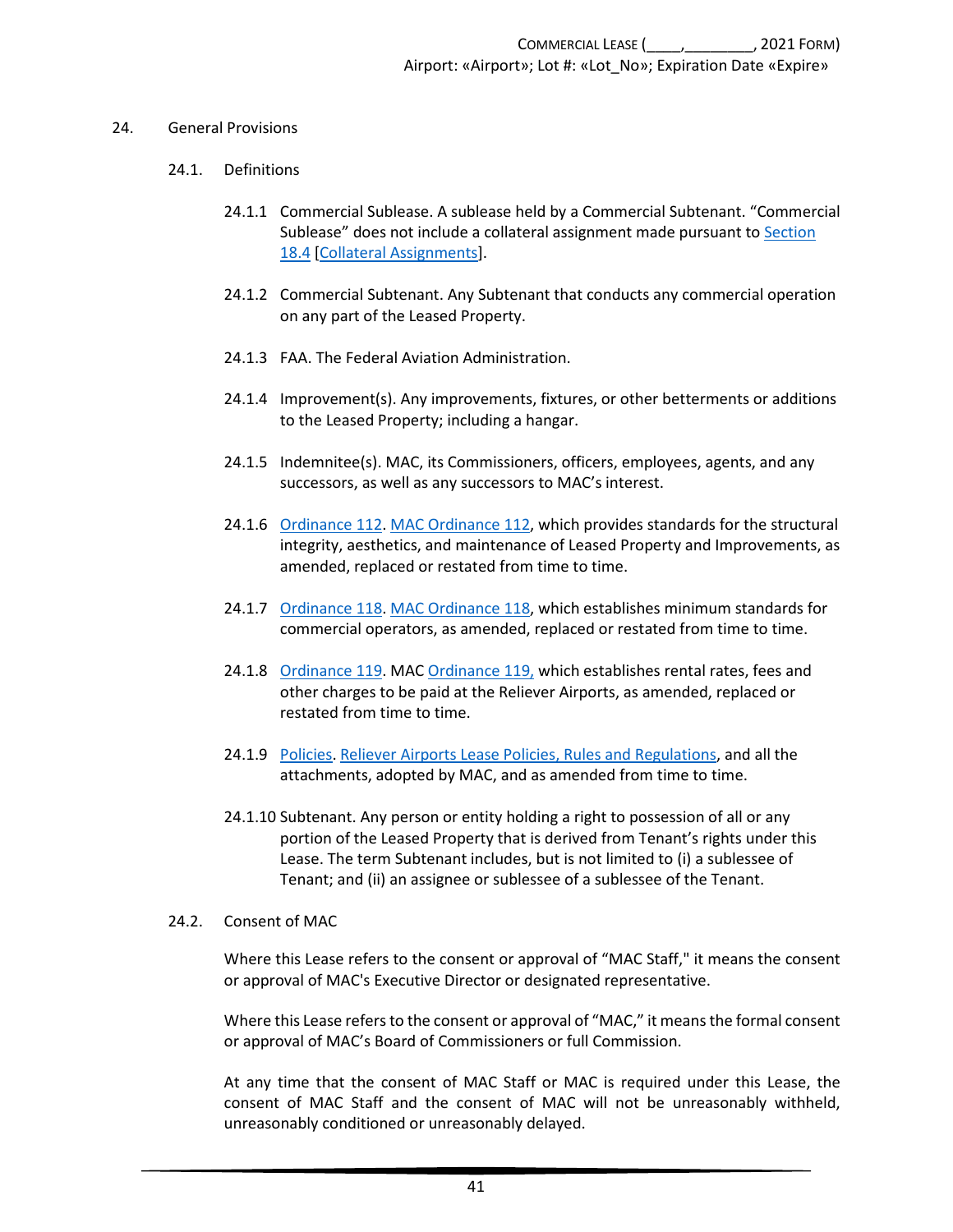#### <span id="page-45-0"></span>24.3. Public Portions of Airport

Tenant has the privilege of using the public portions of the Airport, such as runways and other public facilities, under such terms, ordinances, rules, and regulations as now exist or may be enacted by MAC, and subject to charges for such use as may be established by MAC policy, by ordinance, or by agreement with Tenant.

#### <span id="page-45-1"></span>24.4. Waiver

The waiver by MAC or Tenant of any breach of any term of this Lease is not a waiver of any prior or subsequent breach of the same term or any other term of this Lease.

#### <span id="page-45-2"></span>24.5. Headings

The Section headings in this Lease are for convenience in reference and are not intended to define or limit the scope of any provision of this Lease.

#### <span id="page-45-3"></span>24.6. Entire Agreement

This Lease represents the entire agreement between the parties and supersedes any prior agreements regarding the Leased Property. This Lease may only be modified if done in writing and executed by both parties.

#### <span id="page-45-4"></span>24.7. Severability

If any part of this Lease is held invalid, it will not affect the validity of the remaining parts of this Lease, provided that such invalidity does not materially prejudice either party under the remaining parts of this Lease.

#### <span id="page-45-5"></span>24.8. Governing Law

This Lease is to be construed and governed in accordance with the laws of the State of Minnesota.

#### <span id="page-45-6"></span>24.9. Public Data

Tenant is notified that this Lease and all data shared with MAC are subject to the requirements of the Minnesota Government Data Practices Act, [Minnesota Statutes,](https://www.revisor.mn.gov/statutes/cite/13)  [chapter 13,](https://www.revisor.mn.gov/statutes/cite/13) which presumes that government data is accessible to the public, unless public access is specifically prohibited by law. In no circumstances will this Lease impair MAC's ability to comply with the Act.

In addition, Tenant agrees that certain data are not trade secret. Such data, in all instances, include this Lease, and any report required to be provided by Tenant to MAC by [Section 4.](#page-7-2)  [\[Rent\]](#page-7-2), except for those reports requested by MAC as part of an Audit. In addition, such data include any information, regardless of media, delivered to MAC without conspicuous confidentiality legends identifying the data as containing trade secrets. Tenant waives all confidentiality interests in each of these categories of data and agrees that this information can be treated by MAC as data accessible to the public.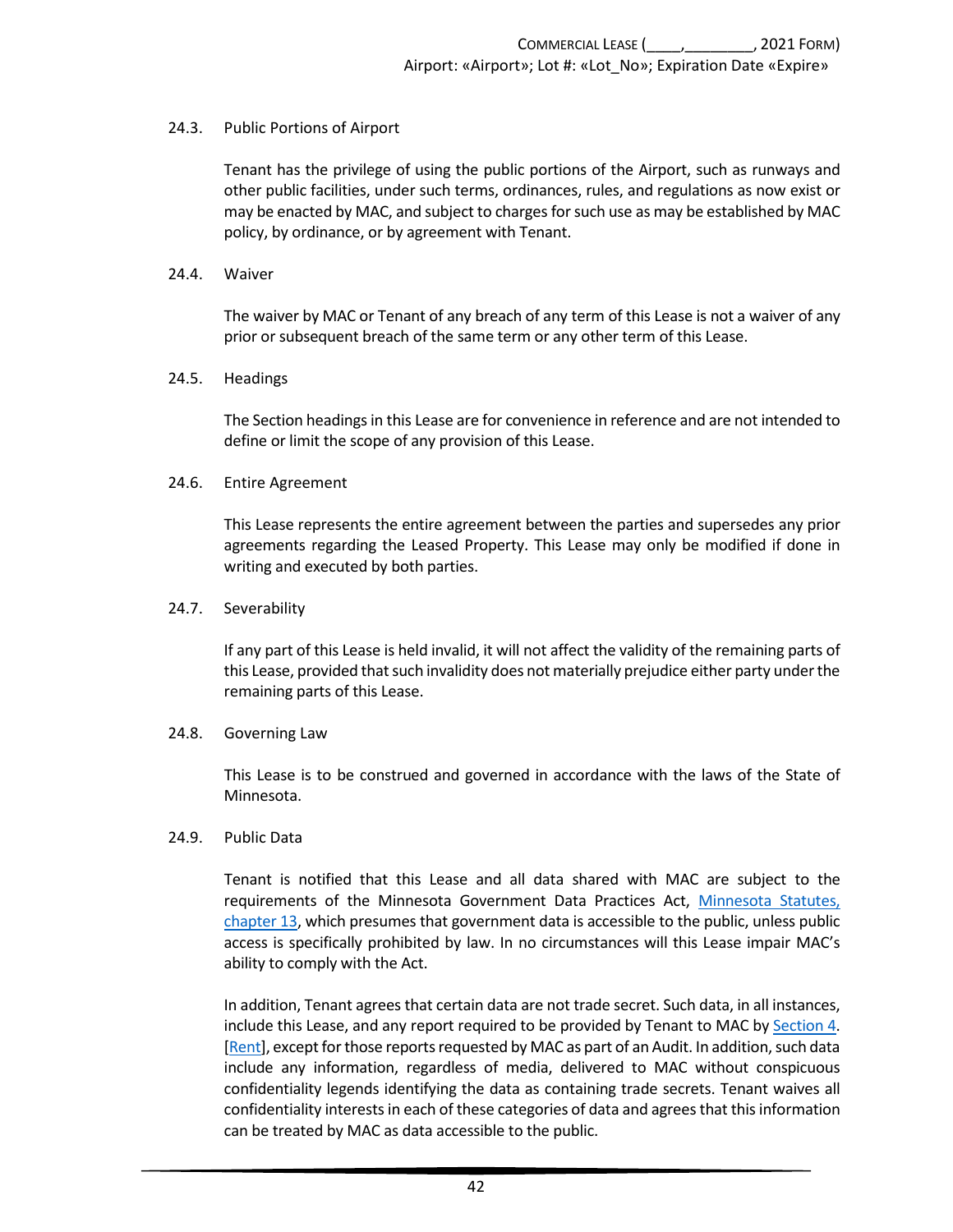#### <span id="page-46-0"></span>24.10. Successors

This Lease extends to and binds the legal representatives, successors, and assigns of the parties to this Lease.

#### <span id="page-46-1"></span>24.11. Relationship of Parties

Nothing contained in this Lease creates a partnership, association, or joint venture between MAC and Tenant, or creates any other relationship between the parties other than that of landlord and tenant.

#### <span id="page-46-2"></span>24.12. Multiple Parties

If more than one person or entity is named as the Tenant, the obligations of the Tenant are the joint and several responsibilities of all persons or entities named as Tenant.

#### <span id="page-46-3"></span>24.13. Commitment of Future Space

MAC has no obligation to provide the Leased Property to Tenant beyond the Term and the renewal term as described in [Section 2.2 \[Renewal Term\]](#page-5-2) of this Lease, or beyond earlier termination of this Lease, except as specifically set forth in this Lease. MAC has no obligation to provide any other MAC or Airport property to Tenant beyond the Term and the renewal term as described i[n Section 2.2 \[Renewal Term\]](#page-5-2) of this Lease, or beyond the earlier termination of this Lease, except as specifically set forth in another agreement between MAC and Tenant, such as a lease between MAC and Tenant for other leased property.

#### <span id="page-46-4"></span>24.14. Execution

This Lease may be executed in any number of counterparts, each of which is considered an original. Valid execution occurs when the signature page is executed by the Tenant and countersigned by MAC.

The parties agree that the electronic signatures, whether digital or encrypted, by their respective signatories are intended to authenticate such signatures and to give rise to a valid Lease.

Tenant's signatory must execute this Agreement. By executing, Tenant's signatory attests that he or she has authority to bind Tenant with respect to each obligation undertaken by Tenant pursuant to this Lease.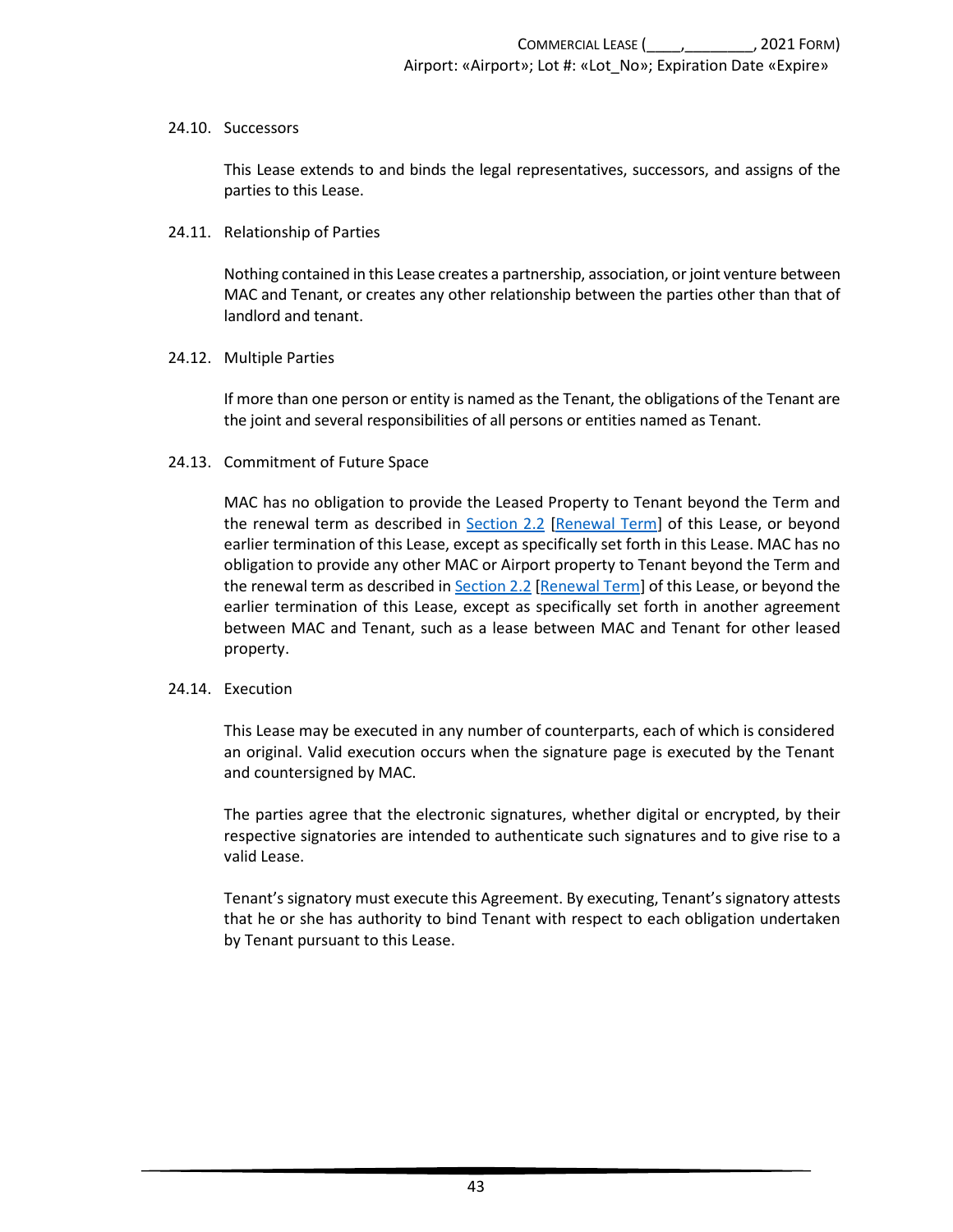COMMERCIAL LEASE (\_\_\_\_,\_\_\_\_\_\_\_\_, 2021 FORM) Airport: «Airport»; Lot #: «Lot\_No»; Expiration Date «Expire»

|               | <b>METROPOLITAN AIRPORTS COMMISSION</b>                                                                                |                  | <b>TENANT:</b>                                                             |    |
|---------------|------------------------------------------------------------------------------------------------------------------------|------------------|----------------------------------------------------------------------------|----|
| By:           | <u> 1989 - Johann Harry Harry Harry Harry Harry Harry Harry Harry Harry Harry Harry Harry Harry Harry Harry Harry</u>  | By:              |                                                                            |    |
|               | Name: Chad Leqve                                                                                                       |                  |                                                                            |    |
|               | Title: Vice President, Management and Operations                                                                       | Title:           |                                                                            |    |
| Date:         | <u> 1989 - Johann John Harry Harry Harry Harry Harry Harry Harry Harry Harry Harry Harry Harry Harry Harry Harry H</u> | Date:            |                                                                            |    |
|               | <b>State of Minnesota</b>                                                                                              |                  |                                                                            |    |
|               | County of ________________________                                                                                     |                  |                                                                            |    |
|               |                                                                                                                        |                  |                                                                            |    |
|               |                                                                                                                        |                  |                                                                            |    |
|               |                                                                                                                        |                  |                                                                            |    |
| (Notary Seal) |                                                                                                                        |                  | Signature of Notarial Officer                                              |    |
|               |                                                                                                                        |                  | the control of the control of the control of the control of the control of |    |
|               |                                                                                                                        | Title (and Rank) |                                                                            |    |
|               |                                                                                                                        |                  |                                                                            |    |
|               | State of Minnesota                                                                                                     |                  |                                                                            |    |
|               | County of ________________________                                                                                     |                  |                                                                            |    |
|               |                                                                                                                        |                  |                                                                            | 20 |
|               |                                                                                                                        |                  |                                                                            |    |
|               |                                                                                                                        |                  |                                                                            |    |
|               |                                                                                                                        |                  |                                                                            |    |
| (Notary Seal) |                                                                                                                        |                  | Signature of Notarial Officer                                              |    |
|               |                                                                                                                        |                  |                                                                            |    |
|               |                                                                                                                        | Title (and Rank) |                                                                            |    |
|               |                                                                                                                        |                  |                                                                            |    |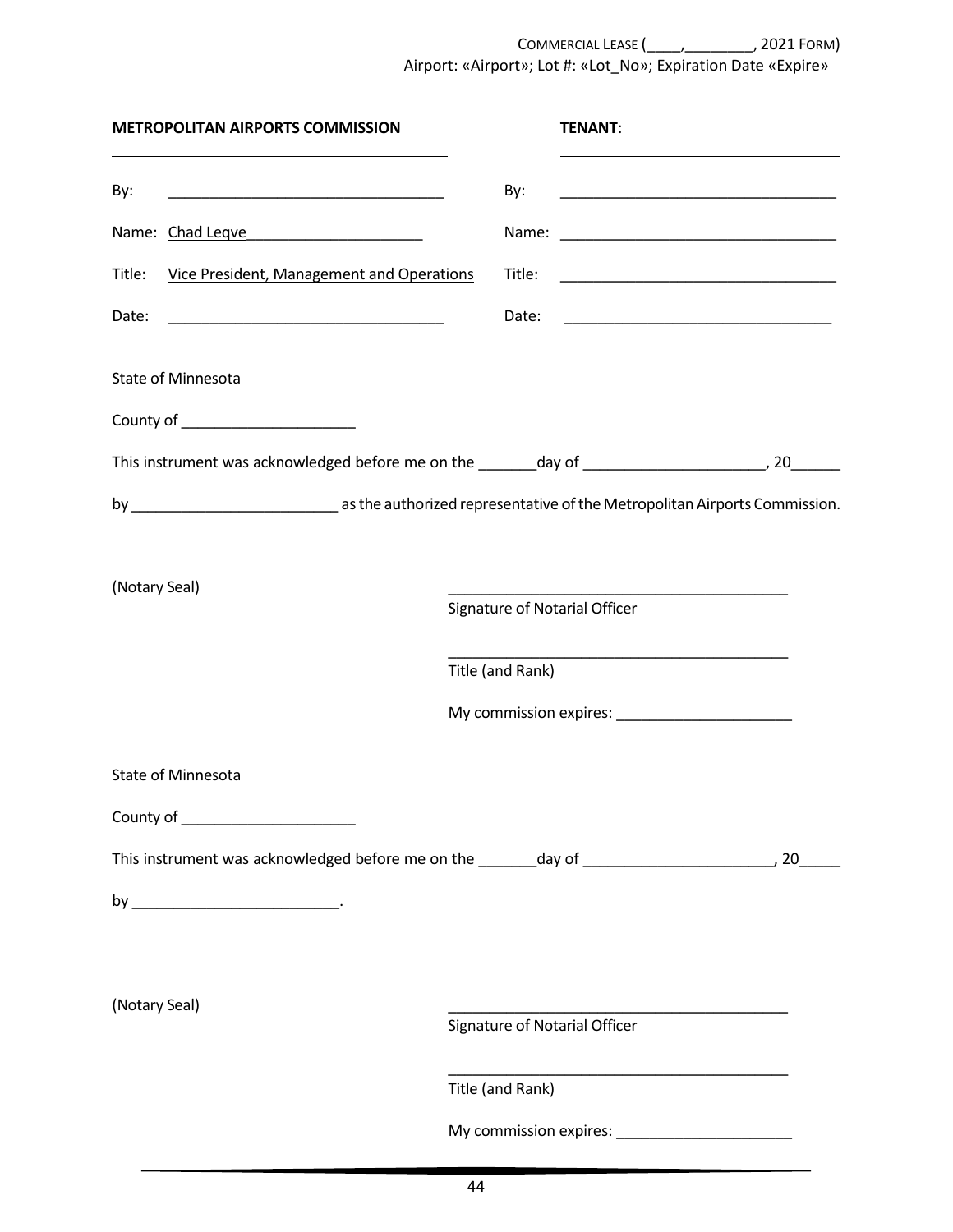COMMERCIAL LEASE (\_\_\_\_,\_\_\_\_\_\_\_\_, 2021 FORM) Airport: «Airport»; Lot #: «Lot\_No»; Expiration Date «Expire»

**EXHIBIT "A"**

<span id="page-48-0"></span>**Description of Leased Property and Square Footage Calculation**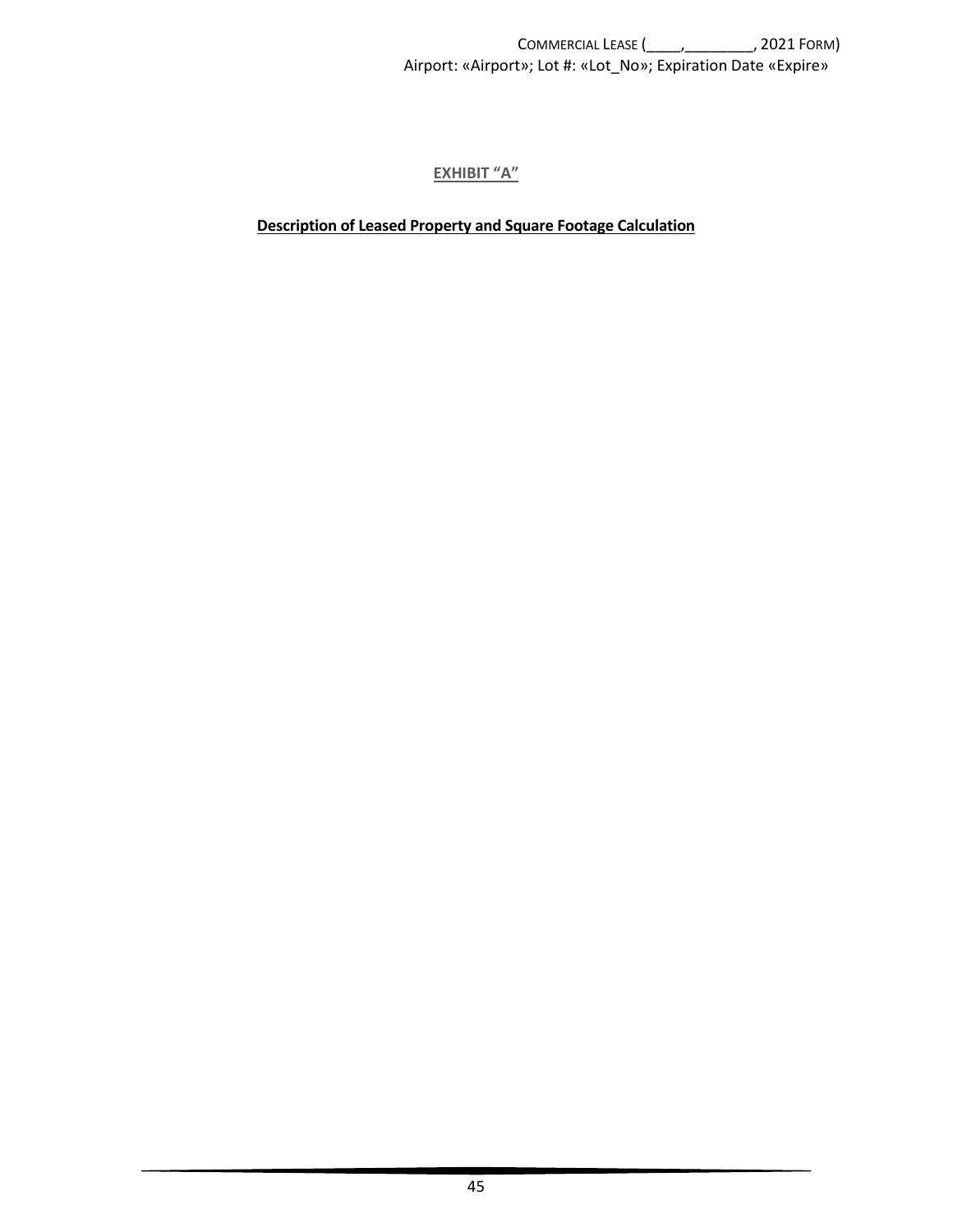# **EXHIBIT "B"**

# <span id="page-49-0"></span>**Description of Sewer and Water Easement**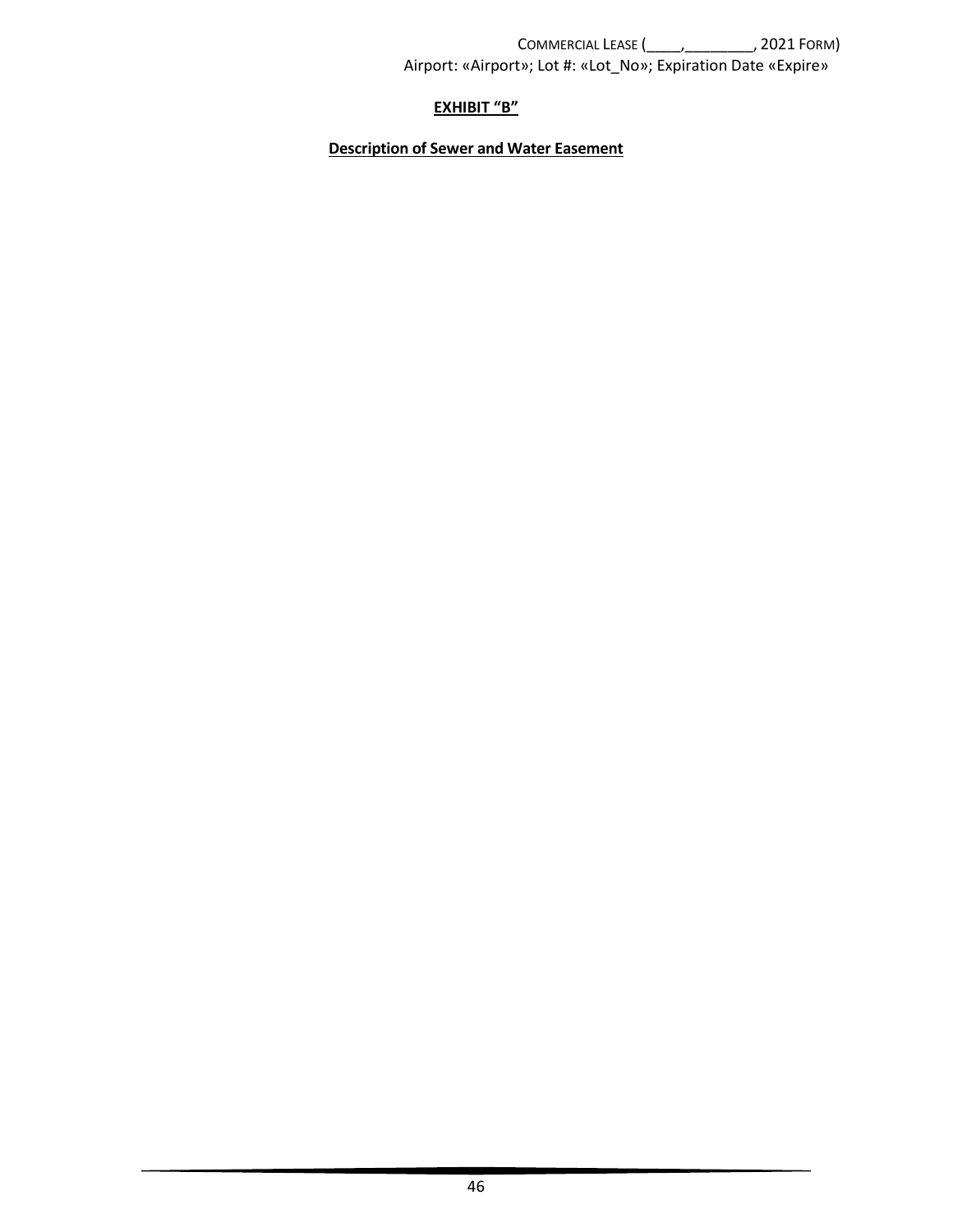## **EXHIBIT "C"**

### **Sublease Provisions**

### <span id="page-50-0"></span>1. Subordination

\_\_\_\_\_\_\_\_\_\_\_\_\_\_\_\_ ("Tenant") and \_\_\_\_\_\_\_\_\_\_\_\_\_\_\_ ("Subtenant") have entered into this agreement ("Sublease') pursuant to Tenant's rights under Tenant's lease agreement with the Metropolitan Airports Commission, a public corporation of the State of Minnesota ("MAC") for the real property commonly referred to as Lot \_\_\_\_\_ at the \_\_\_\_\_\_\_\_ Airport ("Leased Property")("Lease"). Subtenant acknowledges and agrees that this Sublease is subordinate and subject to all the terms and conditions the Lease. Neither Tenant nor Subtenant will do or permit anything to be done in connection with the Sublease or Subtenant's occupancy of the Leased Property that would violate the Lease. This Sublease will not extend beyond the Term of the Lease. If a defined term is not otherwise defined in this Sublease, the definition given that term by the Lease controls.

- 2. Subtenant Books and Records [To be included in all Commercial Subleases]
	- 2.1 Definitions
		- (i) Books and Records. Accounting records, in accordance with Generally Accepted Accounting Principles, relevant to all commercial operations on, or associated with the use of, the Leased Property conducted by a Commercial Subtenant. In maintaining Books and Records, each Commercial Subtenant shall use point of sale systems, invoicing machines, sales slips, and other accounting equipment at the Leased Property as are reasonably necessary to properly and completely record and report all Tenant Gross Sales and fueling activity.
		- (ii) Generally Accepted Accounting Principles. Generally accepted accounting principles set forth in the opinions and pronouncements of an authoritative body designated by the American Institute of Certified Public Accountants (AICPA) Council (for example, the Financial Accounting Standards Board Statements, AICPA Accounting Principles Board Opinions, and AICPA Accounting Research Bulletins) or in such other statements by such other entity or entities as may be approved by a significant segment of the accounting profession, which are applicable to the circumstances as of the date of determination.
	- 2.2 Maintenance of Books and Records

Subtenant must maintain adequate Books and Records for its operations and must cause each of its third-tier Commercial Subtenants to maintain Books and Records for the thirdtier Commercial Subtenant's operations that include a detailed analysis listing all operations at the Leased Property in the form of printed, written, or electronic media. Books and Records also include all original accounting source documents detailing transactions relevant to this Sublease, including, without limitation, (a) original rental/sales contracts, (b) operating/financial statements, (c) a complete (cumulative) general ledger, (d) a chart of accounts; (e) monthly sales journals detailing each transaction for the month, (f) reconciliation between the financial records and any reports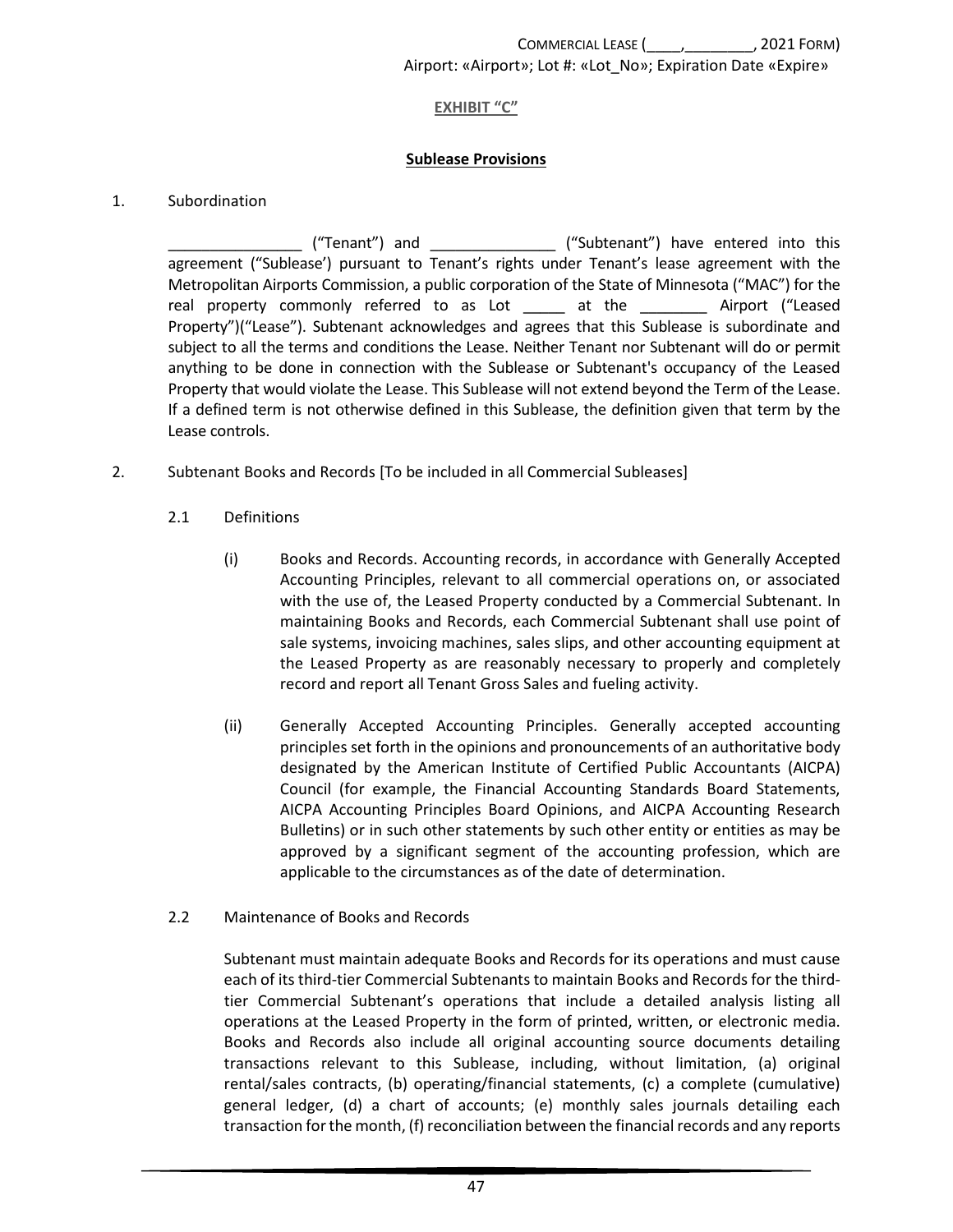submitted by Tenant to MAC, (g) bank statements applicable to the operations on the Leased Property, (h) corporate trial balances, (i) federal and state tax returns, (j) confirmation of fuel deliveries by suppliers, (k) corporate contracts with corporate customers, (l) annual financial statements and related reports on internal controls (including management representation letters), (m) electronic media documenting accounting records, (n) other documents related to sales and fueling activity, and (o) any documentation or records supporting claimed exclusions from Tenant Gross Sales and fuel flowage fees.

#### 2.3 Computer Records

In those situations where the Books and Records have been generated from computerized data (whether mainframe, minicomputer or PC-based computer systems), Subtenant agrees to provide Tenant or MAC Staff with extracts of data files in a computer readable format on data disks, email with attached files, or alternative computer data exchange formats, reasonably satisfactory to MAC Staff.

### 2.4 Cooperation by Subtenant

Upon request, Subtenant must provide to Tenant or to MAC the name and telephone number of Subtenant's accounting manager, or equivalent person, who has a thorough knowledge of the accounting system as it pertains to commercial operations under this Lease and who will assist MAC with any audit conducted by MAC. Subtenant will also allow interviews of past and present accounting managers or equivalent persons and employees who are or were involved in the financial and operational activities of Subtenant.

### 2.5 Length of Books and Records Retention

Subtenant must keep all Books and Records required by this Sublease for at least six (6) years after the end of the applicable year, or in the event of a claim by MAC under the Lease, until such later time as such claim of MAC has been fully ascertained, fixed, and paid.

### 2.6 Obligations Applicable to Third-Tier Subtenants

Subtenant's obligations with respect to Books and Records extend to Subtenant's subsidiaries, partners, joint ventures, third-tier Subtenants and the like. Subtenant must incorporate the foregoing obligations into any third-tier Commercial Sublease. MAC is a third-party beneficiary of such obligations. Subtenant is responsible for informing such parties of these obligations and assuring performance of these obligations by such parties.

#### 2.7 Right to Audit

MAC has the right under this Sublease, of which right it is a third-party beneficiary, at all reasonable times during the Term of the Lease to inspect the Books and Records for a period of at least six (6) years prior to the end of the current year and continuing through to the completion of the audit ("Audit").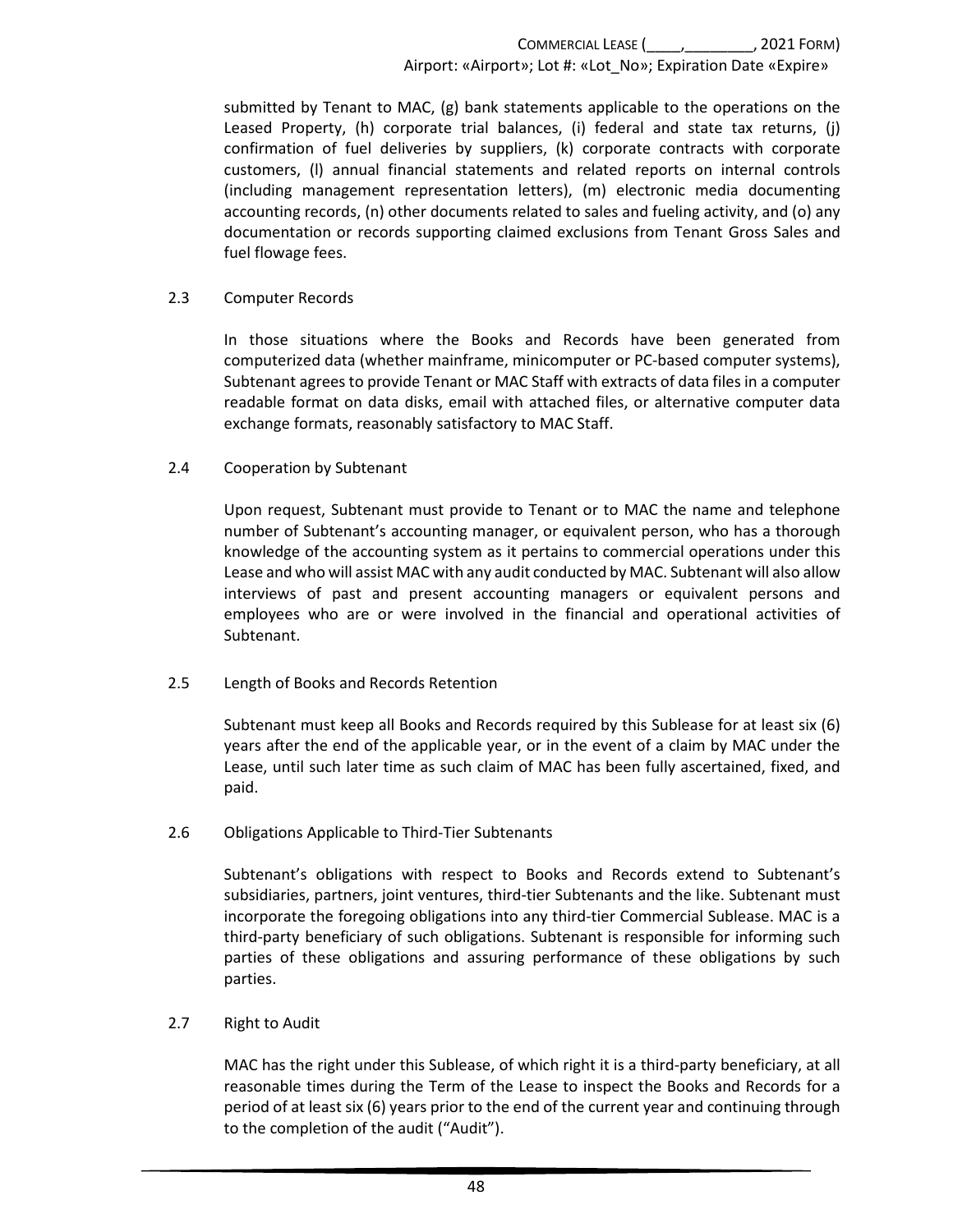#### 2.8 Provision of Audit Workspace

Subtenant agrees to provide reasonable workspace to allow the conduct of any Audit and free access to and use of copiers, fax machines, and other reasonable office equipment. Subtenant will make the requested Books and Records available to MAC or to Tenant within thirty (30) days from the date of request by MAC or Tenant, and will lend its own assistance in conducting the Audit at no cost to MAC. Subtenant must provide the Books and Records to MAC or Tenant in the Minneapolis-St. Paul metropolitan area for inspection during business hours. In the event that the requested documentation is not provided within thirty (30) days from the date of request by MAC or Tenant, Subtenant must reimburse MAC or Tenant for the cost of travelling to and from the location where the Books and Records are maintained to conduct the Audit. Such expenses will include transportation, lodging, food, and other out-of-pocket expenses for the full duration of the time needed to complete the Audit.

2.9 Survival of Subtenant's Duties and MAC's Rights

Subtenant's duty to maintain Books and Records and MAC's rights, of which rights MAC is a third-party beneficiary, under this Sublease to conduct any Audit(s) survive the expiration or early termination of this Sublease.

2.10 Obligations Applicable to Third-Tier Subtenants

Subtenant must incorporate the foregoing obligations into any Third-Tier Commercial Sublease so that MAC will have the same audit rights with respect to each Third-Tier Commercial Subtenant.

- 3. Insurance and Indemnification
	- 3.1 Required Insurance

<span id="page-52-0"></span>Effective as of the earlier of the date Subtenant enters or occupies the Leased Property or the commencement date of the Sublease, and continuing during the term of the Sublease, Subtenant, at its expense, must obtain and maintain in full force the following insurance coverage:

(i) Extended peril property insurance covering the full replacement cost of all Improvements in which Subtenant possesses an insurable interest, as well as trade fixtures and other personal property owned by Subtenant and located on the Leased Property (if not otherwise insured); and, if the Leased Property is located in a flood zone, flood insurance covering the full replacement cost of all Improvements in which Subtenant possesses an insurable interest and trade fixtures owned by Subtenant and located on the Leased Property. The policy or policies must name MAC as a loss payee and provide that such proceeds be paid over to MAC as MAC's interests may appear.

In the alternative, Subtenant may elect to carry a level of property insurance, and flood insurance, if applicable, acceptable to MAC's Insurance Risk Department in its reasonable judgment that is sufficient upon the happening of any peril to remove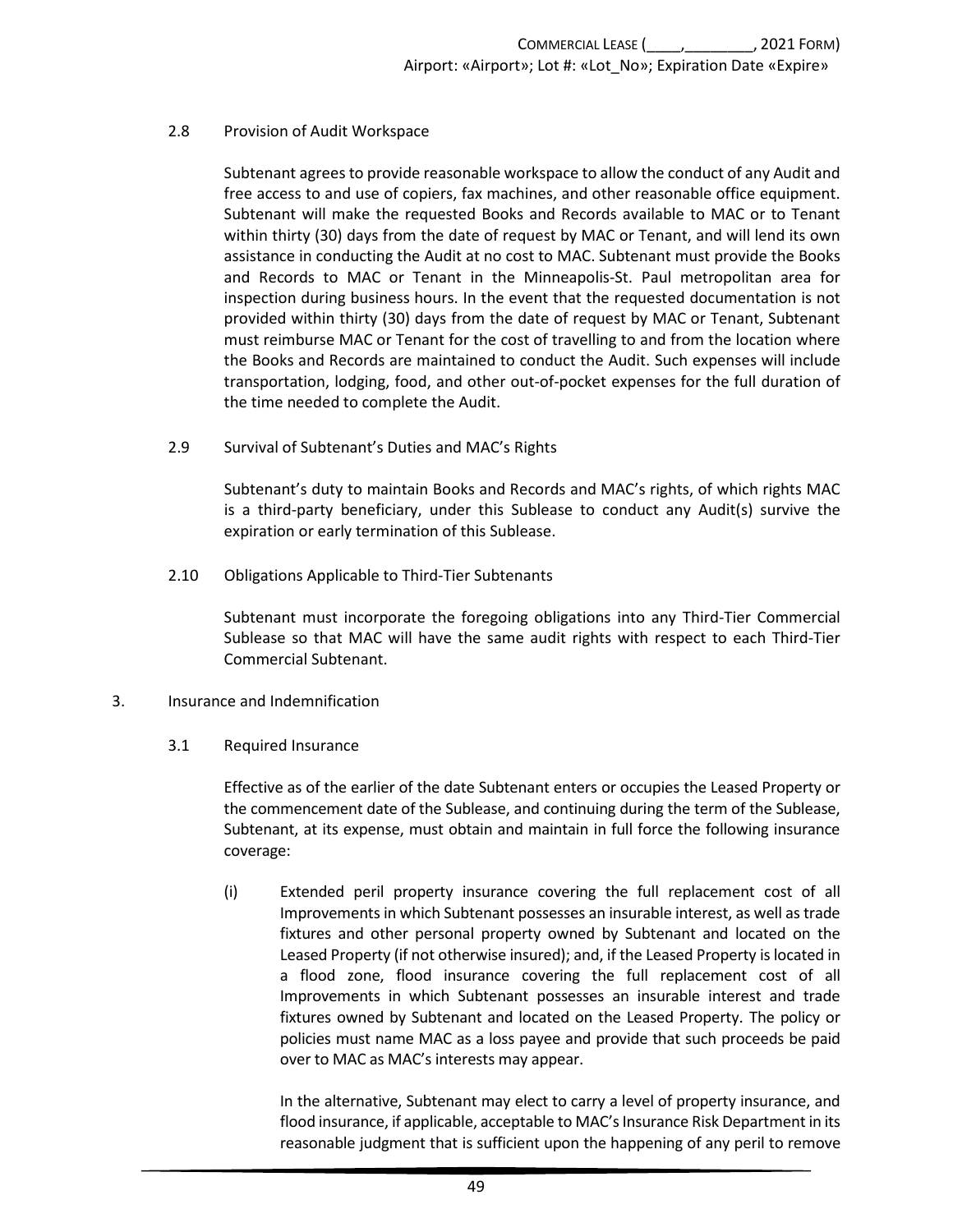any debris caused by the peril, to properly eliminate any contamination caused by the peril and to otherwise return the Leased Property to buildable condition, with acceptable decontamination of environmental media to be verified by an independent contractor's sample test of leased property and impacted areas. If Subtenant elects to carry this alternative type of insurance, Subtenant's liability and further responsibility under the Lease will not be diminished.

- (ii) Commercial general liability insurance, with a minimum limit of \$1,000,000 per occurrence (\$2,000,000 if a Commercial Subtenant) and \$2,000,000 aggregate for contractual liability, property damage, bodily injuries, or deaths of persons occurring at or incidental to the Leased Property, or at or incidental to the Airport if caused by the act or omission of Subtenant or those for whom Subtenant is responsible. The policy or policies must name MAC as an additional insured and must be primary and non-contributory by endorsement or by terms and conditions of the policy(s).
- (iii) If a Commercial Subtenant, Subtenant shall obtain and maintain aircraft liability insurance, including passenger liability, with a minimum combined single limit of \$2,000,000 per passenger seat for each occurrence for property damage, bodily injuries, or deaths of persons occurring at or incidental to the airports if caused by the act or omission of Tenant or those for whom Tenant is responsible. The policy or policies must name MAC as an additional insured and be primary and non-contributory by endorsement or by terms and conditions of the policy(s).
- (iv) Worker's compensation insurance with no less than the minimum limits required by law and employer's liability insurance with limits of \$1,000,000 each accident, \$1,000,000 disease – each employee, \$1,000,000 disease – policy limit, if Subtenant has employees located at the Leased Property. The policy or policies must contain a waiver of subrogation in favor of MAC by endorsement or by terms and conditions of the policy(s).
- (v) If a Commercial Subtenant, Subtenant shall obtain and maintain aviation liability insurance with a minimum \$10,000,000 per occurrence and aggregate for refueling, and \$5,000,000 products-completed operations per occurrence and aggregate. The policy or policies must name MAC as an additional insured and be primary and non-contributory by endorsement or by terms and conditions of the policy(s).

MAC may from time to time require reasonable modification to the limits and coverages set forth in this [Section,](#page-52-0) which modification will apply to Subtenant and all other similarly situated tenants.

### 3.2 Form of Insurance/MAC's Rights

All required liability insurance policies must insure on an occurrence and not on a claimsmade basis. All insurance policies must be issued by insurance companies that are licensed or admitted in Minnesota and have an A.M. Best rating of at least A-VII. Subtenant is responsible for ensuring that all policies are not canceled, reduced, or materially changed unless thirty (30) days prior written notice has been given to MAC. Any policy issued to MAC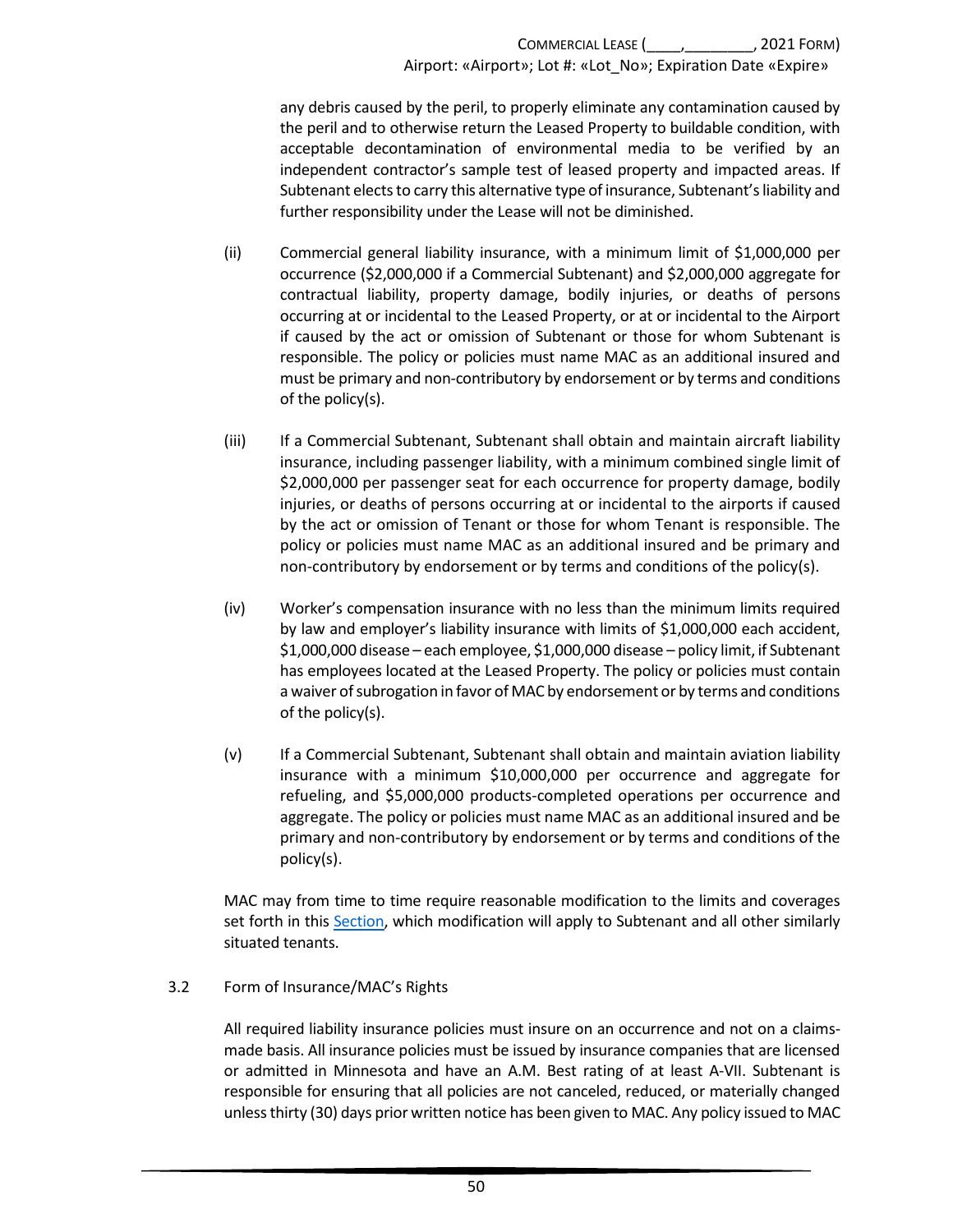providing duplicate or similar coverage is deemed excess over Subtenant's policies by endorsement or by terms and conditions of the policy(s).

Subtenant agrees to provide the insurance required above for the benefit of MAC, including all Losses (as defined below) of MAC. Subtenant is responsible for all deductibles.

Original certificates using the most current standard ACCORD form, or at MAC's option, copies of the policies evidencing coverage, must be delivered to MAC or to its designated agent at least ten (10) days prior to the commencement date of this Sublease and at least fifteen (15) days prior to each renewal of such insurance. If Subtenant fails to comply with these insurance requirements, or to deliver to MAC copies of such policies and certificates evidencing the required coverage, MAC, in addition to any remedy available pursuant to the Lease or otherwise, and without providing any notices required under [Section 19](#page-33-0) [\[Default\]](#page-33-0) of the Lease, may, but is not be obligated to, obtain such insurance, or a bond or other method of risk transfer, and Subtenant must pay to MAC on demand the premium costs thereof, plus an administrative charge of twelve percent (12%).

Notwithstanding anything contained in this Sublease to the contrary, Subtenant waives all claims it may now have or may hereafter acquire against Indemnitee(s) with regard to or arising out of any loss or damage to the Leased Property and any of the Improvements, Subtenant's trade fixtures or personal property, to the extent that Subtenant is entitled to assert a claim and Subtenant receives insurance proceeds under any of the insurance policies Subtenant is required to maintain under [Section 3.1](#page-52-0) [Required Insurance] or under any other insurance policies Subtenant may have in force and effect at the time of the loss or damage.

#### 3.3 Indemnification

<span id="page-54-0"></span>To the fullest extent permitted by law, Subtenant agrees to indemnify, save harmless, and defend Indemnitees against all losses and liabilities, or claims thereof, arising out of or incident to past or present: (i) use of the Leased Property and Airport by Subtenant; (ii) occupancy of the Leased Property by Subtenant; (iii) operations of Subtenant at the Leased Property and Airport; or (iv) acts or omissions of Subtenant's or Subtenant's agents, licensees, Subtenants, or invitees, regardless of where the loss may occur (hereinafter, "Loss"). Subtenant agrees to bear all reasonable costs of the investigation of and defense against any Loss. Subtenant also agrees to bear all reasonable costs of MAC's actions taken in response to the Loss or in remedying the same. The costs mentioned in the previous two sentences include without limitation, the fees of laborers, attorneys, consultants, experts, and investigators, as well as the costs of supplies, materials, and equipment. Notwithstanding the foregoing four sentences, Subtenant is not obligated to indemnify, save harmless, or defend an Indemnitee against any Loss to the extent a court of competent jurisdiction decides that such Loss resulted from an Indemnitee's sole negligence or intentional acts, or to the extent MAC Staff and Subtenant mutually in writing agree that Subtenant is not obligated.

MAC Staff will give Subtenant reasonable notice of any Loss. In indemnifying or defending an Indemnitee, Subtenant must use counsel reasonably acceptable to MAC Staff. MAC Staff, at its option, has the right to select its own counsel, or to approve joint counsel, as appropriate, and any experts for the defense. Subtenant, at its expense, must provide MAC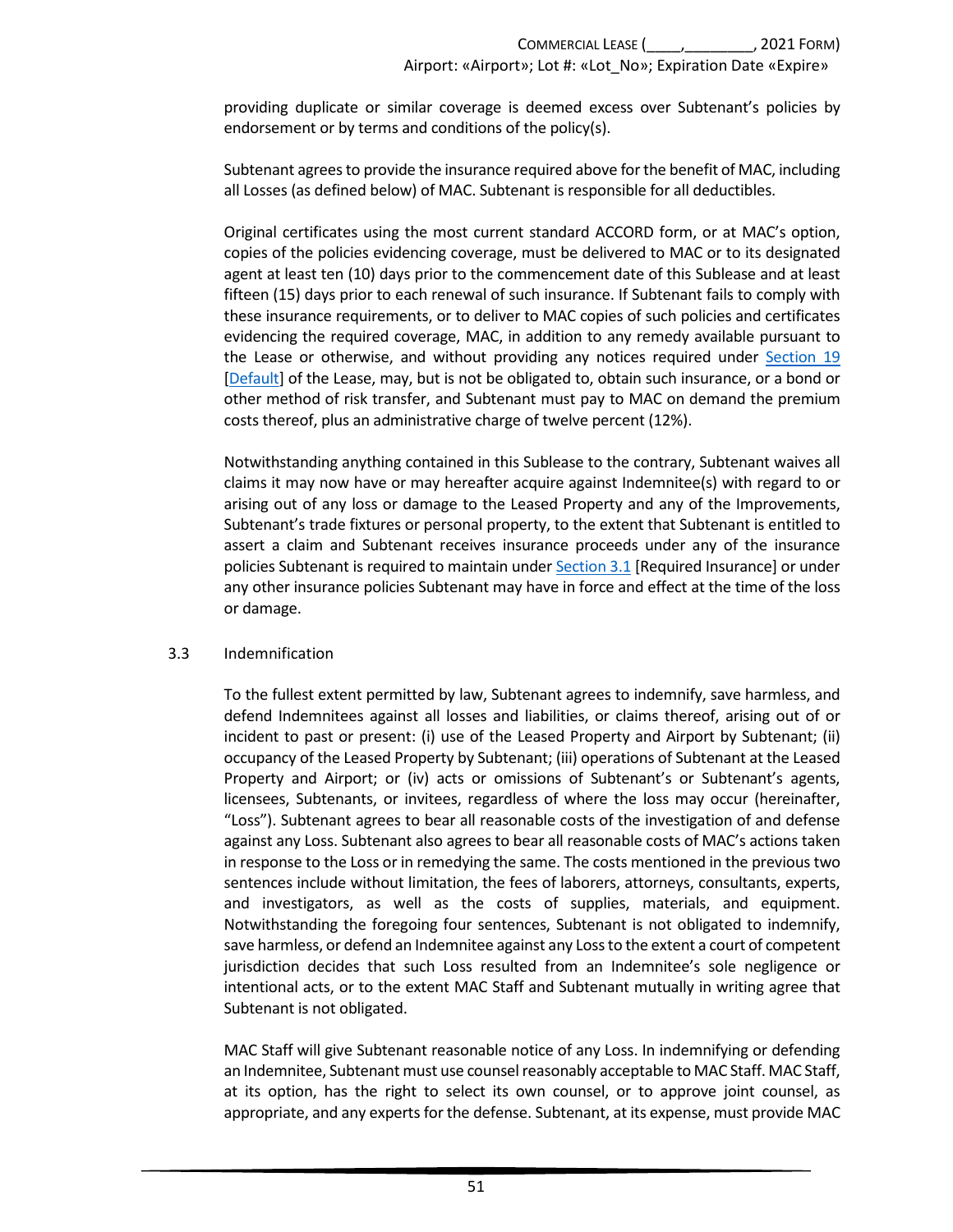with all electronic or physical data and give access to any persons reasonably necessary to investigate and defend.

The provisions of this [Section 3.3](#page-54-0) survive expiration or earlier termination of this Sublease. The furnishing of the required insurance does not limit Subtenant's obligations under this [Section 3.3.](#page-54-0) 

As a distinct and separate indemnification obligation, Subtenant agrees to indemnify, save harmless, and defend Indemnitees from any Loss arising out of Subtenant's failure or alleged failure to procure and to keep in force the insurance required in [Section 3.1](#page-52-0) [\[Required Insurance\]](#page-52-0).

This indemnification is intended for the indemnified parties and their legal representatives. The provided indemnification is not intended to relieve a primary insurer of its coverage obligations.

#### <span id="page-55-1"></span>4. Environmental Responsibilities

- 4.1 Definitions
	- (i) Environmental Law. Any common law or duty, case law or ruling, statute, rule, regulation, law, ordinance, or code, whether local, state or federal, that regulates, creates standards for or imposes liability or standards of conduct concerning any Environmentally Regulated Substances.
	- (ii) Environmentally Regulated Substances. Any element, compound, pollutant, contaminant, or toxic or hazardous substance, material or waste, or any mixture thereof, regulated pursuant to any Environmental Law, including but not limited to products that might otherwise be considered of commercial value, such as asbestos, polychlorinated biphenyls, petroleum products and byproducts, glycol and other materials used in de-icing operations.

#### 4.2 Indemnification

For the avoidance of doubt, all obligations stated in [Section 3.3 \[Indemnification\]](#page-54-0) apply to any Loss relating to or regarding Environmentally Regulated Substances or Environmental Laws, or any matters arising out of or relating to Sections [4.3 \[Compliance with](#page-55-0)  [Environmental Laws\]](#page-55-0) through [4.9 \[Miscellaneous Environmental Operating Conditions\]](#page-58-0) below.

#### 4.3 Compliance with Environmental Laws

<span id="page-55-0"></span>Subtenant must keep and maintain and must conduct its operations at the Leased Property and Airport in full compliance with all Environmental Laws. Subtenant must further ensure that its employees, agents, contractors, subcontractors, and any other persons conducting any activities on the Leased Property and Airport related to the Subtenant will do so in full compliance with all Environmental Laws. By virtue of its operational control of the Leased Property, Subtenant is fully responsible for maintaining all control of the Leased Property and for obtaining all necessary permits or other approvals required by Environmental Laws in its name, and hasfull responsibility for signing and submitting any necessary applications,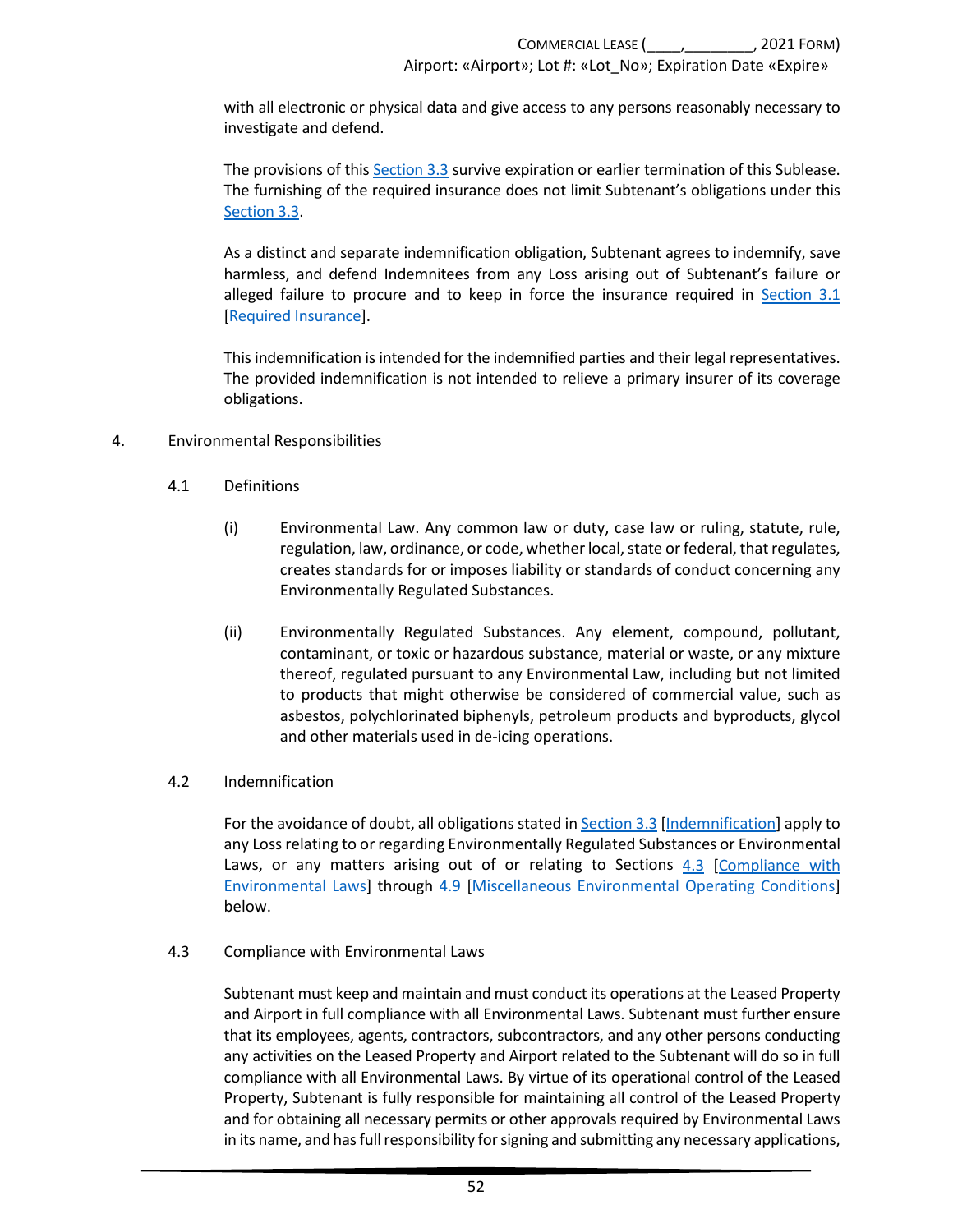forms, documentation, notifications, certifications, or other governmental submittals relating thereto. Upon request of MAC, Subtenant must provide copies to MAC of any such applications, forms, documents, notifications, or certifications.

Except as provided below for monitoring wells and except as provided in th[e Policies,](https://metroairports.org/our-airports/airport-administration) there must be no wells or septic systems on the Leased Property. Installation of any monitoring wells or tanks on the Leased Property is subject to the prior written approval of MAC Staff, provided that only aboveground storage tanks will be allowed on the Leased Property, unless MAC Staff determines that aboveground tanks are not feasible. Fuel tanks may not be installed on the Leased Property. Notwithstanding the prior two sentences, Tenant has accepted and accepts title and ownership to (i) all tanks, septic systems or wells existing on the Leased Property at the time of execution of this Lease, and (ii) any tanks, septic systems or wells installed at any time during the Term of this Lease or during any holding over.

### 4.4 Testing and Reports

Subtenant must provide to MAC, within ten (10) days of receipt, a copy of any notice regarding a violation of the Environmental Laws arising out of Subtenant's past or present operations on the Leased Property and Airport, a copy of any report, whether in final or draft form, regarding compliance with Environmental Laws or with the presence, use, emission or release of any Environmentally Regulated Substances arising out of Subtenant's past or present operations on the Leased Property and Airport, or a copy of any notice of the emission or release of Environmentally Regulated Substances in violation of the Environmental Laws arising out of Subtenant's past or present operations on the Leased Property and Airport. If MAC has a reasonable basis to believe that Subtenantis not meeting the obligations of [Section 4.3 \[Compliance with Environmental Laws\]](#page-55-0) hereof, MAC may require Subtenant to perform reasonable environmental studies or assessments (for example, Phase I or Phase II reports as such terms are generally known on the date of execution of this Lease) on the Leased Property with the written results being delivered to MAC within ten (10) days of their receipt, whether in draft or final form.

#### 4.5 Notification

Subtenant must immediately notify MAC in writing of any matter known to Subtenant that might give rise to a Loss relating to or regarding Environmentally Regulated Substances or Environmental Laws, or if Subtenant obtains knowledge of any release, discharge, disposal or emission, or any threatened release, discharge, disposal or emission of any Environmentally Regulated Substance in, on, under, or around the Leased Property and Airport, arising from or relating to Subtenant's past or present operations or actions and which is not or may not be in full and complete compliance with all Environmental Laws.

Subtenant is responsible for any Fuel or Environmentally Regulated Substance spills caused by or resulting from operations of Subtenant or persons under Subtenant's control on the Leased Property and Airport. Subtenant must promptly notify MAC verbally of any such spills or other spills, regardless of the amount, caused by or resulting from operations of Subtenant or persons under Subtenant's control on the Leased Property and Airport.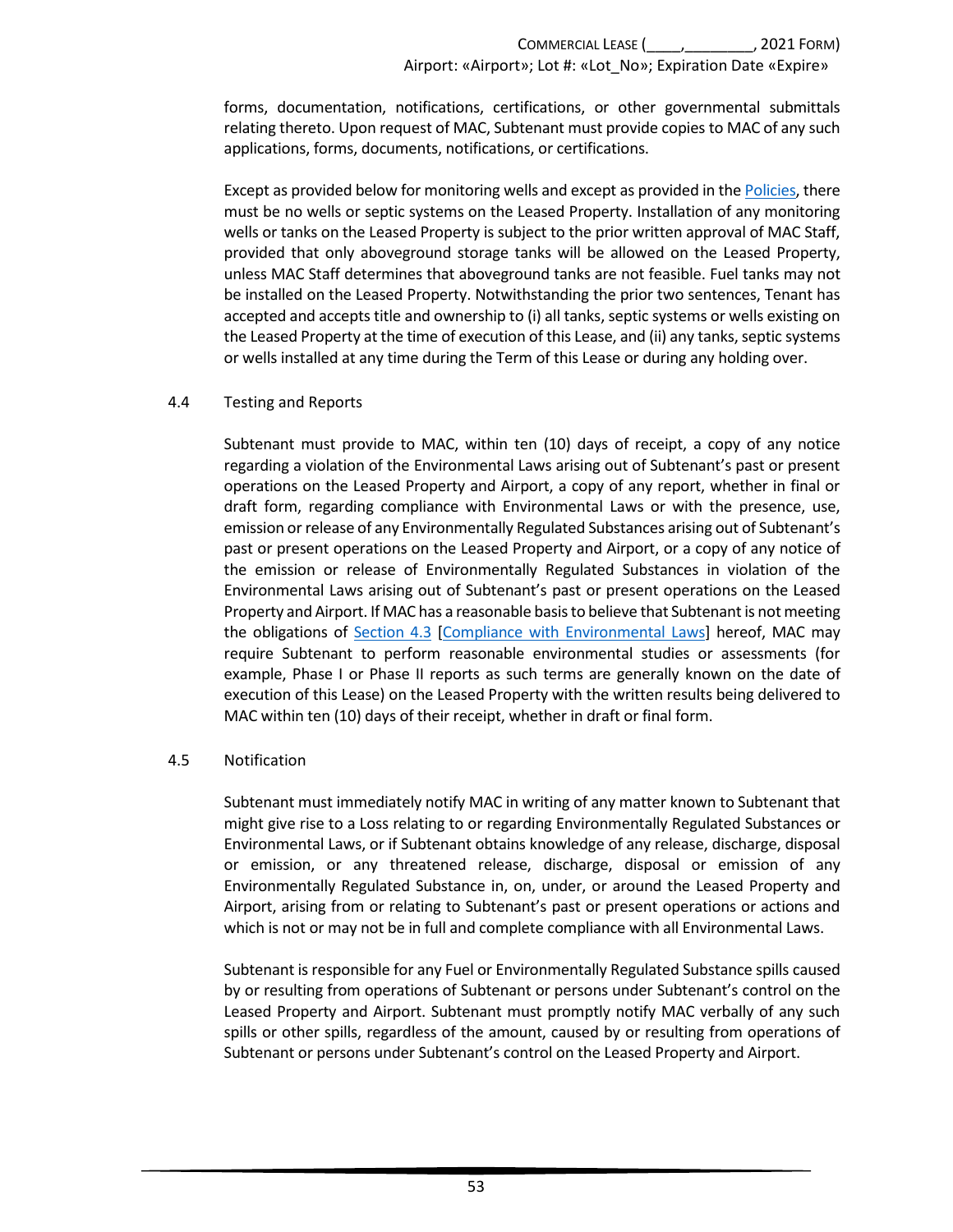#### 4.6 Right to Investigate

In addition to MAC's right to inspect the Leased Property and any Improvements as set forth in [Section 8 \[Right of Entry and Inspection\]](#page-14-2) of the Lease, MAC has the right, but not the obligation or duty, anytime from and after the date of this Sublease, to investigate, study and test the Leased Property (at MAC's own expense, unless otherwise provided herein), and without unreasonably interfering with Subtenant's operation or use of the Leased Property, during normal business hours, except under emergency circumstances, to determine whether Environmentally Regulated Substances are located in, on or under the Leased Property and Airport, or were emitted or released therefrom, which are not in compliance with Environmental Laws. Inspections will be conducted in accordance with the guidelines set forth in the [Policies.](https://metroairports.org/our-airports/airport-administration)

Upon the reasonable request of MAC, Subtenant must provide a list of any and all Environmentally Regulated Substances used in, on or under the Leased Property and Airport by Subtenant, certified as true and correct, and specifying how such Environmentally Regulated Substances are used, stored, treated, or disposed.

#### 4.7 Right to Take Action

<span id="page-57-0"></span>MAC has the right, but not the duty or obligation, to take whatever reasonable action it deems appropriate to protect the Leased Property and Airport from any material impairment to its value resulting from any escape, seepage, leakage, spillage, discharge, deposit, disposal, emission, or release of Environmentally Regulated Substances from the Leased Property and Airport that is not in full compliance with any Environmental Law and arises out of Subtenant's past or present operations. Except in the event of an emergency, MAC will notify Subtenant of its intention to take such action in writing thirty (30) days before proceeding under this [Section 4.7.](#page-57-0) Within that thirty (30) day period, Subtenant has the opportunity to take whatever reasonable action is deemed appropriate by MAC to cure the matter of concern or provide MAC a binding commitment to do so within a reasonable time. If Subtenant does not take such action or provide a binding commitment within the thirty (30) day period, MAC may proceed under the terms of thi[s Section 4 \[Environmental](#page-55-1)  [Responsibilities\]](#page-55-1). All reasonable costs associated with any action by MAC in connection with this provision, including but not limited to reasonable attorney's fees, is subject t[o Section](#page-54-0)  [3.3](#page-54-0) [\[Indemnification\]](#page-54-0) hereof.

#### 4.8 Environmental Claims Relating to Environmentally Regulated Substances

Subtenant represents and warrants that, since the time Subtenant commenced operations on the Leased Property or took or assumed an interest in the Leased Property, to the best of Subtenant's knowledge (except for matters that have been corrected in accordance with law) (i) no enforcement, investigation, cleanup, removal, re-mediation, or response or other governmental or regulatory actions have, or could have at any time, been asserted or threatened with respect to Subtenant's past or present operations conducted on the Leased Property or Airport, or the Leased Property itself, or against Subtenant with respect to or in any way regarding the Leased Property, pursuant to any Environmental Laws, or relating to Environmentally Regulated Substances; (ii) no violation or noncompliance with Environmental Laws has occurred with respect to the Leased Property or Subtenant's past or present operations thereon; (iii) no claims with respect to the Leased Property or Subtenant's past or present operations thereon, or against the Subtenant with respect to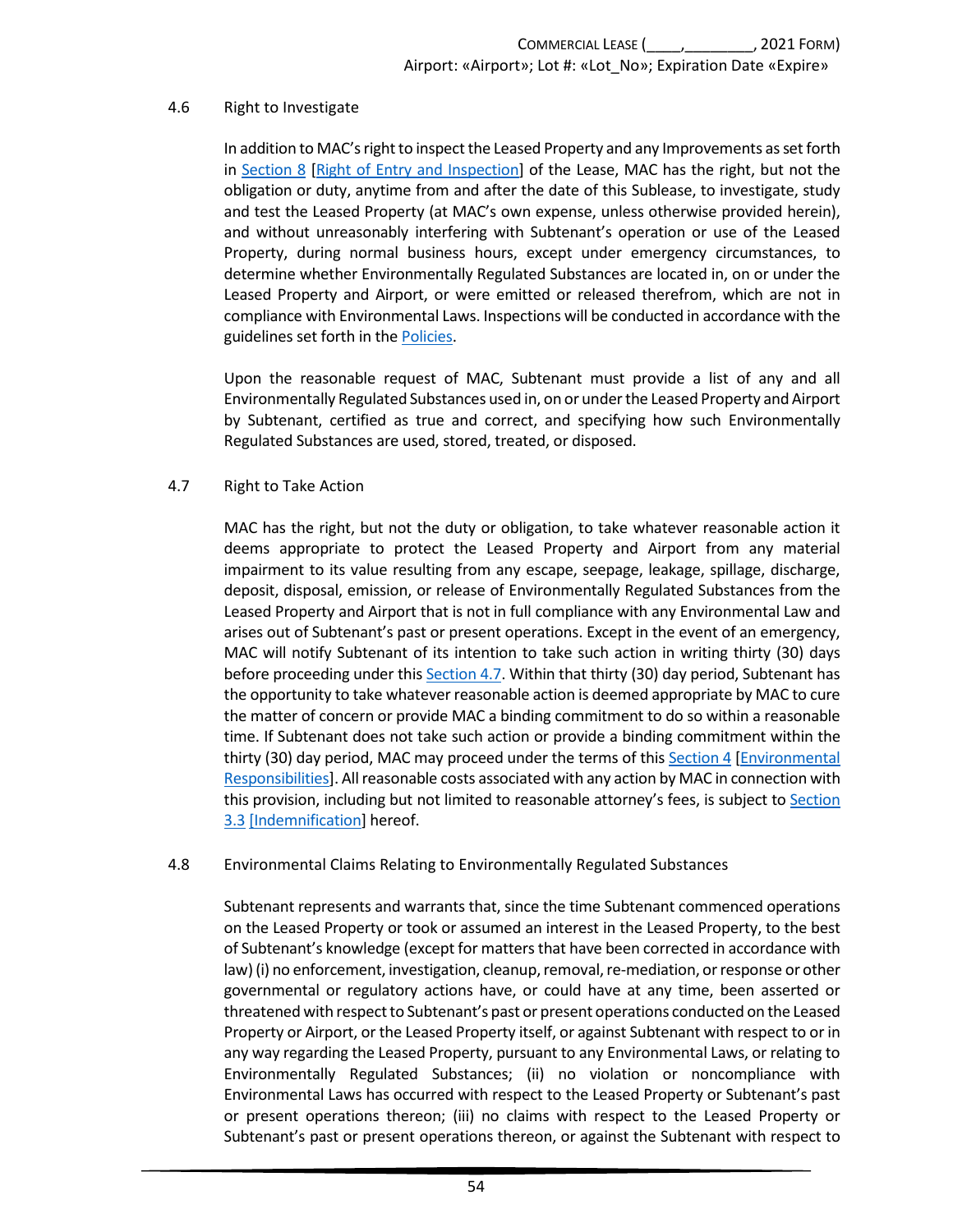the Leased Property or Airport or Subtenant's past or present operations thereon relating to Environmental Laws or Environmentally Regulated Substances, have been made or been threatened by any third party, including any governmental entity, agency or representative. For purposes hereof, "the best of Subtenant's knowledge" means the actual knowledge (without any duty to inquire) of the person within the Subtenant's operations that has the primary responsibility for ensuring compliance with Environmental Laws.

#### 4.9 Miscellaneous Environmental Operating Conditions

<span id="page-58-0"></span>If applicable, Subtenant agrees to apply for and comply with either the Multi-Sector General Permit for Industrial Activity or an individual stormwater permit issued to Subtenant. Subtenant must not conduct any vehicle or aircraft maintenance outside, which includes aircraft and vehicle rehabilitation, mechanical repairs, painting, lubrication and equipment cleaning, and must not store waste materials outside. Subtenant must ensure its dumpsters are covered at all times except when being filled with waste and must prevent its equipment from having releases to stormwater.

For indoor and outdoor truck and trailer washing: Indoor washing is authorized where wash water drains to the sanitary system properly. Outdoor washing requires the use of a wash water runoff containment system allowing the run-off to be collected and disposed of properly.

Subtenant is prohibited from having any discharges of wash waters with detergents or Environmentally Regulated Substances to stormwater. For products containing Environmentally Regulated Substances (e.g., pavement deicers, rubber removal chemicals, detergents, etc.) that may be exposed to stormwater as part of Subtenant's operation on the Leased Premises, Subtenant use must be limited to those products which are approved by the Minnesota Pollution Control Agency (MPCA).

#### 5. FAA Required Contract Provisions

#### 5.1 Further Development

MAC reserves the right to further develop or improve the landing area of the Airport as it sees fit, regardless of the desires or view of Subtenant, and without interference or hindrance.

#### 5.2 Maintenance

MAC reserves the right, but shall not be obligated to Subtenant, to maintain and keep in repair the landing area of the Airport and all publicly-owned facilities of the Airport, together with the right to direct and control all activities of Subtenant in this regard.

#### 5.3 Subordination

This Sublease shall be subordinate to the provisions of and requirements of any existing or future agreement between MAC and the United States, relative to the development, operation, or maintenance of the Airport, and relative to taking over of the Airport or the exclusive or non-exclusive use of the Airport by the United States during the time of war or national emergency.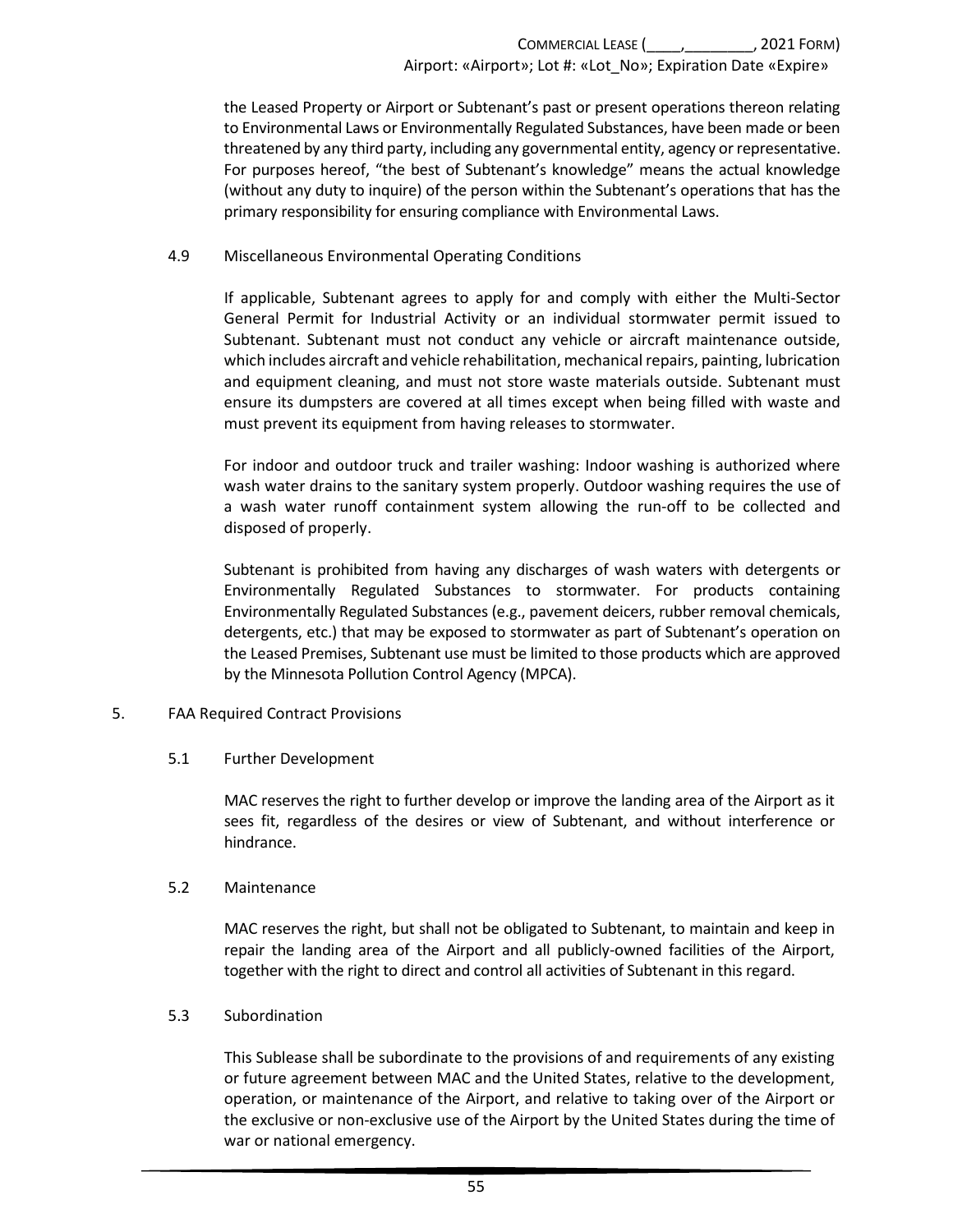Nothing in this Sublease shall be construed to prevent MAC from making such commitments as it desires to the Federal Government or the State of Minnesota in order to qualify for the expenditure of Federal or State funds on the Airport.

#### 5.4 Part 77

Subtenant agrees to comply with the notification and review requirements covered in Part 77 of the Federal Aviation Regulations in the event any future structure is planned for the Leased Property, or in the event of any planned modification or alteration of any present or future structure situated on the Leased Property.

#### 5.5 Use Not Exclusive

Subtenant shall have the right to conduct all operations authorized pursuant to the terms of the Lease; provided, however, that the Lease shall not be deemed to grant to Subtenant, any Subtenant of Subtenant's, or any claiming a right through or by Tenant or any Subtenant, the exclusive right to use any part or portion of the Airport other than the Leased Property.

It is hereby specifically understood and agreed that nothing in this Sublease shall be construed to grant or authorize the granting of an exclusive right to provide aeronautical services to the public as prohibited by Section 308(a) of the Federal Aviation Act of 1958, as amended, and MAC reserves the right to grant to others the privilege and right of conducting any one or all activities of an aeronautical nature.

#### 5.6 Hazards

The Subtenant by accepting this Sublease agrees for itself, its successors, and assigns that it will not make use of the Leased Property in any manner which might interfere with the landing and taking off of aircraft from the Airport or otherwise constitute a hazard. In the event the aforesaid covenant is breached, MAC reserves the right to enter upon the Leased Property and cause the abatement of such interference at the expense of the Subtenant.

#### 5.7 Performance of Services on Aircraft

It is clearly understood by Subtenant that no right or privilege has been granted which would operate to prevent any person, firm, or corporation operating aircraft on the Airport from performing any services on its own aircraft with its own regular employees (including, but not limited to, maintenance and repair) that it may choose to perform, in accordance with the [Policies.](https://metroairports.org/our-airports/airport-administration)

#### 5.8 General Civil Rights Provision

The Subtenant agrees to comply with pertinent statutes, Executive Orders and such rules as are promulgated to ensure that no person shall, on the grounds of race, creed, color, national origin, sex, age, or disability be excluded from participating in any activity conducted with or benefiting from Federal assistance. If the Subtenant transfers its obligation to another, the transferee is obligated in the same manner as the Subtenant.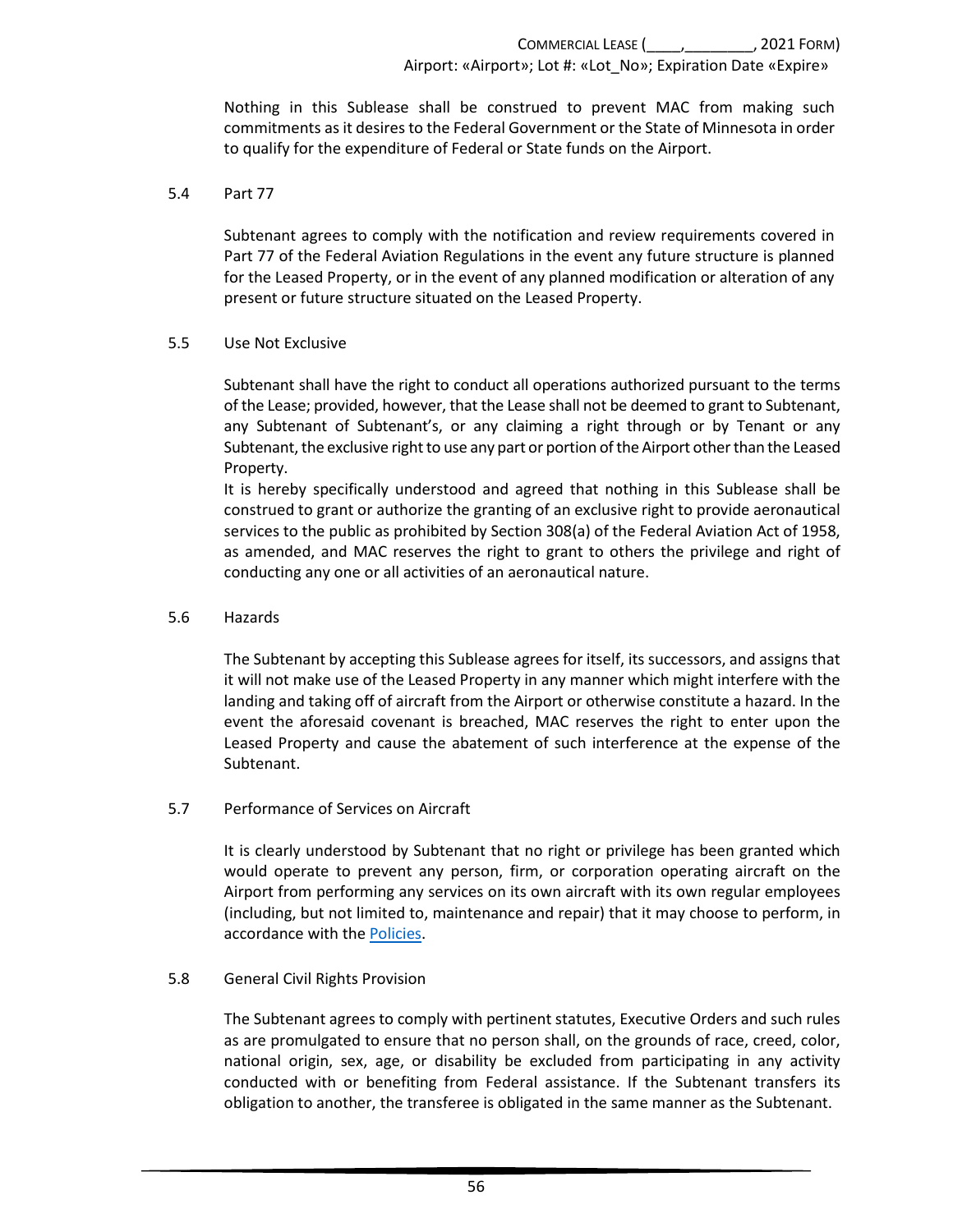This provision obligates the Subtenant for the period during which the property is owned, used or possessed by the Subtenant and the airport remains obligated to the Federal Aviation Administration. This provision is in addition to that required by Title VI of the Civil Rights Act of 1964.

### 5.9 Title VI Clause for Use of Real Property

The Subtenant for himself/herself, his/her heirs, personal representatives, successors in interest, and assigns, as a part of the consideration hereof, does hereby covenant and agree that: (1) no person on the ground of race, color, or national origin, will be excluded from participation in, denied the benefits of, or be otherwise subjected to discrimination in the use of said facilities, (2) that in the construction of any improvements on, over, or under such land, and the furnishing of services thereon, no person on the ground of race, color, or national origin, will be excluded from participation in, denied the benefits of, or otherwise be subjected to discrimination, (3) that the Subtenant will use the premises in compliance with all other requirements imposed by or pursuant to the Nondiscrimination Acts and Authorities.

### 5.10 Title VI Clause for Construction/Use/Access to Real Property

The Subtenant for himself/herself, his/her heirs, personal representatives, successors in interest, and assigns, as a part of the consideration hereof, does hereby covenant and agree as a covenant running with the land that (1) no person on the ground of race, color, or national origin, will be excluded from participation in, denied the benefits of, or be otherwise subjected to discrimination in the use of said facilities, (2) that in the construction of any improvements on, over, or under such land, and the furnishing of services thereon, no person on the ground of race, color, or national origin, will be excluded from participation in, denied the benefits of, or otherwise be subjected to discrimination, (3) that the Subtenant will use the premises in compliance with all other requirements imposed by or pursuant to the Nondiscrimination Acts and Authorities.

### 5.11 Civil Rights – Title VI Assurance

During the performance of this contract, the Subtenant, for itself, its assignees and successors in interest (hereinafter referred to as the "Subtenant") agrees as follows:

- 1. Compliance with Regulations. The Subtenant will comply with Title VI List of Pertinent Nondiscrimination Acts and Authorities, as they may be amended from time to time, which are herein incorporated by reference and made a part of this contract.
- 2. Nondiscrimination. The Subtenant, with regard to the work performed by it during the contract, shall not discriminate on the grounds of race, color, or national origin in the selection and retention of sub-contractor, including procurement or materials and leases of equipment. The Subtenant will not participate directly or indirectly in the discrimination prohibited by the Nondiscrimination Acts and Authorities, including employment practices when the contract covers any activity, project, or program set forth in Appendix B of 49 CFR part 21.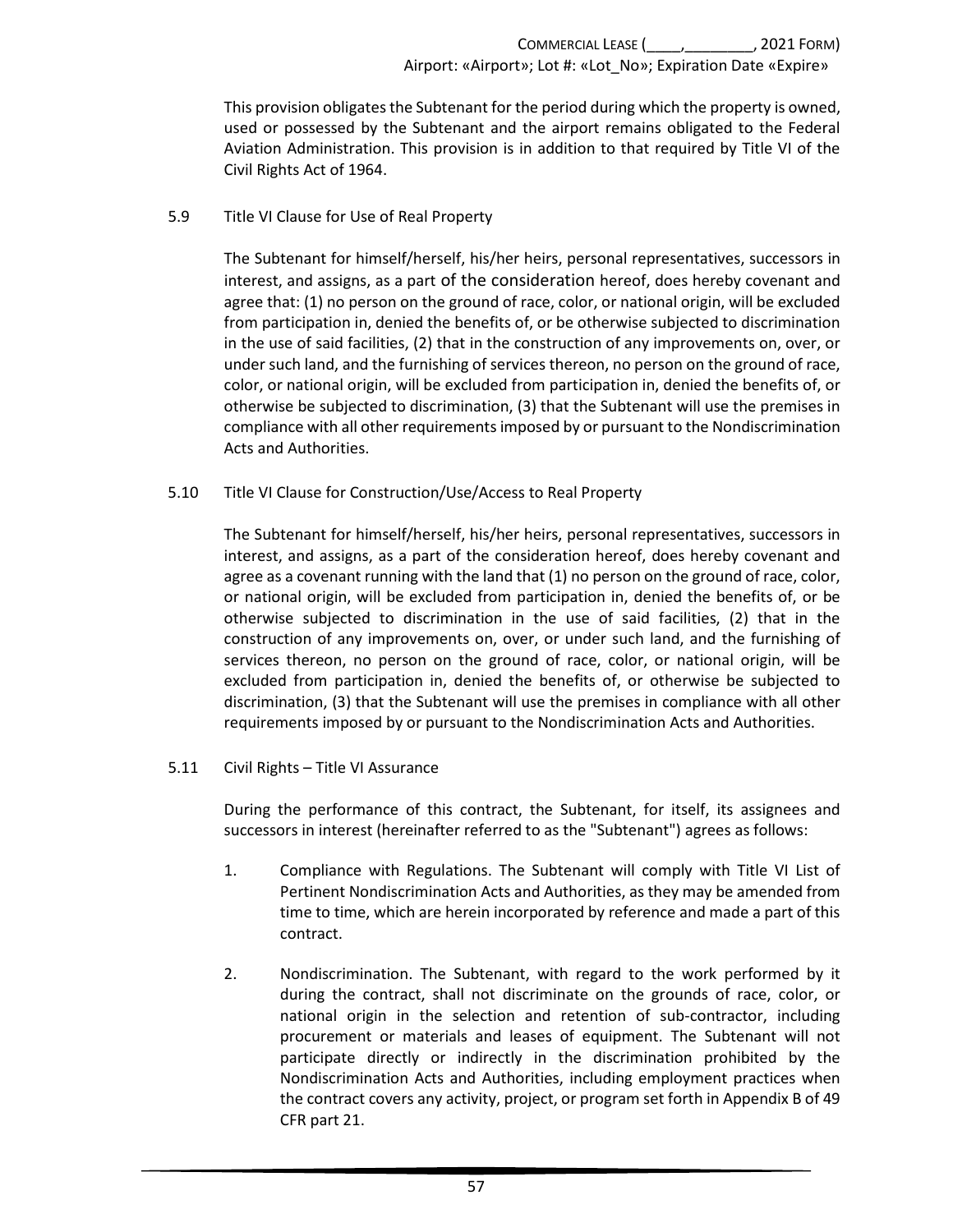- 3. Solicitations for Subcontracts, including Procurement of Materials and Equipment. In all solicitations, either by competitive bidding or negotiation made by the Subtenant for work to be performed under a subcontract, including procurement of materials, or leases of equipment, each potential sub-contractor or supplier will be notified by the Subtenant of the Subtenant's obligations under this contract and the Nondiscrimination Acts and Authorities.
- 4. Information and Reports. The Subtenant will provide all information and reports required by the Nondiscrimination Acts and Authorities and will permit access to its books, records, accounts, other sources of information, and its facilities as may be determined by MAC or the Federal Aviation Administration (FAA) to be pertinent to ascertain compliance with such Nondiscrimination Acts and Authorities and instructions. Where any information required of a Subtenant is in the exclusive possession of another who fails or refuses to furnish this information, the Subtenant will so certify to MAC or the Federal Aviation Administration, as appropriate, and shall set forth what efforts it has made to obtain the information.
- 5. Sanctions for Noncompliance. In the event of the Subtenant's noncompliance with non-discrimination provisions of this contract, MAC shall impose such contract sanctions as it or the Federal Aviation Administration may determine to be appropriate, including, but not limited to;
	- (a) Withholding payments to the Subtenant under the contract until the Subtenant complies; and/or
	- (b) Cancelling, terminating, or suspending a contract, in whole or in part.
- 6. Incorporation of Provisions. The Subtenant will include the provisions of paragraphs one through six in every subcontract, including procurements of materials and leases of equipment, unless exempt by the Nondiscrimination Acts and Authorities. The Subtenant will take action with respect to any subcontract or procurement as MAC or the Federal Aviation Administration may direct as a means of enforcing such provisions including sanctions for noncompliance. Provided, that if the Subtenant becomes involved in, or is threatened with litigation by a sub-contractor, or supplier because of such direction, the Subtenant may request the MAC to enter into any litigation to protect the interests of the MAC. In addition, the Subtenant may request the United States to enter into such litigation to protect the interests of the United States.
- 5.12 Title VI List of Pertinent Nondiscrimination Acts and Authorities

During the performance of this contract, the Subtenant, for itself, its assignees, and successors in interest (hereinafter referred to as the "Subtenant") agrees to comply with the following non-discrimination statutes and authorities; including but not limited to:

• Title VI of the Civil Rights Act of 1964 (42 USC § 2000d et seq., 78 stat. 252) (prohibits discrimination on the basis of race, color, national origin);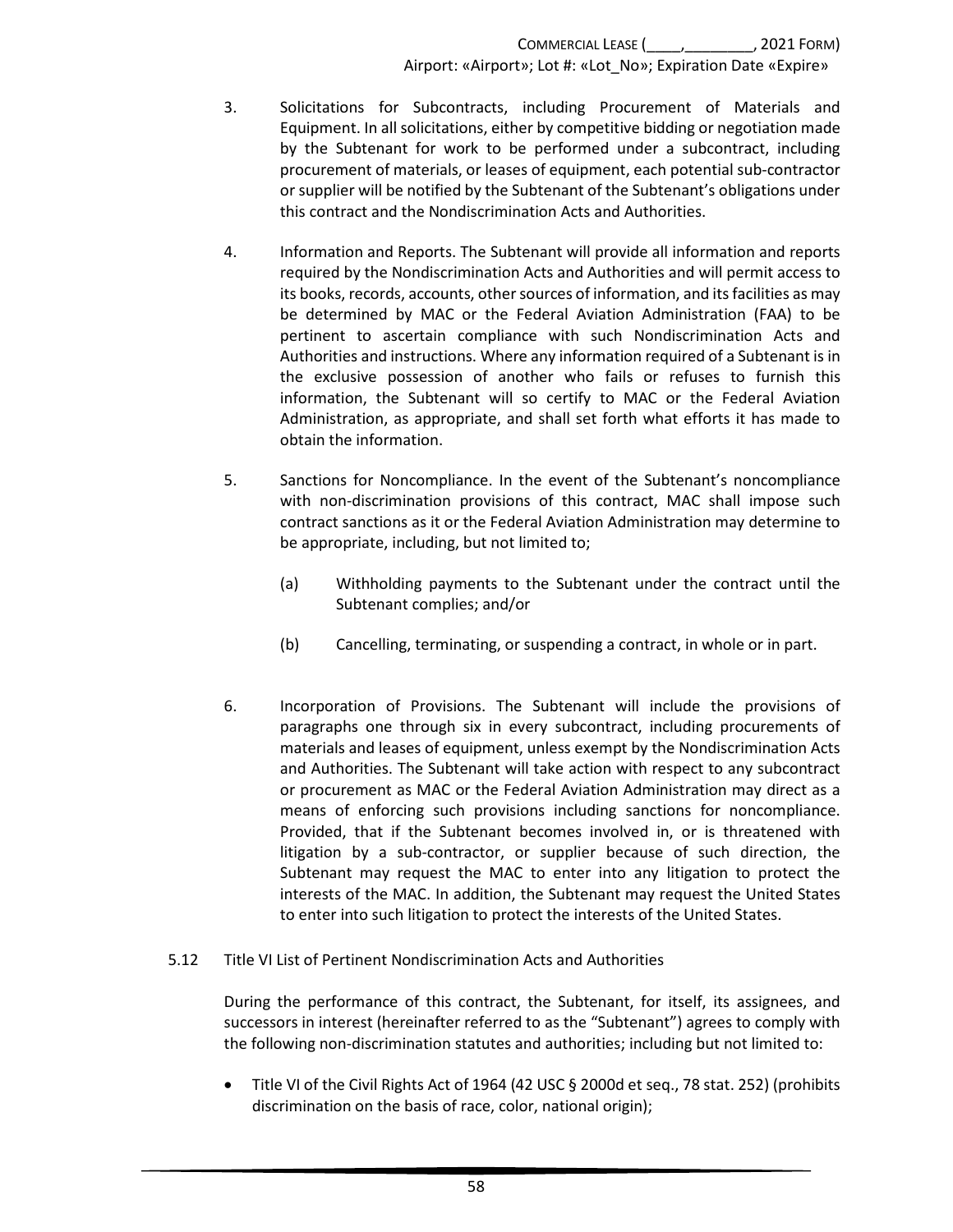- 49 CFR part 21 (Non-discrimination in Federally-assisted programs of the Department of Transportation—Effectuation of Title VI of the Civil Rights Act of 1964);
- The Uniform Relocation Assistance and Real Property Acquisition Policies Act of 1970, (42 USC § 4601) (prohibits unfair treatment of persons displaced or whose property has been acquired because of Federal or Federal-aid programs and projects);
- Section 504 of the Rehabilitation Act of 1973 (29 USC  $\S$  794 et seq.), as amended (prohibits discrimination on the basis of disability); and 49 CFR part 27;
- The Age Discrimination Act of 1975, as amended (42 USC § 6101 et seq.) (prohibits discrimination on the basis of age);
- Airport and Airway Improvement Act of 1982 (49 USC § 471, Section 47123), as amended (prohibits discrimination based on race, creed, color, national origin, or sex);
- The Civil Rights Restoration Act of 1987 (PL 100-209) (broadened the scope, coverage and applicability of Title VI of the Civil Rights Act of 1964, the Age Discrimination Act of 1975 and Section 504 of the Rehabilitation Act of 1973, by expanding the definition of the terms "programs or activities" to include all of the programs or activities of the Federal-aid recipients, sub-recipients and Operators, whether such programs or activities are Federally funded or not);
- Titles II and III of the Americans with Disabilities Act of 1990, which prohibit discrimination on the basis of disability in the operation of public entities, public and private transportation systems, places of public accommodation, and certain testing entities (42 USC §§ 12131 – 12189) as implemented by U.S. Department of Transportation regulations at 49 CFR parts 37 and 38;
- The Federal Aviation Administration's Nondiscrimination statute (49 USC § 47123) (prohibits discrimination on the basis of race, color, national origin, and sex);
- Executive Order 12898, Federal Actions to Address Environmental Justice in Minority Populations and Low-Income Populations, which ensures nondiscrimination against minority populations by discouraging programs, policies, and activities with disproportionately high and adverse human health or environmental effects on minority and low-income populations;
- Executive Order 13166, Improving Access to Services for Persons with Limited English Proficiency, and resulting agency guidance, national origin discrimination includes discrimination because of limited English proficiency (LEP). To ensure compliance with Title VI, you must take reasonable steps to ensure that LEP persons have meaningful access to your programs (70 Fed. Reg. at 74087 to 74100);
- Title IX of the Education Amendments of 1972, as amended, which prohibits you from discriminating because of sex in education programs or activities (20 USC 1681 et seq).